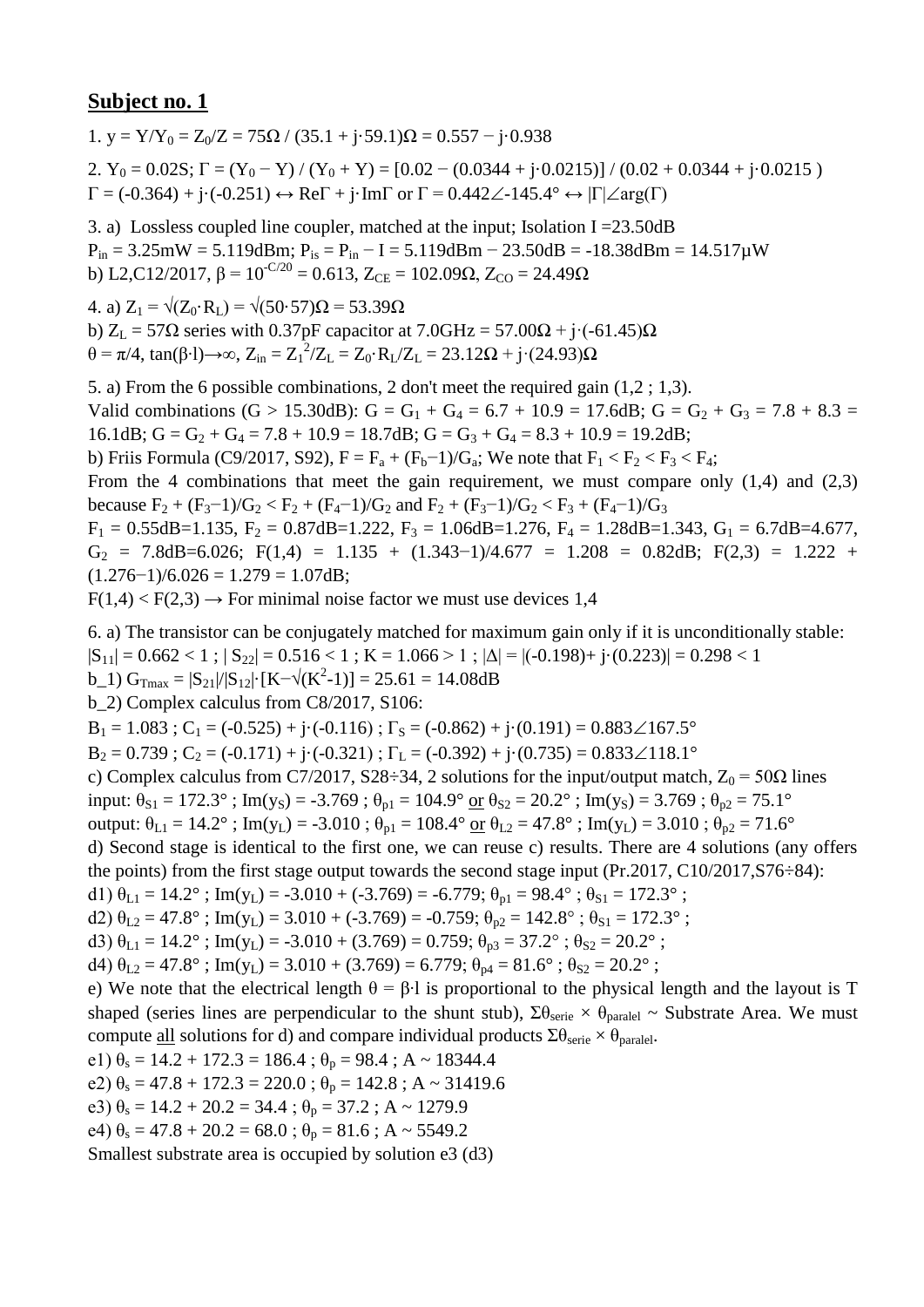1. y =  $Y/Y_0 = Z_0/Z = 40\Omega / (54.8 + i \cdot 60.4)\Omega = 0.330 - i \cdot 0.363$ 

2.  $Y_0 = 0.02S$ ;  $\Gamma = (Y_0 - Y) / (Y_0 + Y) = [0.02 - (0.0360 - j \cdot 0.0255)] / (0.02 + 0.0360 - j \cdot 0.0255)$  $\Gamma = (-0.408) + \mathbf{j} \cdot (0.269) \leftrightarrow \text{Re}\Gamma + \mathbf{j} \cdot \text{Im}\Gamma$  or  $\Gamma = 0.489 \angle 146.6^{\circ} \leftrightarrow |\Gamma| \angle \text{arg}(\Gamma)$ 

3. a) Lossless ring coupler, matched at the input; Isolation I =22.80dB  $P_{in} = 2.70$ mW = 4.314dBm;  $P_{is} = P_{in} - I = 4.314$ dBm - 22.80dB = -18.49dBm = 14.170 $\mu$ W b) L2,C12/2017,  $\beta = 10^{-C/20} = 0.531$ ,  $y_1 = 0.531$ ,  $y_2 = 0.847$ ,  $Z_1 = Z_0/y_1 = 94.2 \Omega$ ,  $Z_2 = Z_0/y_2 = 59.0\Omega$ 

4. a)  $Z_1 = \sqrt{(Z_0 \cdot R_1)} = \sqrt{(50 \cdot 40) \Omega} = 44.72 \Omega$ b)  $Z_L = 40\Omega$  parallel with 0.31pF capacitor at 7.4GHz = 30.02 $\Omega$  + j·(-17.31) $\Omega$ θ = π/4, tan(β⋅l)→∞, Z<sub>in</sub> = Z<sub>1</sub><sup>2</sup>/Z<sub>L</sub> = Z<sub>0</sub>⋅R<sub>L</sub>/Z<sub>L</sub> = 50.00Ω + j⋅(28.83)Ω

5. a) From the 6 possible combinations, 2 don't meet the required gain (1,2 ; 1,3). Valid combinations (G > 16.20dB): G = G<sub>1</sub> + G<sub>4</sub> = 6.3 + 11.8 = 18.1dB; G = G<sub>2</sub> + G<sub>3</sub> = 7.0 + 9.5 = 16.5dB;  $G = G_2 + G_4 = 7.0 + 11.8 = 18.8$ dB;  $G = G_3 + G_4 = 9.5 + 11.8 = 21.3$ dB; b) Friis Formula (C9/2017, S92),  $F = F_a + (F_b - 1)/G_a$ ; We note that  $F_1 < F_2 < F_3 < F_4$ ; From the 4 combinations that meet the gain requirement, we must compare only  $(1,4)$  and  $(2,3)$ because  $F_2 + (F_3 - 1)/G_2 < F_2 + (F_4 - 1)/G_2$  and  $F_2 + (F_3 - 1)/G_2 < F_3 + (F_4 - 1)/G_3$  $F_1 = 0.54$ dB=1.132,  $F_2 = 0.88$ dB=1.225,  $F_3 = 0.99$ dB=1.256,  $F_4 = 1.12$ dB=1.294,  $G_1 = 6.3$ dB=4.266,  $G_2$  = 7.0dB=5.012; F(1,4) = 1.132 + (1.294-1)/4.266 = 1.201 = 0.80dB; F(2,3) = 1.225 +  $(1.256-1)/5.012 = 1.283 = 1.08dB;$ 

 $F(1,4) < F(2,3) \rightarrow$  For minimal noise factor we must use devices 1,4

6. a) The transistor can be conjugately matched for maximum gain only if it is unconditionally stable:

 $|S_{11}| = 0.640 < 1$ ;  $|S_{22}| = 0.550 < 1$ ;  $K = 1.181 > 1$ ;  $|\Delta| = |(0.241) + i(0.152)| = 0.285 < 1$ 

b\_1)  $G_{\text{Tmax}} = |S_{21}|/|S_{12}| \cdot [K - \sqrt{(K^2 - 1)}] = 10.67 = 10.28dB$ 

b\_2) Complex calculus from C8/2017, S106:

 $B_1 = 1.026$ ;  $C_1 = (-0.406) + (-0.298)$ ;  $\Gamma_s = (-0.664) + (-0.488) = 0.824 \measuredangle 143.7^\circ$ 

 $B_2 = 0.812$ ;  $C_2 = (-0.361) + j \cdot (-0.156)$ ;  $\Gamma_L = (-0.717) + j \cdot (0.310) = 0.781 \angle 156.6^{\circ}$ 

c) Complex calculus from C7/2017, S28÷34, 2 solutions for the input/output match,  $Z_0 = 50\Omega$  lines

input:  $\theta_{S1} = 144.6^\circ$ ; Im(y<sub>S</sub>) = -2.906;  $\theta_{p1} = 109.0^\circ$  or  $\theta_{S2} = 179.1^\circ$ ; Im(y<sub>S</sub>) = 2.906;  $\theta_{p2} = 71.0^\circ$ 

output:  $\theta_{L1} = 172.4^\circ$ ; Im(y<sub>L</sub>) = -2.503;  $\theta_{p1} = 111.8^\circ$  or  $\theta_{L2} = 31.0^\circ$ ; Im(y<sub>L</sub>) = 2.503;  $\theta_{p2} = 68.2^\circ$ 

d) Second stage is identical to the first one, we can reuse c) results. There are 4 solutions (any offers the points) from the first stage output towards the second stage input (Pr.2017, C10/2017,S76÷84):

d1)  $\theta_{L1} = 172.4^\circ$ ; Im(y<sub>L</sub>) = -2.503 + (-2.906) = -5.408;  $\theta_{p1} = 100.5^\circ$ ;  $\theta_{S1} = 144.6^\circ$ ;

d2)  $\theta_{L2} = 31.0^\circ$ ; Im(y<sub>L</sub>) = 2.503 + (-2.906) = -0.403;  $\theta_{p2} = 158.0^\circ$ ;  $\theta_{S1} = 144.6^\circ$ ;

d3)  $\theta_{L1} = 172.4^\circ$ ; Im(y<sub>L</sub>) = -2.503 + (2.906) = 0.403;  $\theta_{p3} = 22.0^\circ$ ;  $\theta_{S2} = 179.1^\circ$ ;

d4)  $\theta_{1,2} = 31.0^\circ$ ; Im(y<sub>L</sub>) = 2.503 + (2.906) = 5.408;  $\theta_{p4} = 79.5^\circ$ ;  $\theta_{S2} = 179.1^\circ$ ;

e) We note that the electrical length  $\theta = \beta \cdot 1$  is proportional to the physical length and the layout is T shaped (series lines are perpendicular to the shunt stub),  $\Sigma \theta_{\text{series}} \times \theta_{\text{parallel}} \sim$  Substrate Area. We must compute <u>all</u> solutions for d) and compare individual products  $\Sigma \theta_{\text{serie}} \times \theta_{\text{parallel}}$ .

e1)  $\theta_s = 172.4 + 144.6 = 317.0$ ;  $\theta_p = 100.5$ ; A ~ 31846.3

e2)  $\theta_s = 31.0 + 144.6 = 175.6$ ;  $\theta_p = 158.0$ ; A ~ 27749.5

e3)  $\theta_s = 172.4 + 179.1 = 351.5$ ;  $\theta_p = 22.0$ ; A ~ 7719.3

e4)  $\theta_s = 31.0 + 179.1 = 210.1$ ;  $\theta_p = 79.5$ ; A ~ 16710.1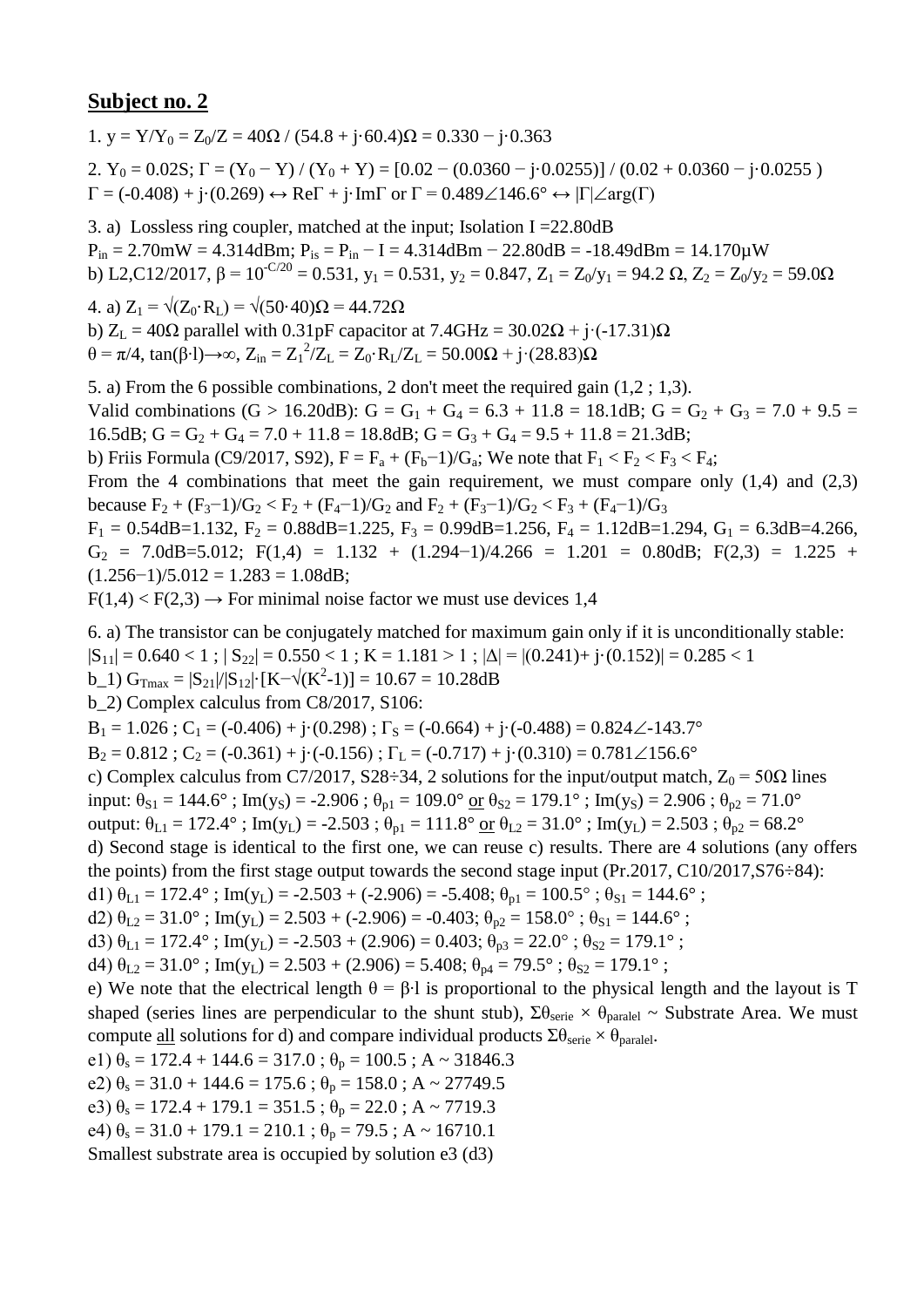1. y =  $Y/Y_0 = Z_0/Z = 80\Omega / (39.8 - i.57.3)\Omega = 0.654 + i.0.942$ 

2.  $Y_0 = 0.02S$ ;  $\Gamma = (Y_0 - Y) / (Y_0 + Y) = [0.02 - (0.0196 - j \cdot 0.0397)] / (0.02 + 0.0196 - j \cdot 0.0397)$  $\Gamma = (-0.496) + j \cdot (0.505) \leftrightarrow \text{Re}\Gamma + j \cdot \text{Im}\Gamma$  or  $\Gamma = 0.708 \angle 134.5^{\circ} \leftrightarrow |\Gamma| \angle \text{arg}(\Gamma)$ 

3. a) Lossless ring coupler, matched at the input; Isolation I =24.00dB  $P_{in} = 2.30$ mW = 3.617dBm;  $P_{is} = P_{in} - I = 3.617$ dBm - 24.00dB = -20.38dBm = 9.156 $\mu$ W b) L2,C12/2017,  $\beta = 10^{-C/20} = 0.579$ ,  $y_1 = 0.579$ ,  $y_2 = 0.815$ ,  $Z_1 = Z_0/y_1 = 86.4 \Omega$ ,  $Z_2 = Z_0/y_2 = 61.3 \Omega$ 

4. a)  $Z_1 = \sqrt{(Z_0 \cdot R_L)} = \sqrt{(50 \cdot 57)}\Omega = 53.39 \Omega$ b)  $Z_L = 57\Omega$  series with 0.34pF capacitor at  $8.3\text{GHz} = 57.00\Omega + \text{i} \cdot (-56.40)\Omega$ θ = π/4, tan(β⋅l)→∞, Z<sub>in</sub> = Z<sub>1</sub><sup>2</sup>/Z<sub>L</sub> = Z<sub>0</sub>⋅R<sub>L</sub>/Z<sub>L</sub> = 25.27Ω + j⋅(25.00)Ω

5. a) From the 6 possible combinations, 2 don't meet the required gain (1,2 ; 1,3). Valid combinations (G > 14.05dB): G = G<sub>1</sub> + G<sub>4</sub> = 5.1 + 11.8 = 16.9dB; G = G<sub>2</sub> + G<sub>3</sub> = 8.8 + 8.5 = 17.3dB;  $G = G_2 + G_4 = 8.8 + 11.8 = 20.6$ dB;  $G = G_3 + G_4 = 8.5 + 11.8 = 20.3$ dB; b) Friis Formula (C9/2017, S92),  $F = F_a + (F_b - 1)/G_a$ ; We note that  $F_1 < F_2 < F_3 < F_4$ ; From the 4 combinations that meet the gain requirement, we must compare only  $(1,4)$  and  $(2,3)$ because  $F_2 + (F_3 - 1)/G_2 < F_2 + (F_4 - 1)/G_2$  and  $F_2 + (F_3 - 1)/G_2 < F_3 + (F_4 - 1)/G_3$  $F_1 = 0.50$ dB=1.122,  $F_2 = 0.84$ dB=1.213,  $F_3 = 0.99$ dB=1.256,  $F_4 = 1.15$ dB=1.303,  $G_1 = 5.1$ dB=3.236,  $G_2$  = 8.8dB=7.586; F(1,4) = 1.122 + (1.303-1)/3.236 = 1.216 = 0.85dB; F(2,3) = 1.213 +  $(1.256-1)/7.586 = 1.253 = 0.98dB;$ 

 $F(1,4) < F(2,3) \rightarrow$  For minimal noise factor we must use devices 1,4

6. a) The transistor can be conjugately matched for maximum gain only if it is unconditionally stable:  $|S_{11}| = 0.609 < 1$ ;  $|S_{22}| = 0.557 < 1$ ;  $K = 1.203 > 1$ ;  $|\Delta| = |(0.236) + i \cdot (-0.069)| = 0.246 < 1$ b\_1)  $G_{\text{Tmax}} = |S_{21}|/|S_{12}| \cdot [K - \sqrt{(K^2 - 1)}] = 8.95 = 9.52dB$ b\_2) Complex calculus from C8/2017, S106:  $B_1 = 1.000$ ;  $C_1 = (-0.220) + i((0.437))$ ;  $\Gamma_s = (-0.363) + i((-0.721)) = 0.807\angle{-116.7^\circ}$  $B_2 = 0.879$ ;  $C_2 = (-0.424) + (-0.045)$ ;  $\Gamma_L = (-0.779) + (-0.082) = 0.783 \angle 174.0^\circ$ c) Complex calculus from C7/2017, S28÷34, 2 solutions for the input/output match,  $Z_0 = 50\Omega$  lines input:  $\theta_{S1} = 130.3^\circ$ ; Im(y<sub>S</sub>) = -2.736;  $\theta_{p1} = 110.1^\circ$  or  $\theta_{S2} = 166.4^\circ$ ; Im(y<sub>S</sub>) = 2.736;  $\theta_{p2} = 69.9^\circ$ output:  $\theta_{L1} = 163.8^\circ$ ; Im(y<sub>L</sub>) = -2.517;  $\theta_{p1} = 111.7^\circ$  or  $\theta_{L2} = 22.3^\circ$ ; Im(y<sub>L</sub>) = 2.517;  $\theta_{p2} = 68.3^\circ$ d) Second stage is identical to the first one, we can reuse c) results. There are 4 solutions (any offers the points) from the first stage output towards the second stage input (Pr.2017, C10/2017,S76÷84): d1)  $\theta_{L1} = 163.8^\circ$ ; Im(y<sub>L</sub>) = -2.517 + (-2.736) = -5.252;  $\theta_{p1} = 100.8^\circ$ ;  $\theta_{S1} = 130.3^\circ$ ; d2)  $\theta_{L2} = 22.3^\circ$ ; Im(y<sub>L</sub>) = 2.517 + (-2.736) = -0.219;  $\theta_{p2} = 167.7^\circ$ ;  $\theta_{S1} = 130.3^\circ$ ; d3)  $\theta_{L1} = 163.8^\circ$ ; Im(y<sub>L</sub>) = -2.517 + (2.736) = 0.219;  $\theta_{p3} = 12.3^\circ$ ;  $\theta_{S2} = 166.4^\circ$ ; d4)  $\theta_{1,2} = 22.3^\circ$ ; Im(y<sub>L</sub>) = 2.517 + (2.736) = 5.252;  $\theta_{p4} = 79.2^\circ$ ;  $\theta_{S2} = 166.4^\circ$ ; e) We note that the electrical length  $\theta = \beta \cdot 1$  is proportional to the physical length and the layout is T shaped (series lines are perpendicular to the shunt stub),  $\Sigma \theta_{\text{series}} \times \theta_{\text{parallel}} \sim$  Substrate Area. We must compute <u>all</u> solutions for d) and compare individual products  $\Sigma \theta_{\text{serie}} \times \theta_{\text{parallel}}$ . e1)  $\theta_s = 163.8 + 130.3 = 294.0$ ;  $\theta_p = 100.8$ ; A ~ 29634.0 e2)  $\theta_s = 22.3 + 130.3 = 152.5$ ;  $\theta_p = 167.7$ ; A ~ 25570.5 e3)  $\theta_s = 163.8 + 166.4 = 330.2$ ;  $\theta_p = 12.3$ ; A ~ 4077.5 e4)  $\theta_s = 22.3 + 166.4 = 188.7$ ;  $\theta_p = 79.2$ ; A ~ 14948.2 Smallest substrate area is occupied by solution e3 (d3)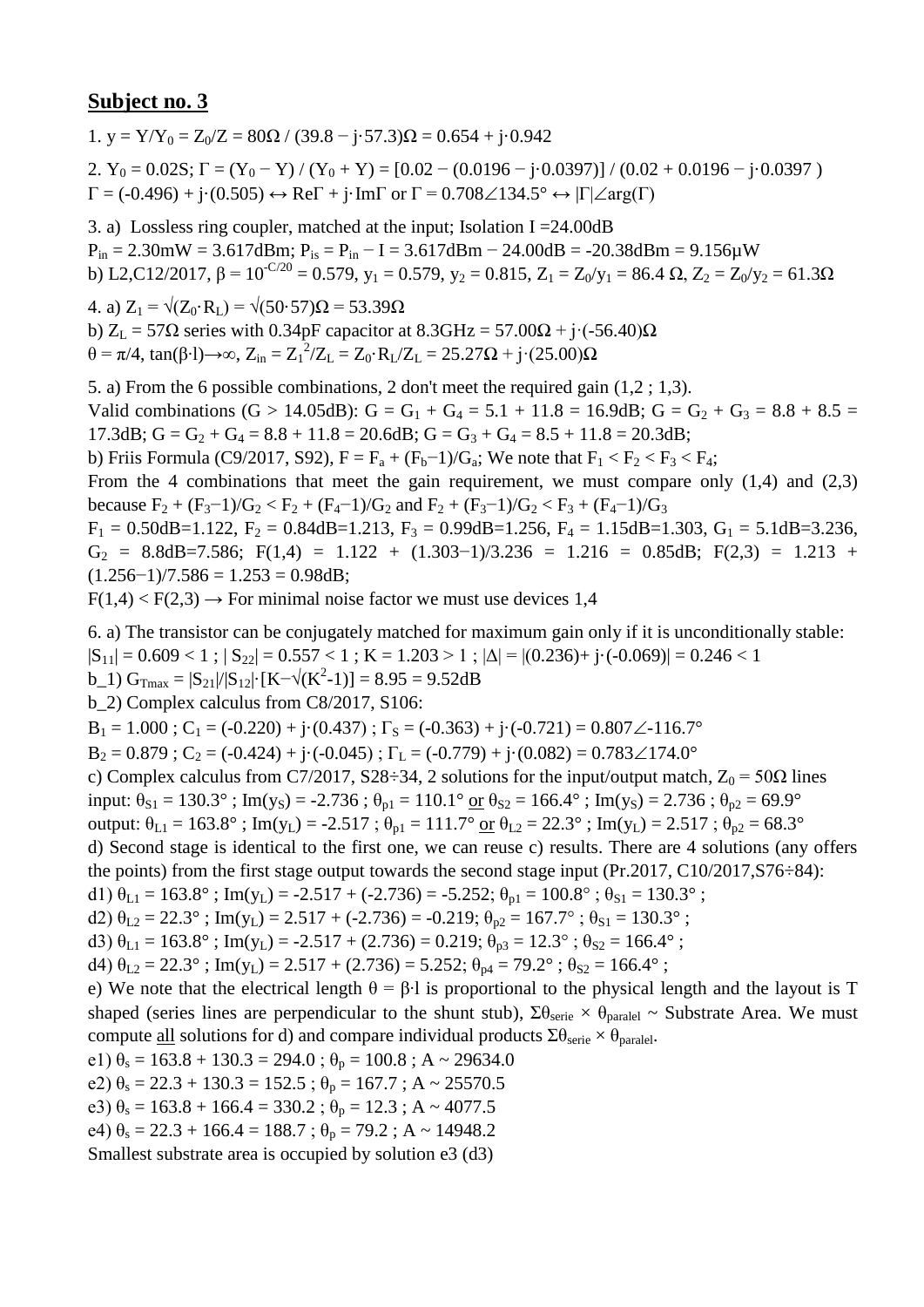1. y =  $Y/Y_0 = Z_0/Z = 35\Omega / (37.3 + i.59.1)\Omega = 0.267 - i.0.424$ 2.  $Y_0 = 0.02S$ ;  $\Gamma = (Y_0 - Y)/(Y_0 + Y) = [0.02 - (0.0342 + j \cdot 0.0247)]/(0.02 + 0.0342 + j \cdot 0.0247)$  $\Gamma = (-0.389) + j \cdot (-0.278) \leftrightarrow \text{Re}\Gamma + j \cdot \text{Im}\Gamma$  or  $\Gamma = 0.478 \angle -144.4^{\circ} \leftrightarrow |\Gamma| \angle \text{arg}(\Gamma)$ 

3. a) Lossless ring coupler, matched at the input; Isolation I =21.60dB  $P_{in} = 3.25 \text{mW} = 5.119 \text{dBm}; P_{is} = P_{in} - I = 5.119 \text{dBm} - 21.60 \text{dB} = -16.48 \text{dBm} = 22.485 \mu \text{W}$ b) L2,C12/2017,  $\beta = 10^{-C/20} = 0.513$ ,  $y_1 = 0.513$ ,  $y_2 = 0.858$ ,  $Z_1 = Z_0/y_1 = 97.5$   $\Omega$ ,  $Z_2 = Z_0/y_2 = 58.2\Omega$ 

4. a)  $Z_1 = \sqrt{(Z_0 \cdot R_L)} = \sqrt{(50 \cdot 27)}\Omega = 36.74 \Omega$ b)  $Z_L = 27\Omega$  series with 1.24nH inductor at  $8.0\text{GHz} = 27.00\Omega + \text{i} \cdot (62.33)\Omega$ θ = π/4, tan(β⋅l)→∞, Z<sub>in</sub> = Z<sub>1</sub><sup>2</sup>/Z<sub>L</sub> = Z<sub>0</sub>⋅R<sub>L</sub>/Z<sub>L</sub> = 7.90Ω + j⋅(-18.24)Ω

5. a) From the 6 possible combinations, 2 don't meet the required gain (1,2 ; 1,3). Valid combinations (G > 15.30dB): G = G<sub>1</sub> + G<sub>4</sub> = 6.4 + 11.6 = 18.0dB; G = G<sub>2</sub> + G<sub>3</sub> = 8.1 + 8.8 = 16.9dB;  $G = G_2 + G_4 = 8.1 + 11.6 = 19.7$ dB;  $G = G_3 + G_4 = 8.8 + 11.6 = 20.4$ dB; b) Friis Formula (C9/2017, S92),  $F = F_a + (F_b - 1)/G_a$ ; We note that  $F_1 < F_2 < F_3 < F_4$ ; From the 4 combinations that meet the gain requirement, we must compare only  $(1,4)$  and  $(2,3)$ because  $F_2 + (F_3 - 1)/G_2 < F_2 + (F_4 - 1)/G_2$  and  $F_2 + (F_3 - 1)/G_2 < F_3 + (F_4 - 1)/G_3$  $F_1 = 0.64$ dB=1.159,  $F_2 = 0.83$ dB=1.211,  $F_3 = 0.98$ dB=1.253,  $F_4 = 1.27$ dB=1.340,  $G_1 = 6.4$ dB=4.365,  $G_2 = 8.1dB = 6.457$ ; F(1,4) = 1.159 + (1.340-1)/4.365 = 1.237 = 0.92dB; F(2,3) = 1.211 +  $(1.253-1)/6.457 = 1.263 = 1.01dB;$ 

 $F(1,4) < F(2,3) \rightarrow$  For minimal noise factor we must use devices 1,4

6. a) The transistor can be conjugately matched for maximum gain only if it is unconditionally stable:

 $|S_{11}| = 0.640 < 1$ ;  $|S_{22}| = 0.550 < 1$ ;  $K = 1.184 > 1$ ;  $|\Delta| = |(0.251) + i(0.130)| = 0.283 < 1$ 

b\_1)  $G_{\text{Tmax}} = |S_{21}|/|S_{12}| \cdot [K - \sqrt{(K^2 - 1)}] = 10.55 = 10.23dB$ 

b\_2) Complex calculus from C8/2017, S106:

 $B_1 = 1.027$ ;  $C_1 = (-0.393) + i((0.315))$ ;  $\Gamma_s = (-0.642) + i((-0.515)) = 0.824 \angle -141.3^\circ$ 

 $B_2 = 0.813$ ;  $C_2 = (-0.367) + j \cdot (-0.145)$ ;  $\Gamma_L = (-0.726) + j \cdot (0.288) = 0.781 \angle 158.4^\circ$ 

c) Complex calculus from C7/2017, S28÷34, 2 solutions for the input/output match,  $Z_0 = 50\Omega$  lines

input:  $\theta_{S1} = 143.4^\circ$ ; Im(y<sub>S</sub>) = -2.903;  $\theta_{p1} = 109.0^\circ$  or  $\theta_{S2} = 177.9^\circ$ ; Im(y<sub>S</sub>) = 2.903;  $\theta_{p2} = 71.0^\circ$ 

output:  $\theta_{L1} = 171.5^\circ$ ; Im(y<sub>L</sub>) = -2.501;  $\theta_{p1} = 111.8^\circ$  or  $\theta_{L2} = 30.1^\circ$ ; Im(y<sub>L</sub>) = 2.501;  $\theta_{p2} = 68.2^\circ$ 

d) Second stage is identical to the first one, we can reuse c) results. There are 4 solutions (any offers the points) from the first stage output towards the second stage input (Pr.2017, C10/2017,S76÷84):

d1)  $\theta_{L1} = 171.5^{\circ}$ ; Im(y<sub>L</sub>) = -2.501 + (-2.903) = -5.404;  $\theta_{p1} = 100.5^{\circ}$ ;  $\theta_{S1} = 143.4^{\circ}$ ;

d2)  $\theta_{L2} = 30.1^\circ$ ; Im(y<sub>L</sub>) = 2.501 + (-2.903) = -0.402;  $\theta_{p2} = 158.1^\circ$ ;  $\theta_{S1} = 143.4^\circ$ ;

d3)  $\theta_{L1} = 171.5^{\circ}$ ; Im(y<sub>L</sub>) = -2.501 + (2.903) = 0.402;  $\theta_{p3} = 21.9^{\circ}$ ;  $\theta_{S2} = 177.9^{\circ}$ ;

d4)  $\theta_{1,2} = 30.1^\circ$ ; Im(y<sub>L</sub>) = 2.501 + (2.903) = 5.404;  $\theta_{p4} = 79.5^\circ$ ;  $\theta_{S2} = 177.9^\circ$ ;

e) We note that the electrical length  $\theta = \beta \cdot 1$  is proportional to the physical length and the layout is T shaped (series lines are perpendicular to the shunt stub),  $\Sigma \theta_{\text{series}} \times \theta_{\text{parallel}} \sim$  Substrate Area. We must compute <u>all</u> solutions for d) and compare individual products  $\Sigma \theta_{\text{serie}} \times \theta_{\text{parallel}}$ .

e1)  $\theta_s = 171.5 + 143.4 = 314.8$ ;  $\theta_p = 100.5$ ; A ~ 31636.5

e2)  $\theta_s = 30.1 + 143.4 = 173.5$ ;  $\theta_p = 158.1$ ; A ~ 27425.4

e3)  $\theta_s = 171.5 + 177.9 = 349.4$ ;  $\theta_p = 21.9$ ; A ~ 7659.8

e4)  $\theta_s = 30.1 + 177.9 = 208.1$ ;  $\theta_p = 79.5$ ; A ~ 16543.8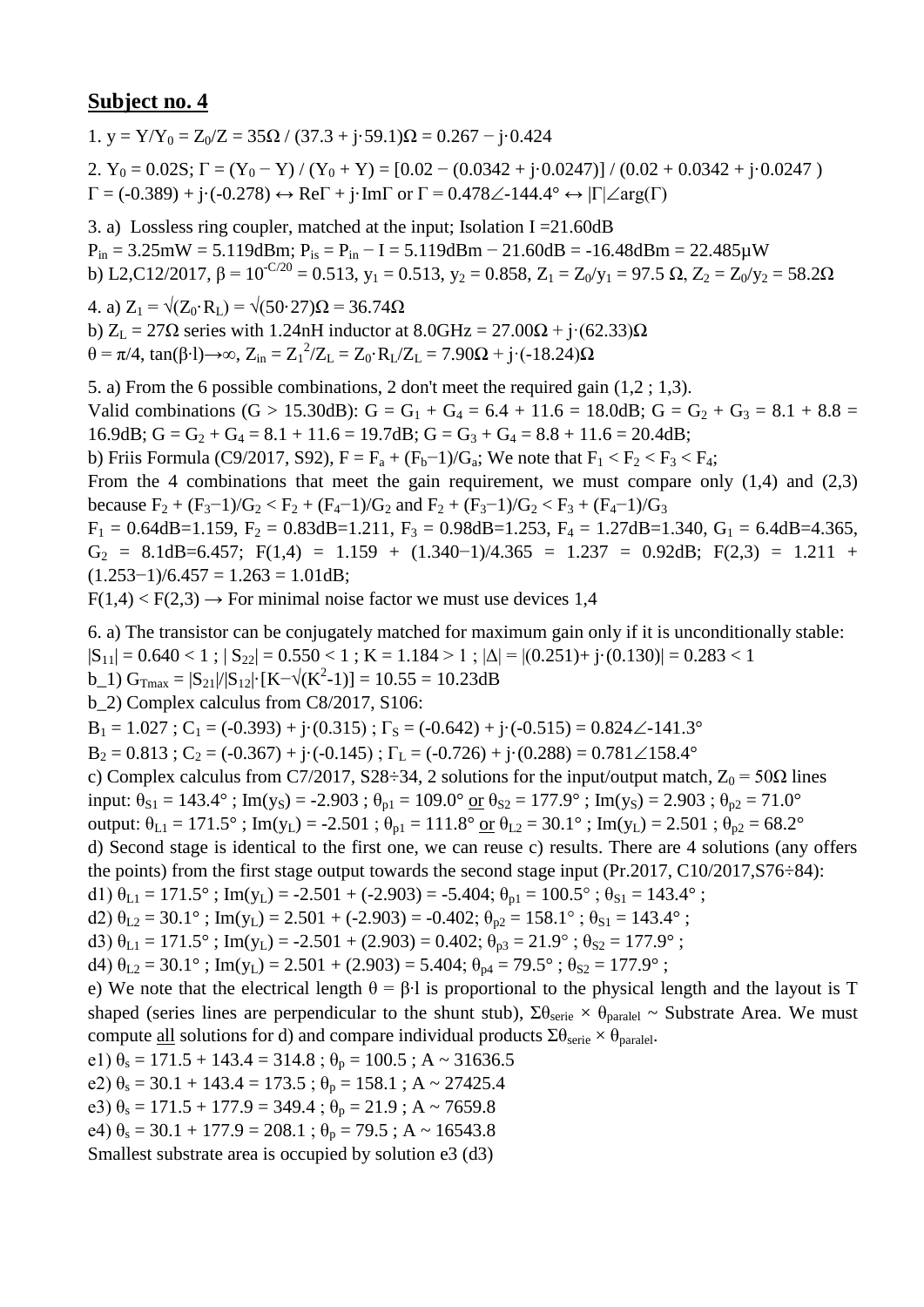1. y =  $Y/Y_0 = Z_0/Z = 85\Omega / (47.4 - i \cdot 34.1)\Omega = 1.182 + i \cdot 0.850$ 2.  $Y_0 = 0.02S$ ;  $\Gamma = (Y_0 - Y)/(Y_0 + Y) = [0.02 - (0.0142 + j \cdot 0.0265)]/(0.02 + 0.0142 + j \cdot 0.0265)$  $\Gamma = (-0.269) + j \cdot (-0.566) \leftrightarrow \text{Re}\Gamma + j \cdot \text{Im}\Gamma$  or  $\Gamma = 0.627 \angle -115.4^{\circ} \leftrightarrow |\Gamma| \angle \text{arg}(\Gamma)$ 

3. a) Lossless coupled line coupler, matched at the input; Isolation I =20.00dB  $P_{in} = 2.30$ mW = 3.617dBm;  $P_{is} = P_{in} - I = 3.617$ dBm - 20.00dB = -16.38dBm = 23.000 $\mu$ W b) L2,C12/2017,  $\beta = 10^{-C/20} = 0.468$ ,  $Z_{CE} = 83.03\Omega$ ,  $Z_{CO} = 30.11\Omega$ 

4. a)  $Z_1 = \sqrt{(Z_0 \cdot R_1)} = \sqrt{(50 \cdot 31)}\Omega = 39.37 \Omega$ b)  $Z_L = 31\Omega$  series with 0.41pF capacitor at  $8.5\text{GHz} = 31.00\Omega + \text{i} \cdot (-45.67)\Omega$ θ = π/4, tan(β⋅l)→∞, Z<sub>in</sub> = Z<sub>1</sub><sup>2</sup>/Z<sub>L</sub> = Z<sub>0</sub>⋅R<sub>L</sub>/Z<sub>L</sub> = 15.77Ω + j⋅(23.23)Ω

5. a) From the 6 possible combinations, 2 don't meet the required gain (1,2 ; 1,3). Valid combinations (G > 16.75dB): G = G<sub>1</sub> + G<sub>4</sub> = 6.7 + 10.4 = 17.1dB; G = G<sub>2</sub> + G<sub>3</sub> = 7.4 + 9.5 = 16.9dB;  $G = G_2 + G_4 = 7.4 + 10.4 = 17.8$ dB;  $G = G_3 + G_4 = 9.5 + 10.4 = 19.9$ dB; b) Friis Formula (C9/2017, S92),  $F = F_a + (F_b - 1)/G_a$ ; We note that  $F_1 < F_2 < F_3 < F_4$ ; From the 4 combinations that meet the gain requirement, we must compare only  $(1,4)$  and  $(2,3)$ because  $F_2 + (F_3 - 1)/G_2 < F_2 + (F_4 - 1)/G_2$  and  $F_2 + (F_3 - 1)/G_2 < F_3 + (F_4 - 1)/G_3$  $F_1 = 0.59$ dB=1.146,  $F_2 = 0.70$ dB=1.175,  $F_3 = 1.03$ dB=1.268,  $F_4 = 1.19$ dB=1.315,  $G_1 = 6.7$ dB=4.677,  $G_2$  = 7.4dB=5.495; F(1,4) = 1.146 + (1.315-1)/4.677 = 1.213 = 0.84dB; F(2,3) = 1.175 +  $(1.268-1)/5.495 = 1.232 = 0.91dB;$ 

 $F(1,4) < F(2,3) \rightarrow$  For minimal noise factor we must use devices 1,4

6. a) The transistor can be conjugately matched for maximum gain only if it is unconditionally stable:

 $|S_{11}| = 0.634 < 1$ ;  $|S_{22}| = 0.550 < 1$ ;  $K = 1.213 > 1$ ;  $|\Delta| = |(0.264) + i(0.026)| = 0.265 < 1$ 

 $b_1$ )  $G_{\text{Trmax}} = |S_{21}|/|S_{12}| \cdot [K - \sqrt{(K^2-1)}] = 9.79 = 9.91dB$ 

b\_2) Complex calculus from C8/2017, S106:

 $B_1 = 1.029$ ;  $C_1 = (-0.327) + i(0.383)$ ;  $\Gamma_s = (-0.530) + i(-0.620) = 0.815\angle 130.5^\circ$ 

 $B_2 = 0.830$ ;  $C_2 = (-0.389) + (-0.103)$ ;  $\Gamma_L = (-0.749) + (-0.199) = 0.775 \angle 165.1^\circ$ 

c) Complex calculus from C7/2017, S28÷34, 2 solutions for the input/output match,  $Z_0 = 50\Omega$  lines

input:  $\theta_{S1} = 137.6^\circ$ ; Im(y<sub>S</sub>) = -2.818;  $\theta_{p1} = 109.5^\circ$  or  $\theta_{S2} = 172.9^\circ$ ; Im(y<sub>S</sub>) = 2.818;  $\theta_{p2} = 70.5^\circ$ 

output:  $\theta_{L1} = 167.8^\circ$ ; Im(y<sub>L</sub>) = -2.453;  $\theta_{p1} = 112.2^\circ$  or  $\theta_{L2} = 27.0^\circ$ ; Im(y<sub>L</sub>) = 2.453;  $\theta_{p2} = 67.8^\circ$ 

d) Second stage is identical to the first one, we can reuse c) results. There are 4 solutions (any offers the points) from the first stage output towards the second stage input (Pr.2017, C10/2017,S76÷84):

d1)  $\theta_{L1} = 167.8^\circ$ ; Im(y<sub>L</sub>) = -2.453 + (-2.818) = -5.271;  $\theta_{p1} = 100.7^\circ$ ;  $\theta_{S1} = 137.6^\circ$ ;

d2)  $\theta_{L2} = 27.0^\circ$ ; Im(y<sub>L</sub>) = 2.453 + (-2.818) = -0.364;  $\theta_{p2} = 160.0^\circ$ ;  $\theta_{S1} = 137.6^\circ$ ;

d3)  $\theta_{L1} = 167.8^\circ$ ; Im(y<sub>L</sub>) = -2.453 + (2.818) = 0.364;  $\theta_{p3} = 20.0^\circ$ ;  $\theta_{S2} = 172.9^\circ$ ;

d4)  $\theta_{1,2} = 27.0^\circ$ ; Im(y<sub>L</sub>) = 2.453 + (2.818) = 5.271;  $\theta_{p4} = 79.3^\circ$ ;  $\theta_{S2} = 172.9^\circ$ ;

e) We note that the electrical length  $\theta = \beta \cdot 1$  is proportional to the physical length and the layout is T shaped (series lines are perpendicular to the shunt stub),  $\Sigma \theta_{\text{series}} \times \theta_{\text{parallel}} \sim$  Substrate Area. We must compute <u>all</u> solutions for d) and compare individual products  $\Sigma \theta_{\text{serie}} \times \theta_{\text{parallel}}$ .

e1)  $\theta_s = 167.8 + 137.6 = 305.4$ ;  $\theta_p = 100.7$ ; A ~ 30768.3

e2)  $\theta_s = 27.0 + 137.6 = 164.6$ ;  $\theta_p = 160.0$ ; A ~ 26332.7

e3)  $\theta_s = 167.8 + 172.9 = 340.8$ ;  $\theta_p = 20.0$ ; A ~ 6823.6

e4)  $\theta_s = 27.0 + 172.9 = 200.0$ ;  $\theta_p = 79.3$ ; A ~ 15849.2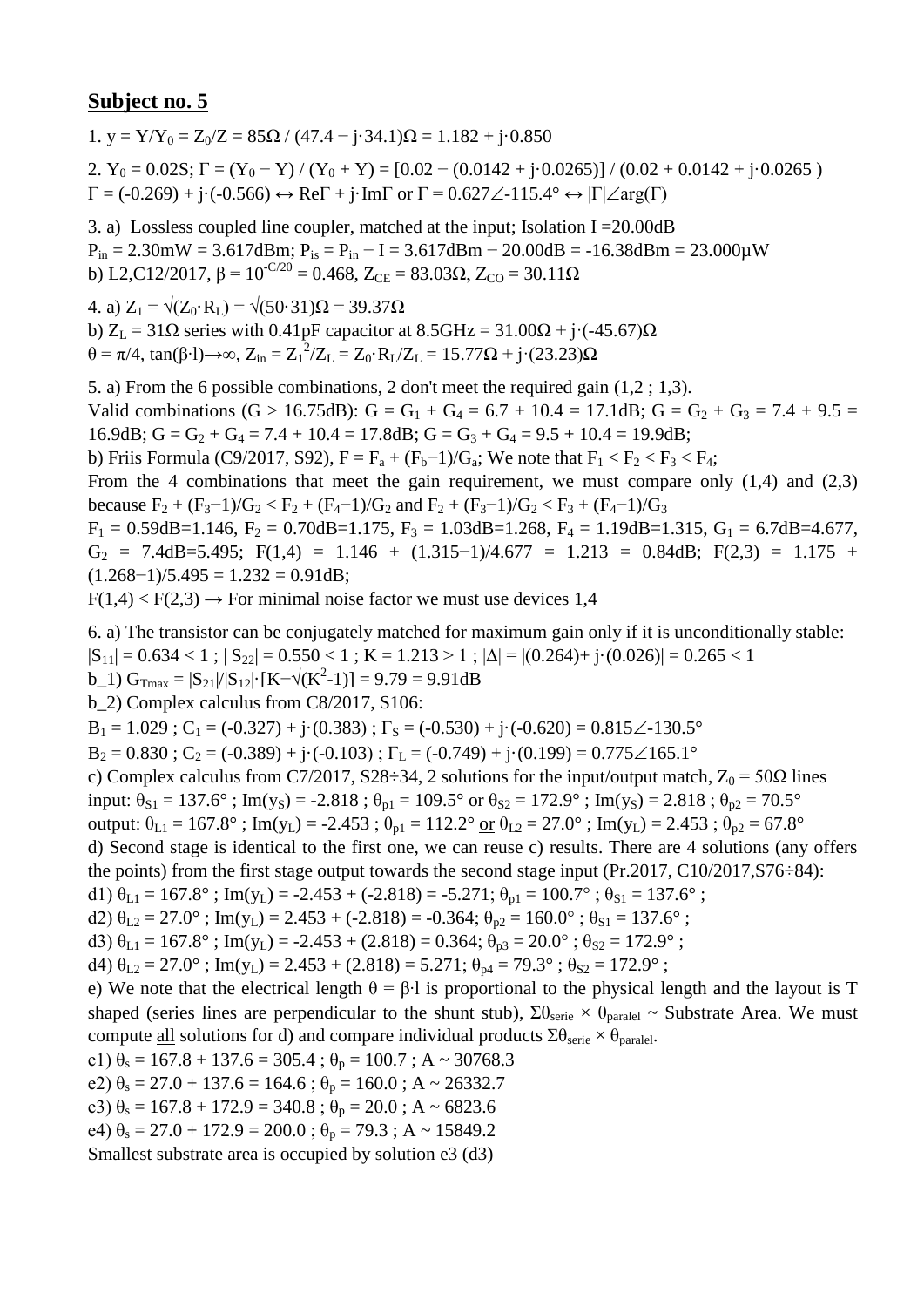1. y =  $Y/Y_0 = Z_0/Z = 75\Omega / (42.8 + i \cdot 30.4)\Omega = 1.165 - i \cdot 0.827$ 

2.  $Y_0 = 0.02S$ ;  $\Gamma = (Y_0 - Y) / (Y_0 + Y) = [0.02 - (0.0200 + i \cdot 0.0115)] / (0.02 + 0.0200 + i \cdot 0.0115)$  $\Gamma = (-0.076) + j \cdot (-0.266) \leftrightarrow \text{Re}\Gamma + j \cdot \text{Im}\Gamma$  or  $\Gamma = 0.276 \angle 0.076 \leftrightarrow |\Gamma| \angle \text{arg}(\Gamma)$ 

3. a) Lossless coupled line coupler, matched at the input; Isolation  $I = D + C = 29.40dB$  $P_{in} = 2.60$ mW = 4.150dBm;  $P_{is} = P_{in} - I = 4.150$ dBm - 29.40dB = -25.25dBm = 2.985 $\mu$ W b) L2,C12/2017,  $\beta$  = 10<sup>-C/20</sup> = 0.462, Z<sub>CE</sub> = 82.46 $\Omega$ , Z<sub>CO</sub> = 30.32 $\Omega$ 

4. a)  $Z_1 = \sqrt{(Z_0 \cdot R_1)} = \sqrt{(50.27)}\Omega = 36.74 \Omega$ b)  $Z_L = 27\Omega$  parallel with 0.48pF capacitor at 6.5GHz = 21.09 $\Omega$  + j·(-11.16) $\Omega$ θ = π/4, tan(β⋅l)→∞, Z<sub>in</sub> = Z<sub>1</sub><sup>2</sup>/Z<sub>L</sub> = Z<sub>0</sub>⋅R<sub>L</sub>/Z<sub>L</sub> = 50.00Ω + j⋅(26.46)Ω

5. a) From the 6 possible combinations, 2 don't meet the required gain (1,2 ; 1,3). Valid combinations (G > 15.35dB): G = G<sub>1</sub> + G<sub>4</sub> = 6.2 + 10.7 = 16.9dB; G = G<sub>2</sub> + G<sub>3</sub> = 8.6 + 8.5 = 17.1dB;  $G = G_2 + G_4 = 8.6 + 10.7 = 19.3$ dB;  $G = G_3 + G_4 = 8.5 + 10.7 = 19.2$ dB; b) Friis Formula (C9/2017, S92),  $F = F_a + (F_b - 1)/G_a$ ; We note that  $F_1 < F_2 < F_3 < F_4$ ; From the 4 combinations that meet the gain requirement, we must compare only  $(1,4)$  and  $(2,3)$ because  $F_2 + (F_3 - 1)/G_2 < F_2 + (F_4 - 1)/G_2$  and  $F_2 + (F_3 - 1)/G_2 < F_3 + (F_4 - 1)/G_3$  $F_1 = 0.68$ dB=1.169,  $F_2 = 0.84$ dB=1.213,  $F_3 = 1.09$ dB=1.285,  $F_4 = 1.21$ dB=1.321,  $G_1 = 6.2$ dB=4.169,  $G_2$  = 8.6dB=7.244; F(1,4) = 1.169 + (1.321-1)/4.169 = 1.247 = 0.96dB; F(2,3) = 1.213 +  $(1.285-1)/7.244 = 1.258 = 1.00dB;$ 

 $F(1,4) < F(2,3) \rightarrow$  For minimal noise factor we must use devices 1,4

6. a) The transistor can be conjugately matched for maximum gain only if it is unconditionally stable:  $|S_{11}| = 0.627 < 1$ ;  $|S_{22}| = 0.551 < 1$ ;  $K = 1.227 > 1$ ;  $|\Delta| = |(0.253) + i \cdot (-0.026)| = 0.255 < 1$ b\_1)  $G_{\text{Tmax}} = |S_{21}|/|S_{12}| \cdot [K - \sqrt{(K^2 - 1)}] = 9.34 = 9.70dB$ b\_2) Complex calculus from C8/2017, S106:  $B_1 = 1.025$ ; C<sub>1</sub> = (-0.284) + j·(0.413);  $\Gamma_s = (-0.458) + j \cdot (-0.667) = 0.809 \angle -124.5^\circ$  $B_2 = 0.846$ ;  $C_2 = (-0.401) + (-0.080)$ ;  $\Gamma_L = (-0.758) + (-0.151) = 0.773 \angle 168.7^\circ$ c) Complex calculus from C7/2017, S28÷34, 2 solutions for the input/output match,  $Z_0 = 50\Omega$  lines input:  $\theta_{S1} = 134.3^\circ$ ; Im(y<sub>S</sub>) = -2.757;  $\theta_{p1} = 109.9^\circ$  or  $\theta_{S2} = 170.2^\circ$ ; Im(y<sub>S</sub>) = 2.757;  $\theta_{p2} = 70.1^\circ$ output:  $\theta_{L1} = 165.9^\circ$ ; Im(y<sub>L</sub>) = -2.434;  $\theta_{p1} = 112.3^\circ$  or  $\theta_{L2} = 25.3^\circ$ ; Im(y<sub>L</sub>) = 2.434;  $\theta_{p2} = 67.7^\circ$ d) Second stage is identical to the first one, we can reuse c) results. There are 4 solutions (any offers the points) from the first stage output towards the second stage input (Pr.2017, C10/2017,S76÷84): d1)  $\theta_{L1} = 165.9^{\circ}$ ; Im(y<sub>L</sub>) = -2.434 + (-2.757) = -5.192;  $\theta_{p1} = 100.9^{\circ}$ ;  $\theta_{S1} = 134.3^{\circ}$ ; d2)  $\theta_{L2} = 25.3^\circ$ ; Im(y<sub>L</sub>) = 2.434 + (-2.757) = -0.323;  $\theta_{p2} = 162.1^\circ$ ;  $\theta_{S1} = 134.3^\circ$ ; d3)  $\theta_{L1} = 165.9^\circ$ ; Im(y<sub>L</sub>) = -2.434 + (2.757) = 0.323;  $\theta_{p3} = 17.9^\circ$ ;  $\theta_{S2} = 170.2^\circ$ ; d4)  $\theta_{1,2} = 25.3^\circ$ ; Im(y<sub>L</sub>) = 2.434 + (2.757) = 5.192;  $\theta_{p4} = 79.1^\circ$ ;  $\theta_{S2} = 170.2^\circ$ ; e) We note that the electrical length  $\theta = \beta \cdot 1$  is proportional to the physical length and the layout is T shaped (series lines are perpendicular to the shunt stub),  $\Sigma \theta_{\text{series}} \times \theta_{\text{parallel}} \sim$  Substrate Area. We must compute <u>all</u> solutions for d) and compare individual products  $\Sigma \theta_{\text{serie}} \times \theta_{\text{parallel}}$ . e1)  $\theta_s = 165.9 + 134.3 = 300.2$ ;  $\theta_p = 100.9$ ; A ~ 30288.8 e2)  $\theta_s = 25.3 + 134.3 = 159.6$ ;  $\theta_p = 162.1$ ; A ~ 25866.9 e3)  $\theta_s = 165.9 + 170.2 = 336.1$ ;  $\theta_p = 17.9$ ; A ~ 6021.0 e4)  $\theta_s = 25.3 + 170.2 = 195.5$ ;  $\theta_p = 79.1$ ; A ~ 15466.7 Smallest substrate area is occupied by solution e3 (d3)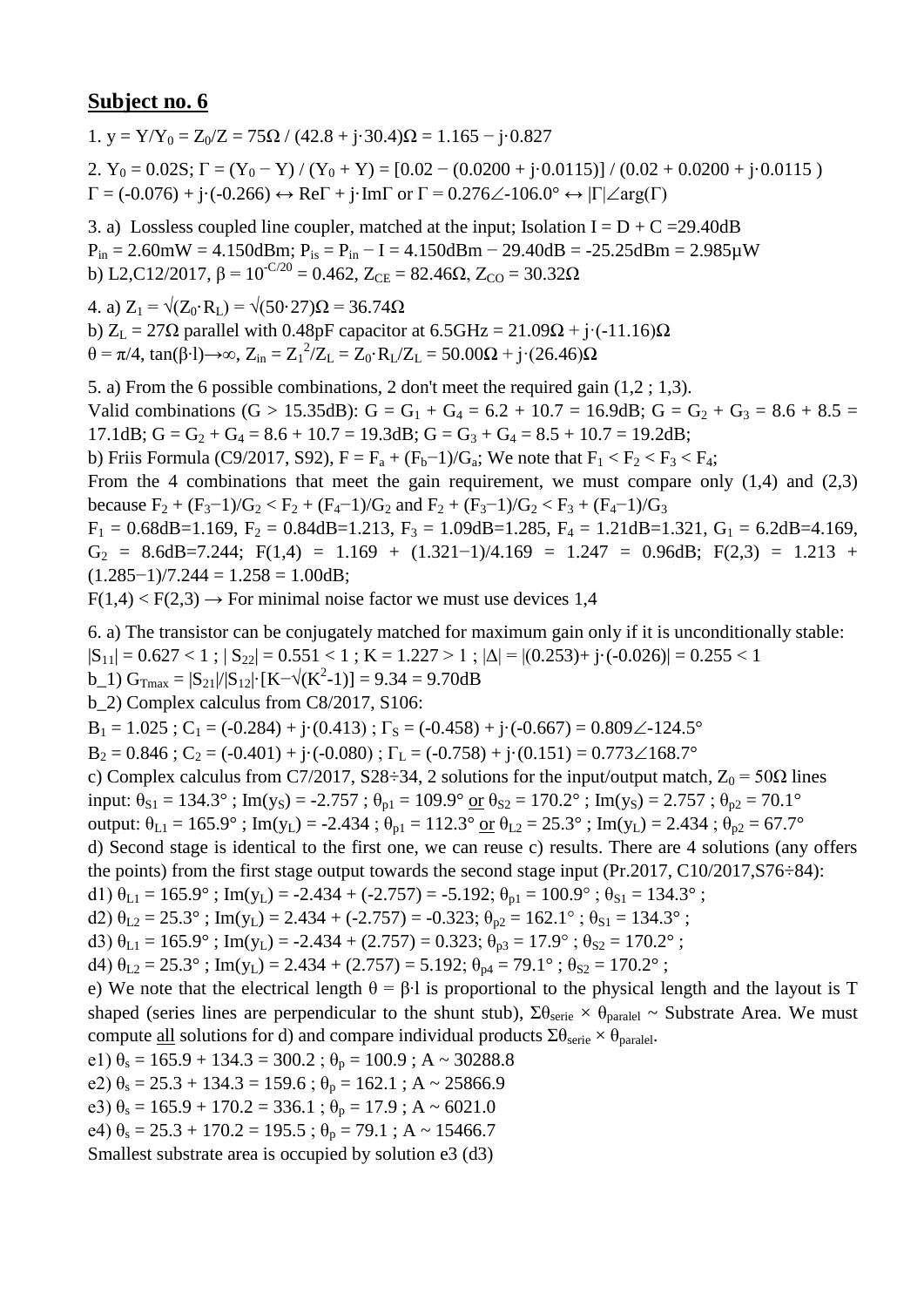1. y = Y/Y<sub>0</sub> = Z<sub>0</sub>/Z = 30 $\Omega$  / (51.9 - j·49.5) $\Omega$  = 0.303 + j·0.289

2.  $Y_0 = 0.02S$ ;  $\Gamma = (Y_0 - Y)/(Y_0 + Y) = [0.02 - (0.0327 + j \cdot 0.0259)]/(0.02 + 0.0327 + j \cdot 0.0259)$  $\Gamma = (-0.389) + j \cdot (-0.300) \leftrightarrow \text{Re}\Gamma + j \cdot \text{Im}\Gamma$  or  $\Gamma = 0.491\angle -142.3^{\circ} \leftrightarrow |\Gamma| \angle \text{arg}(\Gamma)$ 

3. a) Lossless ring coupler, matched at the input; Isolation I =24.00dB  $P_{in} = 1.30$ mW = 1.139dBm;  $P_{is} = P_{in} - I = 1.139$ dBm - 24.00dB = -22.86dBm = 5.175 $\mu$ W b) L2,C12/2017,  $\beta = 10^{-C/20} = 0.562$ ,  $y_1 = 0.562$ ,  $y_2 = 0.827$ ,  $Z_1 = Z_0/y_1 = 88.9 \Omega$ ,  $Z_2 = Z_0/y_2 = 60.5 \Omega$ 

4. a)  $Z_1 = \sqrt{(Z_0 \cdot R_L)} = \sqrt{(50 \cdot 31) \Omega} = 39.37 \Omega$ b)  $Z_L = 31\Omega$  parallel with 0.26pF capacitor at 9.3GHz = 25.37 $\Omega$  + j·(-11.95) $\Omega$ θ = π/4, tan(β⋅l)→∞, Z<sub>in</sub> = Z<sub>1</sub><sup>2</sup>/Z<sub>L</sub> = Z<sub>0</sub>⋅R<sub>L</sub>/Z<sub>L</sub> = 50.00Ω + j⋅(23.55)Ω

5. a) From the 6 possible combinations, 2 don't meet the required gain (1,2 ; 1,3). Valid combinations (G > 15.65dB): G = G<sub>1</sub> + G<sub>4</sub> = 5.7 + 10.6 = 16.3dB; G = G<sub>2</sub> + G<sub>3</sub> = 7.3 + 9.8 = 17.1dB;  $G = G_2 + G_4 = 7.3 + 10.6 = 17.9$ dB;  $G = G_3 + G_4 = 9.8 + 10.6 = 20.4$ dB; b) Friis Formula (C9/2017, S92),  $F = F_a + (F_b - 1)/G_a$ ; We note that  $F_1 < F_2 < F_3 < F_4$ ; From the 4 combinations that meet the gain requirement, we must compare only  $(1,4)$  and  $(2,3)$ because  $F_2 + (F_3 - 1)/G_2 < F_2 + (F_4 - 1)/G_2$  and  $F_2 + (F_3 - 1)/G_2 < F_3 + (F_4 - 1)/G_3$  $F_1 = 0.53$ dB=1.130,  $F_2 = 0.71$ dB=1.178,  $F_3 = 0.97$ dB=1.250,  $F_4 = 1.29$ dB=1.346,  $G_1 = 5.7$ dB=3.715,  $G_2$  = 7.3dB=5.370; F(1,4) = 1.130 + (1.346-1)/3.715 = 1.223 = 0.87dB; F(2,3) = 1.178 +  $(1.250-1)/5.370 = 1.242 = 0.94dB;$ 

 $F(1,4) < F(2,3) \rightarrow$  For minimal noise factor we must use devices 1,4

6. a) The transistor can be conjugately matched for maximum gain only if it is unconditionally stable:

 $|S_{11}| = 0.653 < 1$ ;  $|S_{22}| = 0.519 < 1$ ;  $K = 1.090 > 1$ ;  $|\Delta| = |(-0.149) + (-0.243)| = 0.285 < 1$ 

b\_1)  $G_{\text{Tmax}} = |S_{21}|/|S_{12}| \cdot [K - \sqrt{(K^2 - 1)}] = 23.66 = 13.74dB$ 

b\_2) Complex calculus from C8/2017, S106:

 $B_1 = 1.076$ ;  $C_1 = (-0.526) + (-0.083)$ ;  $\Gamma_s = (-0.856) + (-0.135) = 0.866 \measuredangle 171.0^\circ$ 

 $B_2 = 0.762$ ;  $C_2 = (-0.199) + j \cdot (-0.316)$ ;  $\Gamma_L = (-0.434) + j \cdot (0.690) = 0.815 \angle 122.2^\circ$ 

c) Complex calculus from C7/2017, S28÷34, 2 solutions for the input/output match,  $Z_0 = 50\Omega$  lines

input:  $\theta_{S1} = 169.5^\circ$ ; Im(y<sub>S</sub>) = -3.465;  $\theta_{p1} = 106.1^\circ$  or  $\theta_{S2} = 19.5^\circ$ ; Im(y<sub>S</sub>) = 3.465;  $\theta_{p2} = 73.9^\circ$ 

output:  $\theta_{L1} = 11.2^\circ$ ; Im(y<sub>L</sub>) = -2.814;  $\theta_{p1} = 109.6^\circ$  or  $\theta_{L2} = 46.6^\circ$ ; Im(y<sub>L</sub>) = 2.814;  $\theta_{p2} = 70.4^\circ$ 

d) Second stage is identical to the first one, we can reuse c) results. There are 4 solutions (any offers the points) from the first stage output towards the second stage input (Pr.2017, C10/2017,S76÷84):

d1)  $\theta_{L1} = 11.2^\circ$ ; Im(y<sub>L</sub>) = -2.814 + (-3.465) = -6.279;  $\theta_{p1} = 99.0^\circ$ ;  $\theta_{s1} = 169.5^\circ$ ;

d2)  $\theta_{L2} = 46.6^\circ$ ; Im(y<sub>L</sub>) = 2.814 + (-3.465) = -0.651;  $\theta_{p2} = 146.9^\circ$ ;  $\theta_{S1} = 169.5^\circ$ ;

d3)  $\theta_{L1} = 11.2^{\circ}$ ; Im(y<sub>L</sub>) = -2.814 + (3.465) = 0.651;  $\theta_{p3} = 33.1^{\circ}$ ;  $\theta_{S2} = 19.5^{\circ}$ ;

d4)  $\theta_{1,2} = 46.6^\circ$ ; Im(y<sub>L</sub>) = 2.814 + (3.465) = 6.279;  $\theta_{p4} = 81.0^\circ$ ;  $\theta_{S2} = 19.5^\circ$ ;

e) We note that the electrical length  $\theta = \beta \cdot 1$  is proportional to the physical length and the layout is T shaped (series lines are perpendicular to the shunt stub),  $\Sigma \theta_{\text{series}} \times \theta_{\text{parallel}} \sim$  Substrate Area. We must compute <u>all</u> solutions for d) and compare individual products  $\Sigma \theta_{\text{serie}} \times \theta_{\text{parallel}}$ .

e1)  $\theta_s = 11.2 + 169.5 = 180.7$ ;  $\theta_p = 99.0$ ; A ~ 17898.3

e2)  $\theta_s = 46.6 + 169.5 = 216.1$ ;  $\theta_p = 146.9$ ; A ~ 31751.0

e3)  $\theta_s = 11.2 + 19.5 = 30.7$ ;  $\theta_p = 33.1$ ; A ~ 1015.2

e4)  $\theta_s = 46.6 + 19.5 = 66.1$ ;  $\theta_p = 81.0$ ; A ~ 5350.6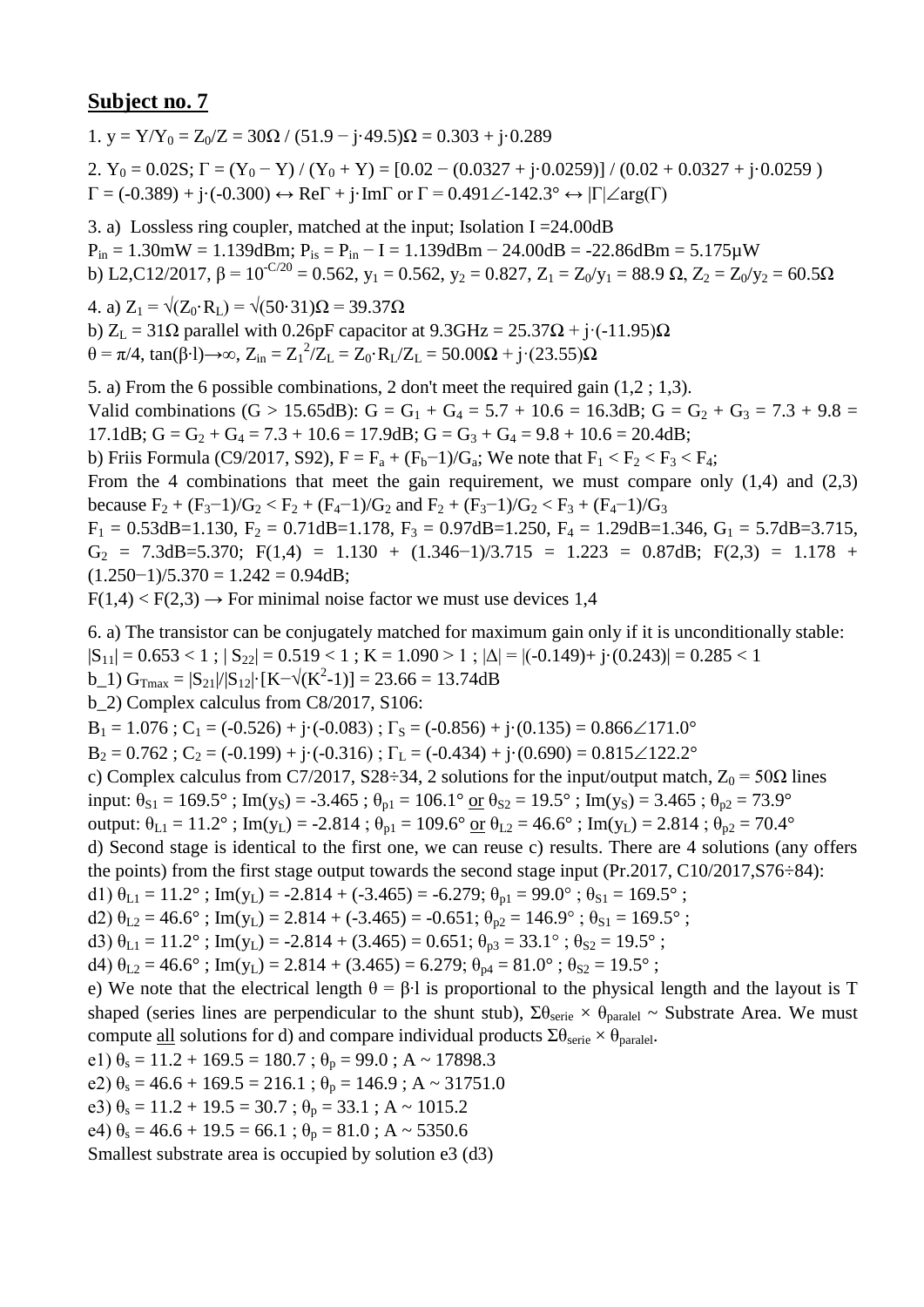1.  $y = Y/Y_0 = Z_0/Z = 80\Omega / (62.2 - j.51.2)\Omega = 0.767 + j.0.631$ 

2.  $Y_0 = 0.02S$ ;  $\Gamma = (Y_0 - Y)/(Y_0 + Y) = [0.02 - (0.0325 - j \cdot 0.0195)]/(0.02 + 0.0325 - j \cdot 0.0195)$  $\Gamma = (-0.330) + \mathfrak{j} \cdot (0.249) \leftrightarrow \text{Re}\Gamma + \mathfrak{j} \cdot \text{Im}\Gamma$  or  $\Gamma = 0.414 \angle 143.0^{\circ} \leftrightarrow |\Gamma| \angle \text{arg}(\Gamma)$ 

3. a) Lossless coupled line coupler, matched at the input; Isolation  $I = D + C = 28.25dB$  $P_{in} = 2.15 \text{mW} = 3.324 \text{dBm}$ ;  $P_{is} = P_{in} - I = 3.324 \text{dBm} - 28.25 \text{dB} = -24.93 \text{dBm} = 3.217 \text{mW}$ b) L2,C12/2017,  $\beta$  = 10<sup>-C/20</sup> = 0.449, Z<sub>CE</sub> = 81.11 $\Omega$ , Z<sub>CO</sub> = 30.82 $\Omega$ 

4. a)  $Z_1 = \sqrt{(Z_0 \cdot R_1)} = \sqrt{(50 \cdot 41) \Omega} = 45.28 \Omega$ b)  $Z_L = 41\Omega$  series with 0.88nH inductor at  $8.1\text{GHz} = 41.00\Omega + \text{i} \cdot (44.79)\Omega$ 

 $θ = π/4$ , tan(β⋅1)→∞, Z<sub>in</sub> = Z<sub>1</sub><sup>2</sup>/Z<sub>L</sub> = Z<sub>0</sub>⋅R<sub>L</sub>/Z<sub>L</sub> = 22.80Ω + j⋅(-24.90)Ω

5. a) From the 6 possible combinations, 2 don't meet the required gain (1,2 ; 1,3). Valid combinations (G > 16.10dB): G = G<sub>1</sub> + G<sub>4</sub> = 6.5 + 10.2 = 16.7dB; G = G<sub>2</sub> + G<sub>3</sub> = 7.5 + 9.1 = 16.6dB;  $G = G_2 + G_4 = 7.5 + 10.2 = 17.7$ dB;  $G = G_3 + G_4 = 9.1 + 10.2 = 19.3$ dB; b) Friis Formula (C9/2017, S92),  $F = F_a + (F_b - 1)/G_a$ ; We note that  $F_1 < F_2 < F_3 < F_4$ ; From the 4 combinations that meet the gain requirement, we must compare only  $(1,4)$  and  $(2,3)$ because  $F_2 + (F_3 - 1)/G_2 < F_2 + (F_4 - 1)/G_2$  and  $F_2 + (F_3 - 1)/G_2 < F_3 + (F_4 - 1)/G_3$  $F_1 = 0.51$ dB=1.125,  $F_2 = 0.83$ dB=1.211,  $F_3 = 1.03$ dB=1.268,  $F_4 = 1.17$ dB=1.309,  $G_1 = 6.5$ dB=4.467,  $G_2$  = 7.5dB=5.623; F(1,4) = 1.125 + (1.309-1)/4.467 = 1.194 = 0.77dB; F(2,3) = 1.211 +  $(1.268-1)/5.623 = 1.266 = 1.02dB;$ 

 $F(1,4) < F(2,3) \rightarrow$  For minimal noise factor we must use devices 1,4

6. a) The transistor can be conjugately matched for maximum gain only if it is unconditionally stable:

 $|S_{11}| = 0.605 < 1$ ;  $|S_{22}| = 0.520 < 1$ ;  $K = 1.169 > 1$ ;  $|\Delta| = |(-0.037) + (-0.262)| = 0.264 < 1$ 

b\_1)  $G_{\text{Tmax}} = |S_{21}|/|S_{12}| \cdot [K - \sqrt{(K^2 - 1)}] = 16.34 = 12.13dB$ 

b\_2) Complex calculus from C8/2017, S106:

 $B_1 = 1.026$ ;  $C_1 = (-0.486) + (-0.119)$ ;  $\Gamma_s = (-0.778) + (-0.191) = 0.801 \angle 166.2^\circ$ 

 $B_2 = 0.835$ ;  $C_2 = (-0.242) + i(-0.321)$ ;  $\Gamma_L = (-0.457) + i(0.606) = 0.759 \angle 127.0^\circ$ 

c) Complex calculus from C7/2017, S28÷34, 2 solutions for the input/output match,  $Z_0 = 50\Omega$  lines

input:  $\theta_{S1} = 154.7^\circ$ ; Im(y<sub>S</sub>) = -2.674;  $\theta_{p1} = 110.5^\circ \text{ or } \theta_{S2} = 11.5^\circ$ ; Im(y<sub>S</sub>) = 2.674;  $\theta_{p2} = 69.5^\circ$ 

output:  $\theta_{L1} = 6.2^\circ$ ; Im(y<sub>L</sub>) = -2.333;  $\theta_{p1} = 113.2^\circ$  or  $\theta_{L2} = 46.8^\circ$ ; Im(y<sub>L</sub>) = 2.333;  $\theta_{p2} = 66.8^\circ$ 

d) Second stage is identical to the first one, we can reuse c) results. There are 4 solutions (any offers the points) from the first stage output towards the second stage input (Pr.2017, C10/2017,S76÷84):

d1)  $\theta_{L1} = 6.2^\circ$ ; Im(y<sub>L</sub>) = -2.333 + (-2.674) = -5.007;  $\theta_{p1} = 101.3^\circ$ ;  $\theta_{s1} = 154.7^\circ$ ;

d2)  $\theta_{L2} = 46.8^\circ$ ; Im(y<sub>L</sub>) = 2.333 + (-2.674) = -0.341;  $\theta_{p2} = 161.2^\circ$ ;  $\theta_{S1} = 154.7^\circ$ ;

d3)  $\theta_{L1} = 6.2^{\circ}$ ; Im(y<sub>L</sub>) = -2.333 + (2.674) = 0.341;  $\theta_{p3} = 18.8^{\circ}$ ;  $\theta_{S2} = 11.5^{\circ}$ ;

d4)  $\theta_{1,2} = 46.8^\circ$ ; Im(y<sub>L</sub>) = 2.333 + (2.674) = 5.007;  $\theta_{p4} = 78.7^\circ$ ;  $\theta_{S2} = 11.5^\circ$ ;

e) We note that the electrical length  $\theta = \beta \cdot 1$  is proportional to the physical length and the layout is T shaped (series lines are perpendicular to the shunt stub),  $\Sigma \theta_{\text{series}} \times \theta_{\text{parallel}} \sim$  Substrate Area. We must compute <u>all</u> solutions for d) and compare individual products  $\Sigma \theta_{\text{serie}} \times \theta_{\text{parallel}}$ .

e1)  $\theta_s = 6.2 + 154.7 = 160.9$ ;  $\theta_p = 101.3$ ; A ~ 16296.5

e2)  $\theta_s = 46.8 + 154.7 = 201.5$ ;  $\theta_p = 161.2$ ; A ~ 32476.7

e3)  $\theta_s = 6.2 + 11.5 = 17.7$ ;  $\theta_p = 18.8$ ; A ~ 332.6

e4)  $\theta_s = 46.8 + 11.5 = 58.3$ ;  $\theta_p = 78.7$ ; A ~ 4587.0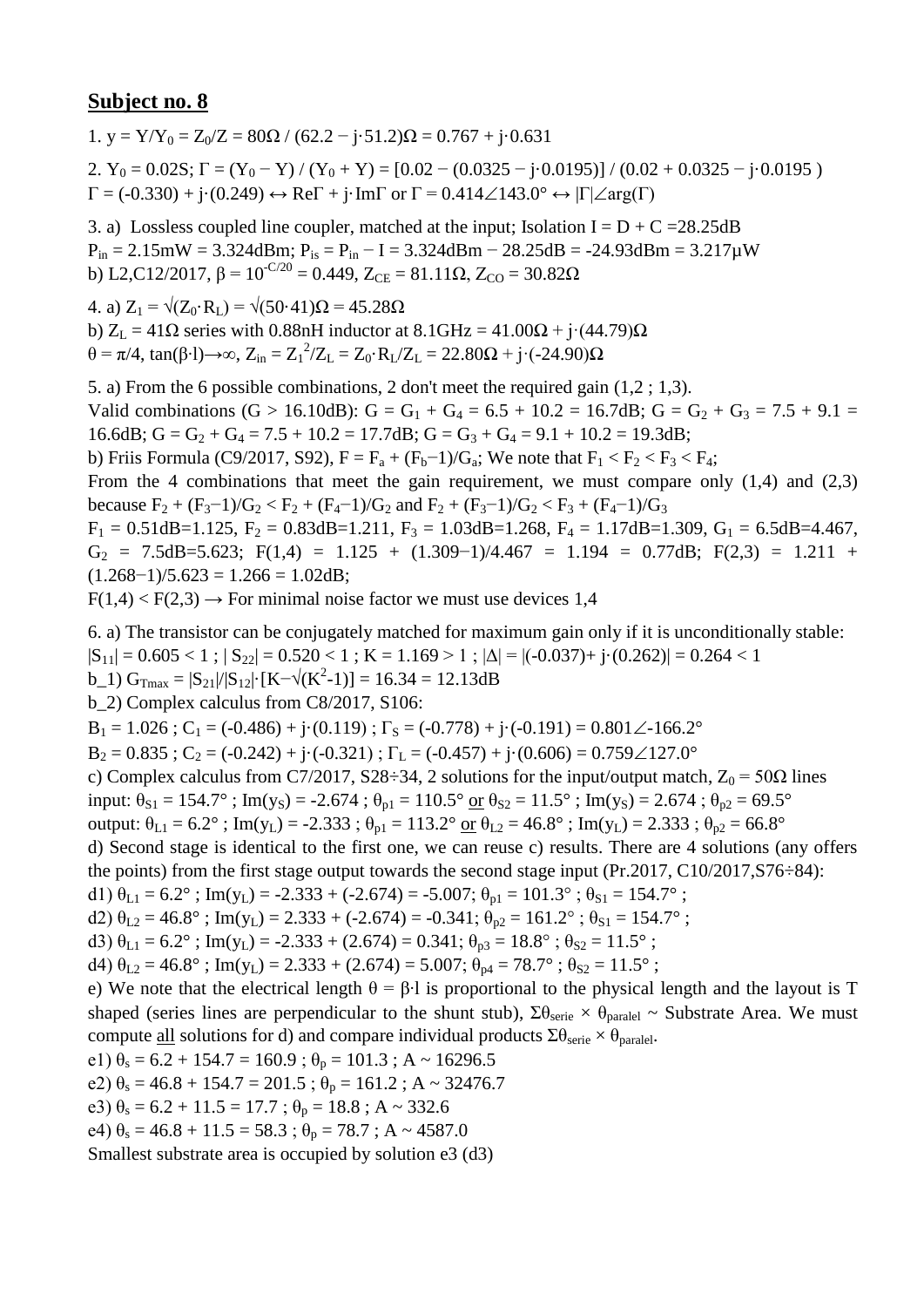1. y =  $Y/Y_0 = Z_0/Z = 70\Omega / (40.8 + i.68.5)\Omega = 0.449 - i.0.754$ 

2.  $Y_0 = 0.02S$ ;  $\Gamma = (Y_0 - Y)/(Y_0 + Y) = [0.02 - (0.0236 + j \cdot 0.0112)]/(0.02 + 0.0236 + j \cdot 0.0112)$  $\Gamma = (-0.139) + j \cdot (-0.221) \leftrightarrow \text{Re}\Gamma + j \cdot \text{Im}\Gamma$  or  $\Gamma = 0.261 \angle 122.2^{\circ} \leftrightarrow |\Gamma| \angle \text{arg}(\Gamma)$ 

3. a) Lossless coupled line coupler, matched at the input; Isolation I =22.00dB  $P_{in} = 3.25 \text{mW} = 5.119 \text{dBm}; P_{is} = P_{in} - I = 5.119 \text{dBm} - 22.00 \text{dB} = -16.88 \text{dBm} = 20.506 \mu \text{W}$ b) L2,C12/2017, β =  $10^{-C/20}$  = 0.572, Z<sub>CE</sub> = 95.84Ω, Z<sub>CO</sub> = 26.08Ω

4. a)  $Z_1 = \sqrt{(Z_0 \cdot R_L)} = \sqrt{(50 \cdot 56)}$ Ω = 52.92Ω

b)  $Z_L$  = 56 $\Omega$  series with 1.05nH inductor at 9.8GHz = 56.00 $\Omega$  + j $\cdot$ (64.65) $\Omega$ θ = π/4, tan(β⋅1)→∞, Z<sub>in</sub> = Z<sub>1</sub><sup>2</sup>/Z<sub>L</sub> = Z<sub>0</sub>⋅R<sub>L</sub>/Z<sub>L</sub> = 21.43Ω + j⋅(-24.74)Ω

5. a) From the 6 possible combinations, 2 don't meet the required gain (1,2 ; 1,3). Valid combinations (G > 15.35dB): G = G<sub>1</sub> + G<sub>4</sub> = 5.4 + 10.3 = 15.7dB; G = G<sub>2</sub> + G<sub>3</sub> = 8.1 + 9.9 = 18.0dB;  $G = G_2 + G_4 = 8.1 + 10.3 = 18.4$ dB;  $G = G_3 + G_4 = 9.9 + 10.3 = 20.2$ dB; b) Friis Formula (C9/2017, S92),  $F = F_a + (F_b - 1)/G_a$ ; We note that  $F_1 < F_2 < F_3 < F_4$ ; From the 4 combinations that meet the gain requirement, we must compare only  $(1,4)$  and  $(2,3)$ because  $F_2 + (F_3 - 1)/G_2 < F_2 + (F_4 - 1)/G_2$  and  $F_2 + (F_3 - 1)/G_2 < F_3 + (F_4 - 1)/G_3$  $F_1 = 0.64$ dB=1.159,  $F_2 = 0.87$ dB=1.222,  $F_3 = 1.01$ dB=1.262,  $F_4 = 1.18$ dB=1.312,  $G_1 = 5.4$ dB=3.467,  $G_2 = 8.1dB=6.457$ ; F(1,4) = 1.159 + (1.312-1)/3.467 = 1.249 = 0.96dB; F(2,3) = 1.222 +  $(1.262-1)/6.457 = 1.270 = 1.04dB;$ 

 $F(1,4) < F(2,3) \rightarrow$  For minimal noise factor we must use devices 1,4

6. a) The transistor can be conjugately matched for maximum gain only if it is unconditionally stable:

 $|S_{11}| = 0.656 < 1$ ;  $|S_{22}| = 0.518 < 1$ ;  $K = 1.082 > 1$ ;  $|\Delta| = |(-0.166) + (-0.237)| = 0.289 < 1$ 

b\_1)  $G_{\text{Tmax}} = |S_{21}|/|S_{12}| \cdot [K - \sqrt{(K^2 - 1)}] = 24.28 = 13.85dB$ 

b\_2) Complex calculus from C8/2017, S106:

 $B_1 = 1.078$ ;  $C_1 = (-0.526) + (-0.094)$ ;  $\Gamma_s = (-0.858) + (-0.154) = 0.872 \angle 169.9^\circ$ 

 $B_2 = 0.754$ ;  $C_2 = (-0.189) + (-0.318)$ ;  $\Gamma_L = (-0.420) + (-0.705) = 0.821 \angle 120.8^\circ$ 

c) Complex calculus from C7/2017, S28÷34, 2 solutions for the input/output match,  $Z_0 = 50\Omega$  lines

input:  $\theta_{S1} = 170.4^\circ$ ; Im(y<sub>S</sub>) = -3.557;  $\theta_{p1} = 105.7^\circ$  or  $\theta_{S2} = 19.7^\circ$ ; Im(y<sub>S</sub>) = 3.557;  $\theta_{p2} = 74.3^\circ$ 

output:  $\theta_{L1} = 12.2^\circ$ ; Im(y<sub>L</sub>) = -2.872;  $\theta_{p1} = 109.2^\circ$  or  $\theta_{L2} = 47.0^\circ$ ; Im(y<sub>L</sub>) = 2.872;  $\theta_{p2} = 70.8^\circ$ 

d) Second stage is identical to the first one, we can reuse c) results. There are 4 solutions (any offers the points) from the first stage output towards the second stage input (Pr.2017, C10/2017,S76÷84):

d1)  $\theta_{L1} = 12.2^\circ$ ; Im(y<sub>L</sub>) = -2.872 + (-3.557) = -6.430;  $\theta_{p1} = 98.8^\circ$ ;  $\theta_{S1} = 170.4^\circ$ ;

d2)  $\theta_{L2} = 47.0^{\circ}$ ; Im(y<sub>L</sub>) = 2.872 + (-3.557) = -0.685;  $\theta_{p2} = 145.6^{\circ}$ ;  $\theta_{S1} = 170.4^{\circ}$ ;

d3)  $\theta_{L1} = 12.2^\circ$ ; Im(y<sub>L</sub>) = -2.872 + (3.557) = 0.685;  $\theta_{p3} = 34.4^\circ$ ;  $\theta_{S2} = 19.7^\circ$ ;

d4)  $\theta_{1,2} = 47.0^{\circ}$ ; Im(y<sub>L</sub>) = 2.872 + (3.557) = 6.430;  $\theta_{p4} = 81.2^{\circ}$ ;  $\theta_{S2} = 19.7^{\circ}$ ;

e) We note that the electrical length  $\theta = \beta \cdot 1$  is proportional to the physical length and the layout is T shaped (series lines are perpendicular to the shunt stub),  $\Sigma \theta_{\text{series}} \times \theta_{\text{parallel}} \sim$  Substrate Area. We must compute <u>all</u> solutions for d) and compare individual products  $\Sigma \theta_{\text{serie}} \times \theta_{\text{parallel}}$ .

e1)  $\theta_s = 12.2 + 170.4 = 182.6$ ;  $\theta_p = 98.8$ ; A ~ 18046.2

e2)  $\theta_s = 47.0 + 170.4 = 217.4$ ;  $\theta_p = 145.6$ ; A ~ 31656.0

e3)  $\theta_s = 12.2 + 19.7 = 31.9$ ;  $\theta_p = 34.4$ ; A ~ 1098.5

e4)  $\theta_s = 47.0 + 19.7 = 66.8$ ;  $\theta_p = 81.2$ ; A ~ 5419.4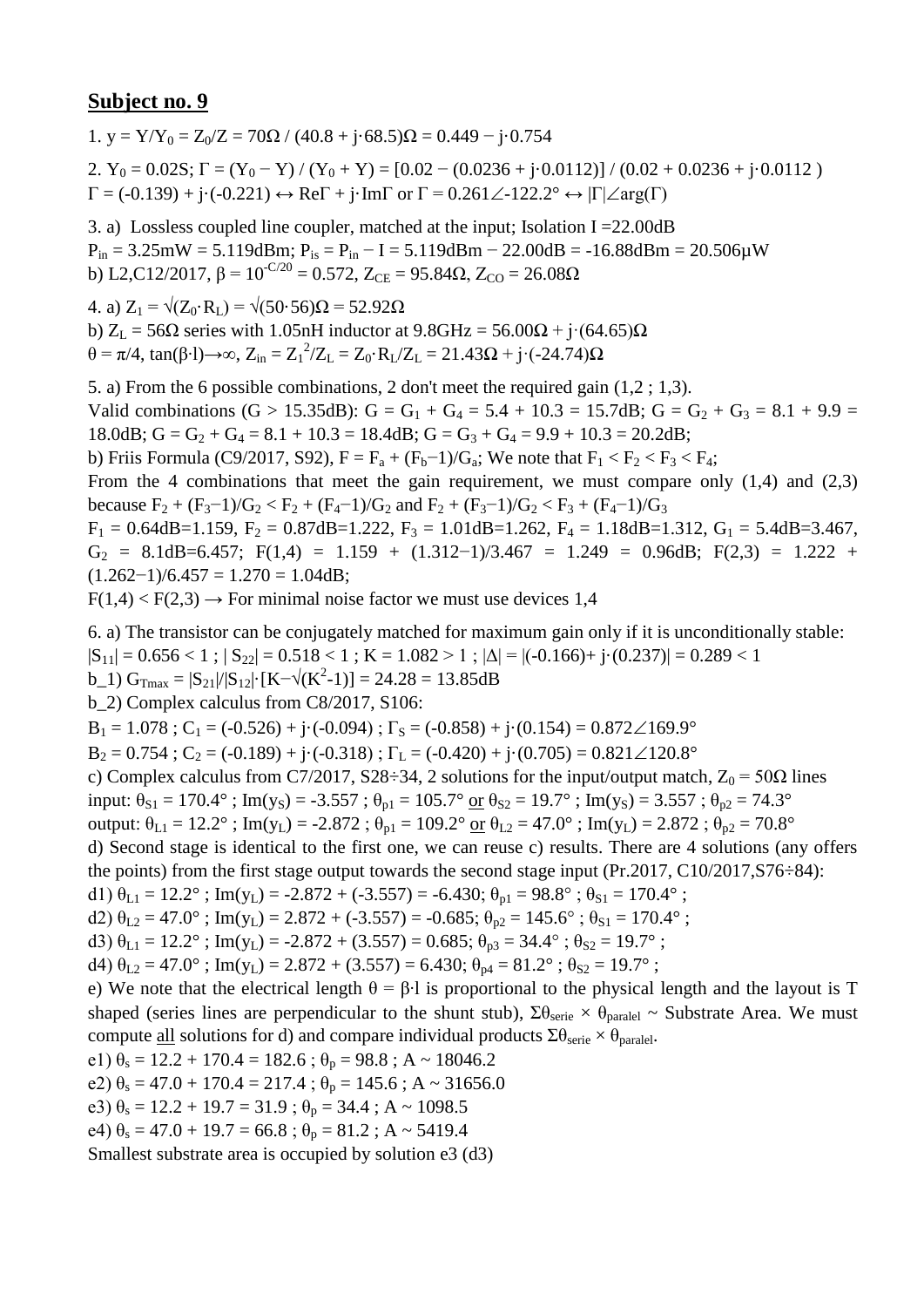1. y =  $Y/Y_0 = Z_0/Z = 80\Omega / (56.3 + i.57.9)\Omega = 0.691 - i.0.710$ 

2.  $Y_0 = 0.02S$ ;  $\Gamma = (Y_0 - Y) / (Y_0 + Y) = [0.02 - (0.0216 + j \cdot 0.0204)] / (0.02 + 0.0216 + j \cdot 0.0204)$  $\Gamma = (-0.225) + \mathrm{j} \cdot (-0.380) \leftrightarrow \mathrm{Re} \Gamma + \mathrm{j} \cdot \mathrm{Im} \Gamma$  or  $\Gamma = 0.442 \angle 120.6^{\circ} \leftrightarrow |\Gamma| \angle \mathrm{arg}(\Gamma)$ 

3. a) Lossless coupled line coupler, matched at the input; Isolation I =  $D + C = 24.75dB$  $P_{in} = 2.10$ mW = 3.222dBm;  $P_{is} = P_{in} - I = 3.222$ dBm - 24.75dB = -21.53dBm = 7.034 $\mu$ W b) L2,C12/2017,  $\beta = 10^{-C/20} = 0.627$ ,  $Z_{CE} = 104.48\Omega$ ,  $Z_{CO} = 23.93\Omega$ 

4. a)  $Z_1 = \sqrt{(Z_0 \cdot R_1)} = \sqrt{(50.74) \Omega} = 60.83 \Omega$ b)  $Z_L = 74\Omega$  parallel with 0.30pF capacitor at  $8.8\text{GHz} = 29.52\Omega + \text{i} \cdot (-36.24)\Omega$ θ = π/4, tan(β⋅l)→∞, Z<sub>in</sub> = Z<sub>1</sub><sup>2</sup>/Z<sub>L</sub> = Z<sub>0</sub>⋅R<sub>L</sub>/Z<sub>L</sub> = 50.00Ω + j⋅(61.37)Ω

5. a) From the 6 possible combinations, 2 don't meet the required gain (1,2 ; 1,3). Valid combinations (G > 16.35dB): G = G<sub>1</sub> + G<sub>4</sub> = 6.0 + 10.8 = 16.8dB; G = G<sub>2</sub> + G<sub>3</sub> = 8.7 + 9.3 = 18.0dB;  $G = G_2 + G_4 = 8.7 + 10.8 = 19.5dB$ ;  $G = G_3 + G_4 = 9.3 + 10.8 = 20.1dB$ ; b) Friis Formula (C9/2017, S92),  $F = F_a + (F_b - 1)/G_a$ ; We note that  $F_1 < F_2 < F_3 < F_4$ ; From the 4 combinations that meet the gain requirement, we must compare only  $(1,4)$  and  $(2,3)$ because  $F_2 + (F_3 - 1)/G_2 < F_2 + (F_4 - 1)/G_2$  and  $F_2 + (F_3 - 1)/G_2 < F_3 + (F_4 - 1)/G_3$  $F_1 = 0.57$ dB=1.140,  $F_2 = 0.77$ dB=1.194,  $F_3 = 0.98$ dB=1.253,  $F_4 = 1.24$ dB=1.330,  $G_1 = 6.0$ dB=3.981,  $G_2 = 8.7dB = 7.413$ ; F(1,4) = 1.140 + (1.330-1)/3.981 = 1.223 = 0.88dB; F(2,3) = 1.194 +  $(1.253-1)/7.413 = 1.239 = 0.93dB;$ 

 $F(1,4) < F(2,3) \rightarrow$  For minimal noise factor we must use devices 1,4

6. a) The transistor can be conjugately matched for maximum gain only if it is unconditionally stable:  $|S_{11}| = 0.621 < 1$ ;  $|S_{22}| = 0.553 < 1$ ;  $K = 1.218 > 1$ ;  $|\Delta| = |(0.248) + i \cdot (-0.041)| = 0.252 < 1$ b\_1)  $G_{\text{Tmax}} = |S_{21}|/|S_{12}| \cdot [K - \sqrt{(K^2 - 1)}] = 9.22 = 9.65dB$ b\_2) Complex calculus from C8/2017, S106:  $B_1 = 1.017$ ;  $C_1 = (-0.262) + i \cdot (0.422)$ ;  $\Gamma_s = (-0.427) + i \cdot (-0.687) = 0.809 \angle -121.9^\circ$  $B_2 = 0.857$ ;  $C_2 = (-0.409) + (-0.069)$ ;  $\Gamma_L = (-0.766) + (-0.128) = 0.776 \angle 170.5^\circ$ c) Complex calculus from C7/2017, S28÷34, 2 solutions for the input/output match,  $Z_0 = 50\Omega$  lines input:  $\theta_{S1} = 132.9^\circ$ ; Im(y<sub>S</sub>) = -2.751;  $\theta_{p1} = 110.0^\circ$  or  $\theta_{S2} = 168.9^\circ$ ; Im(y<sub>S</sub>) = 2.751;  $\theta_{p2} = 70.0^\circ$ output:  $\theta_{L1} = 165.2^\circ$ ; Im(y<sub>L</sub>) = -2.463;  $\theta_{p1} = 112.1^\circ$  or  $\theta_{L2} = 24.3^\circ$ ; Im(y<sub>L</sub>) = 2.463;  $\theta_{p2} = 67.9^\circ$ d) Second stage is identical to the first one, we can reuse c) results. There are 4 solutions (any offers the points) from the first stage output towards the second stage input (Pr.2017, C10/2017,S76÷84): d1)  $\theta_{L1} = 165.2^{\circ}$ ; Im(y<sub>L</sub>) = -2.463 + (-2.751) = -5.214;  $\theta_{p1} = 100.9^{\circ}$ ;  $\theta_{S1} = 132.9^{\circ}$ ; d2)  $\theta_{L2} = 24.3^\circ$ ; Im(y<sub>L</sub>) = 2.463 + (-2.751) = -0.288;  $\theta_{p2} = 163.9^\circ$ ;  $\theta_{S1} = 132.9^\circ$ ; d3)  $\theta_{L1} = 165.2^{\circ}$ ; Im(y<sub>L</sub>) = -2.463 + (2.751) = 0.288;  $\theta_{p3} = 16.1^{\circ}$ ;  $\theta_{S2} = 168.9^{\circ}$ ; d4)  $\theta_{1,2} = 24.3^\circ$ ; Im(y<sub>L</sub>) = 2.463 + (2.751) = 5.214;  $\theta_{p4} = 79.1^\circ$ ;  $\theta_{S2} = 168.9^\circ$ ; e) We note that the electrical length  $\theta = \beta \cdot 1$  is proportional to the physical length and the layout is T shaped (series lines are perpendicular to the shunt stub),  $\Sigma \theta_{\text{series}} \times \theta_{\text{parallel}} \sim$  Substrate Area. We must compute <u>all</u> solutions for d) and compare individual products  $\Sigma \theta_{\text{serie}} \times \theta_{\text{parallel}}$ . e1)  $\theta_s = 165.2 + 132.9 = 298.1$ ;  $\theta_p = 100.9$ ; A ~ 30070.1 e2)  $\theta_s = 24.3 + 132.9 = 157.2$ ;  $\theta_p = 163.9$ ; A ~ 25772.2 e3)  $\theta_s = 165.2 + 168.9 = 334.2$ ;  $\theta_p = 16.1$ ; A ~ 5373.6 e4)  $\theta_s = 24.3 + 168.9 = 193.2$ ;  $\theta_p = 79.1$ ; A ~ 15293.7 Smallest substrate area is occupied by solution e3 (d3)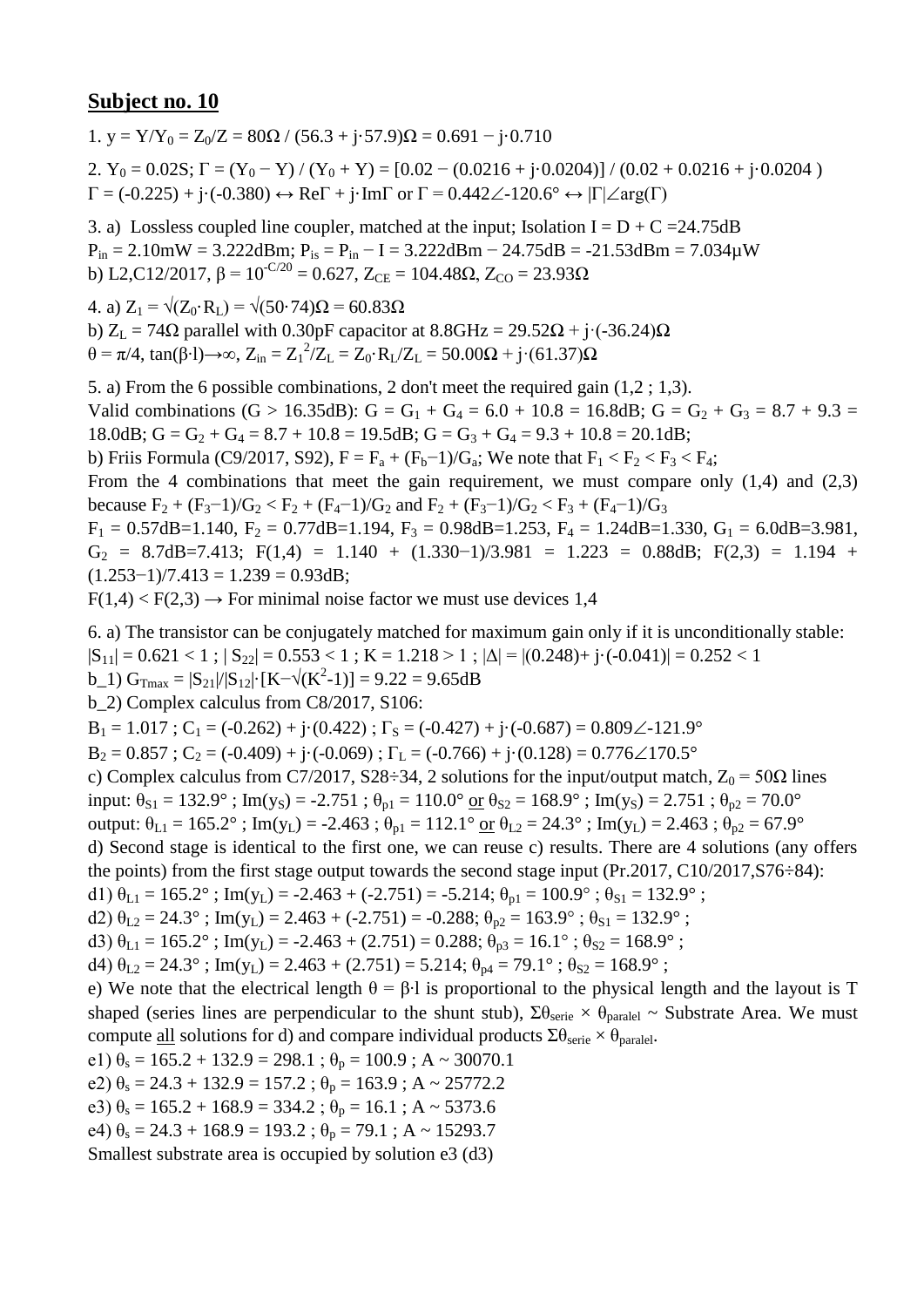1. y =  $Y/Y_0 = Z_0/Z = 45\Omega / (43.8 + i.55.5)\Omega = 0.394 - i.0.500$ 

2.  $Y_0 = 0.02S$ ;  $\Gamma = (Y_0 - Y) / (Y_0 + Y) = [0.02 - (0.0297 + j \cdot 0.0108)] / (0.02 + 0.0297 + j \cdot 0.0108)$  $\Gamma = (-0.231) + \mathrm{j} \cdot (-0.167) \leftrightarrow \mathrm{Re} \Gamma + \mathrm{j} \cdot \mathrm{Im} \Gamma$  or  $\Gamma = 0.285 \angle 144.2^{\circ} \leftrightarrow |\Gamma| \angle \mathrm{arg}(\Gamma)$ 

3. a) Lossless quadrature coupler, matched at the input; Isolation I =22.80dB  $P_{in} = 3.60$ mW = 5.563dBm;  $P_{is} = P_{in} - I = 5.563$ dBm - 22.80dB = -17.24dBm = 18.893 $\mu$ W b) L2, C12/2017,  $\beta = 10^{-C/20} = 0.460$ ,  $y_2 = 1.126$ ,  $y_1 = 0.518$ ,  $Z_1 = Z_0/y_1 = 96.6 \Omega$ ,  $Z_2 = Z_0/y_2 = 44.4 \Omega$ 

4. a)  $Z_1 = \sqrt{(Z_0 \cdot R_L)} = \sqrt{(50 \cdot 54)}\Omega = 51.96 \Omega$ b)  $Z_L$  = 54 $\Omega$  series with 0.49pF capacitor at 7.7GHz = 54.00 $\Omega$  + j·(-42.18) $\Omega$ θ = π/4, tan(β⋅l)→∞, Z<sub>in</sub> = Z<sub>1</sub><sup>2</sup>/Z<sub>L</sub> = Z<sub>0</sub>⋅R<sub>L</sub>/Z<sub>L</sub> = 31.05Ω + j⋅(24.26)Ω

5. a) From the 6 possible combinations, 2 don't meet the required gain (1,2 ; 1,3). Valid combinations (G > 15.05dB): G = G<sub>1</sub> + G<sub>4</sub> = 6.6 + 11.7 = 18.3dB; G = G<sub>2</sub> + G<sub>3</sub> = 7.5 + 8.1 = 15.6dB;  $G = G_2 + G_4 = 7.5 + 11.7 = 19.2$ dB;  $G = G_3 + G_4 = 8.1 + 11.7 = 19.8$ dB; b) Friis Formula (C9/2017, S92),  $F = F_a + (F_b - 1)/G_a$ ; We note that  $F_1 < F_2 < F_3 < F_4$ ; From the 4 combinations that meet the gain requirement, we must compare only  $(1,4)$  and  $(2,3)$ because  $F_2 + (F_3 - 1)/G_2 < F_2 + (F_4 - 1)/G_2$  and  $F_2 + (F_3 - 1)/G_2 < F_3 + (F_4 - 1)/G_3$  $F_1 = 0.50$ dB=1.122,  $F_2 = 0.88$ dB=1.225,  $F_3 = 1.01$ dB=1.262,  $F_4 = 1.15$ dB=1.303,  $G_1 = 6.6$ dB=4.571,  $G_2$  = 7.5dB=5.623; F(1,4) = 1.122 + (1.303-1)/4.571 = 1.188 = 0.75dB; F(2,3) = 1.225 +  $(1.262-1)/5.623 = 1.279 = 1.07dB;$ 

 $F(1,4) < F(2,3) \rightarrow$  For minimal noise factor we must use devices 1,4

6. a) The transistor can be conjugately matched for maximum gain only if it is unconditionally stable:  $|S_{11}| = 0.631 < 1$ ;  $|S_{22}| = 0.550 < 1$ ;  $K = 1.227 > 1$ ;  $|\Delta| = |(0.258) + i \cdot (-0.008)| = 0.258 < 1$ b\_1)  $G_{\text{Tmax}} = |S_{21}|/|S_{12}| \cdot [K - \sqrt{(K^2 - 1)}] = 9.51 = 9.78dB$ b\_2) Complex calculus from C8/2017, S106:  $B_1 = 1.029$ ;  $C_1 = (-0.303) + i((0.402))$ ;  $\Gamma_s = (-0.488) + i((-0.649)) = 0.811 \angle -126.9^\circ$  $B_2 = 0.838$ ;  $C_2 = (-0.395) + (-0.090)$ ;  $\Gamma_L = (-0.753) + (-0.171) = 0.772 \angle 167.2^\circ$ 

c) Complex calculus from C7/2017, S28÷34, 2 solutions for the input/output match,  $Z_0 = 50\Omega$  lines

input:  $\theta_{S1} = 135.6^\circ$ ; Im(y<sub>S</sub>) = -2.776;  $\theta_{p1} = 109.8^\circ$  or  $\theta_{S2} = 171.4^\circ$ ; Im(y<sub>S</sub>) = 2.776;  $\theta_{p2} = 70.2^\circ$ 

output:  $\theta_{L1} = 166.7^\circ$ ; Im(y<sub>L</sub>) = -2.430;  $\theta_{p1} = 112.4^\circ$  or  $\theta_{L2} = 26.1^\circ$ ; Im(y<sub>L</sub>) = 2.430;  $\theta_{p2} = 67.6^\circ$ 

d) Second stage is identical to the first one, we can reuse c) results. There are 4 solutions (any offers the points) from the first stage output towards the second stage input (Pr.2017, C10/2017,S76÷84):

d1)  $\theta_{L1} = 166.7^\circ$ ; Im(y<sub>L</sub>) = -2.430 + (-2.776) = -5.206;  $\theta_{p1} = 100.9^\circ$ ;  $\theta_{S1} = 135.6^\circ$ ;

d2)  $\theta_{L2} = 26.1^\circ$ ; Im(y<sub>L</sub>) = 2.430 + (-2.776) = -0.347;  $\theta_{p2} = 160.9^\circ$ ;  $\theta_{S1} = 135.6^\circ$ ;

d3)  $\theta_{L1} = 166.7^{\circ}$ ; Im(y<sub>L</sub>) = -2.430 + (2.776) = 0.347;  $\theta_{p3} = 19.1^{\circ}$ ;  $\theta_{S2} = 171.4^{\circ}$ ;

d4)  $\theta_{1,2} = 26.1^\circ$ ; Im(y<sub>L</sub>) = 2.430 + (2.776) = 5.206;  $\theta_{p4} = 79.1^\circ$ ;  $\theta_{S2} = 171.4^\circ$ ;

e) We note that the electrical length  $\theta = \beta \cdot 1$  is proportional to the physical length and the layout is T shaped (series lines are perpendicular to the shunt stub),  $\Sigma \theta_{\text{series}} \times \theta_{\text{parallel}} \sim$  Substrate Area. We must compute <u>all</u> solutions for d) and compare individual products  $\Sigma \theta_{\text{serie}} \times \theta_{\text{parallel}}$ .

e1)  $\theta_s = 166.7 + 135.6 = 302.3$ ;  $\theta_p = 100.9$ ; A ~ 30490.4

e2)  $\theta_s = 26.1 + 135.6 = 161.7$ ;  $\theta_p = 160.9$ ; A ~ 26017.6

e3)  $\theta_s = 166.7 + 171.4 = 338.0$ ;  $\theta_p = 19.1$ ; A ~ 6464.5

e4)  $\theta_s = 26.1 + 171.4 = 197.5$ ;  $\theta_p = 79.1$ ; A ~ 15626.9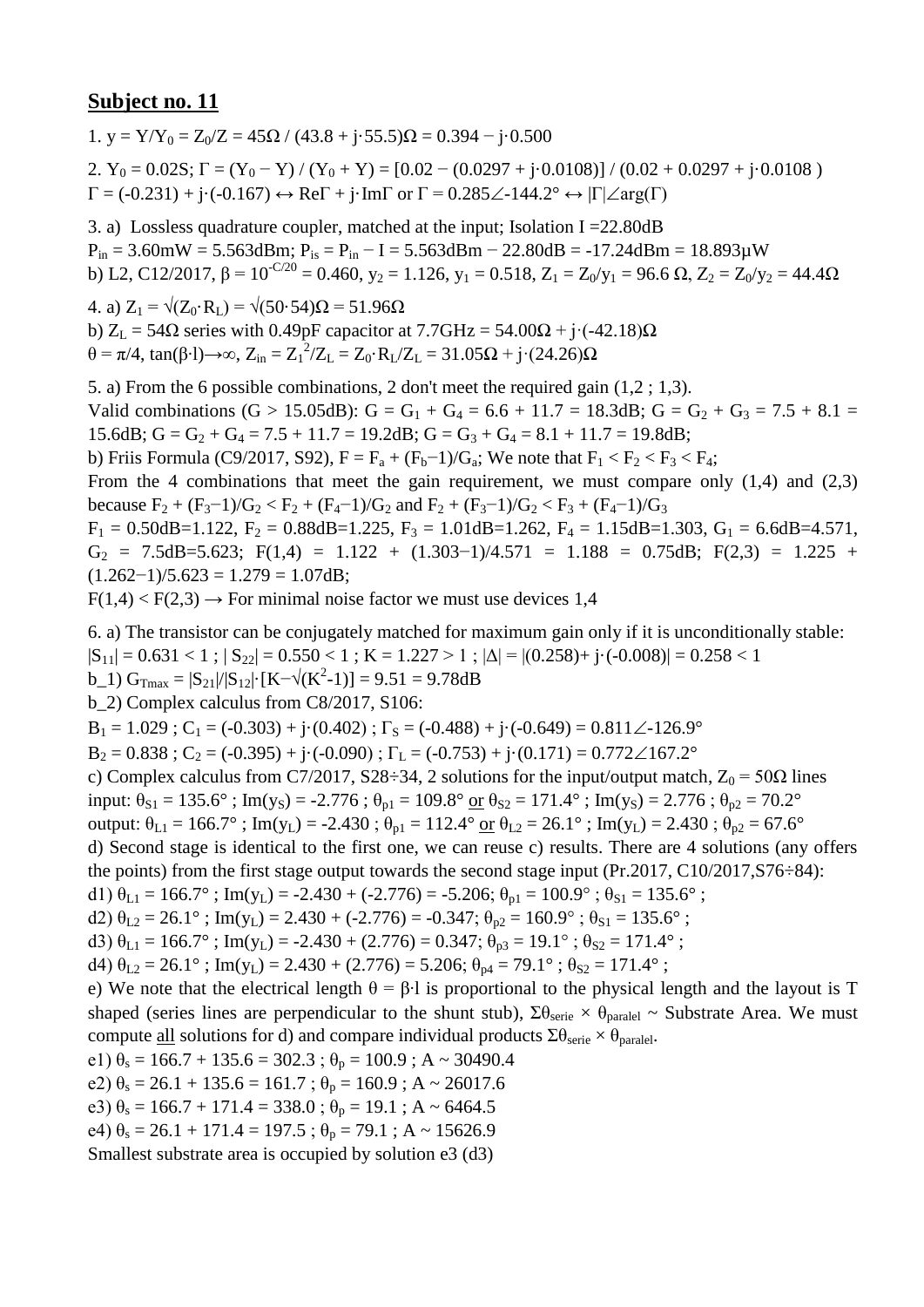1. y =  $Y/Y_0 = Z_0/Z = 70\Omega / (41.7 + i \cdot 61.5)\Omega = 0.529 - i \cdot 0.780$ 

2.  $Y_0 = 0.02S$ ;  $\Gamma = (Y_0 - Y) / (Y_0 + Y) = [0.02 - (0.0379 - j \cdot 0.0114)] / (0.02 + 0.0379 - j \cdot 0.0114)$  $\Gamma = (-0.335) + \mathbf{j} \cdot (0.131) \leftrightarrow \text{Re}\Gamma + \mathbf{j} \cdot \text{Im}\Gamma$  or  $\Gamma = 0.360 \angle 158.6^{\circ} \leftrightarrow |\Gamma| \angle \text{arg}(\Gamma)$ 

3. a) Lossless quadrature coupler, matched at the input; Isolation  $I = D + C = 29.95dB$  $P_{in} = 1.50$ mW = 1.761dBm;  $P_{is} = P_{in} - I = 1.761$ dBm - 29.95dB = -28.19dBm = 1.517 $\mu$ W b) L2, C12/2017,  $\beta = 10^{-C/20} = 0.487$ ,  $y_2 = 1.145$ ,  $y_1 = 0.558$ ,  $Z_1 = Z_0/y_1 = 89.7 \Omega$ ,  $Z_2 = Z_0/y_2 = 43.7 \Omega$ 

4. a)  $Z_1 = \sqrt{(Z_0 \cdot R_L)} = \sqrt{(50 \cdot 51)}\Omega = 50.50 \Omega$ b)  $Z_L = 51\Omega$  parallel with 0.80nH inductor at  $9.2\text{GHz} = 23.01\Omega + \text{i} \cdot (25.38)\Omega$  $θ = π/4$ , tan(β⋅1)→∞, Z<sub>in</sub> = Z<sub>1</sub><sup>2</sup>/Z<sub>L</sub> = Z<sub>0</sub>⋅R<sub>L</sub>/Z<sub>L</sub> = 50.00Ω + j⋅(-55.14)Ω

5. a) From the 6 possible combinations, 2 don't meet the required gain (1,2 ; 1,3). Valid combinations (G > 15.25dB): G = G<sub>1</sub> + G<sub>4</sub> = 6.9 + 10.8 = 17.7dB; G = G<sub>2</sub> + G<sub>3</sub> = 7.7 + 8.3 = 16.0dB;  $G = G_2 + G_4 = 7.7 + 10.8 = 18.5 dB$ ;  $G = G_3 + G_4 = 8.3 + 10.8 = 19.1 dB$ ; b) Friis Formula (C9/2017, S92),  $F = F_a + (F_b - 1)/G_a$ ; We note that  $F_1 < F_2 < F_3 < F_4$ ; From the 4 combinations that meet the gain requirement, we must compare only  $(1,4)$  and  $(2,3)$ because  $F_2 + (F_3 - 1)/G_2 < F_2 + (F_4 - 1)/G_2$  and  $F_2 + (F_3 - 1)/G_2 < F_3 + (F_4 - 1)/G_3$  $F_1 = 0.62$ dB=1.153,  $F_2 = 0.88$ dB=1.225,  $F_3 = 1.02$ dB=1.265,  $F_4 = 1.12$ dB=1.294,  $G_1 = 6.9$ dB=4.898,  $G_2$  = 7.7dB=5.888; F(1,4) = 1.153 + (1.294-1)/4.898 = 1.214 = 0.84dB; F(2,3) = 1.225 +  $(1.265-1)/5.888 = 1.275 = 1.05dB;$ 

 $F(1,4) < F(2,3) \rightarrow$  For minimal noise factor we must use devices 1,4

6. a) The transistor can be conjugately matched for maximum gain only if it is unconditionally stable:

 $|S_{11}| = 0.606 < 1$ ;  $|S_{22}| = 0.558 < 1$ ;  $K = 1.199 > 1$ ;  $|\Delta| = |(0.232) + i \cdot (-0.076)| = 0.244 < 1$ 

b\_1)  $G_{\text{Tmax}} = |S_{21}|/|S_{12}| \cdot [K - \sqrt{(K^2 - 1)}] = 8.90 = 9.49dB$ 

b\_2) Complex calculus from C8/2017, S106:

 $B_1 = 0.996$ ;  $C_1 = (-0.209) + i((0.440)$ ;  $\Gamma_s = (-0.346) + i((-0.729)) = 0.807\angle{-115.4^\circ}$ 

 $B_2 = 0.884$ ;  $C_2 = (-0.428) + (-0.039)$ ;  $\Gamma_L = (-0.782) + (-0.071) = 0.785 \angle 174.8^\circ$ 

c) Complex calculus from C7/2017, S28÷34, 2 solutions for the input/output match,  $Z_0 = 50\Omega$  lines

input:  $\theta_{S1} = 129.6^\circ$ ; Im(y<sub>S</sub>) = -2.735;  $\theta_{p1} = 110.1^\circ$  or  $\theta_{S2} = 165.8^\circ$ ; Im(y<sub>S</sub>) = 2.735;  $\theta_{p2} = 69.9^\circ$ 

output:  $\theta_{L1} = 163.4^\circ$ ; Im(y<sub>L</sub>) = -2.533;  $\theta_{p1} = 111.5^\circ$  or  $\theta_{L2} = 21.7^\circ$ ; Im(y<sub>L</sub>) = 2.533;  $\theta_{p2} = 68.5^\circ$ 

d) Second stage is identical to the first one, we can reuse c) results. There are 4 solutions (any offers the points) from the first stage output towards the second stage input (Pr.2017, C10/2017,S76÷84):

d1)  $\theta_{L1} = 163.4^\circ$ ; Im(y<sub>L</sub>) = -2.533 + (-2.735) = -5.267;  $\theta_{p1} = 100.7^\circ$ ;  $\theta_{S1} = 129.6^\circ$ ;

d2)  $\theta_{L2} = 21.7^\circ$ ; Im(y<sub>L</sub>) = 2.533 + (-2.735) = -0.202;  $\theta_{p2} = 168.6^\circ$ ;  $\theta_{S1} = 129.6^\circ$ ;

d3)  $\theta_{L1} = 163.4^\circ$ ; Im(y<sub>L</sub>) = -2.533 + (2.735) = 0.202;  $\theta_{p3} = 11.4^\circ$ ;  $\theta_{S2} = 165.8^\circ$ ;

d4)  $\theta_{1,2} = 21.7^\circ$ ; Im(y<sub>L</sub>) = 2.533 + (2.735) = 5.267;  $\theta_{p4} = 79.3^\circ$ ;  $\theta_{S2} = 165.8^\circ$ ;

e) We note that the electrical length  $\theta = \beta \cdot 1$  is proportional to the physical length and the layout is T shaped (series lines are perpendicular to the shunt stub),  $\Sigma \theta_{\text{series}} \times \theta_{\text{parallel}} \sim$  Substrate Area. We must compute <u>all</u> solutions for d) and compare individual products  $\Sigma \theta_{\text{serie}} \times \theta_{\text{parallel}}$ .

e1)  $\theta_s = 163.4 + 129.6 = 293.0$ ;  $\theta_p = 100.7$ ; A ~ 29524.2

e2)  $\theta_s = 21.7 + 129.6 = 151.3$ ;  $\theta_p = 168.6$ ; A ~ 25514.5

e3)  $\theta_s = 163.4 + 165.8 = 329.2$ ;  $\theta_p = 11.4$ ; A ~ 3757.0

e4)  $\theta_s = 21.7 + 165.8 = 187.5$ ;  $\theta_p = 79.3$ ; A ~ 14861.2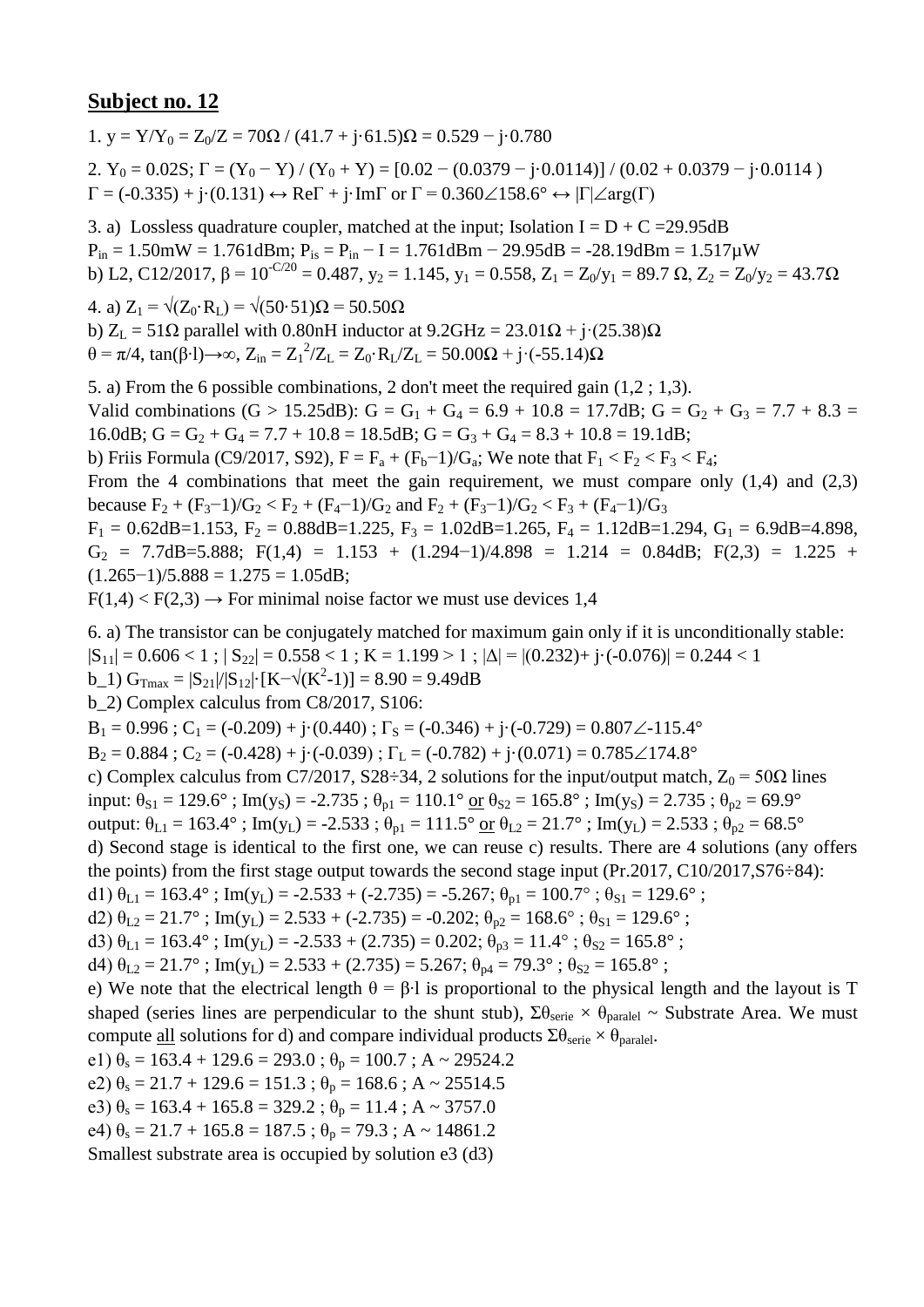1. y =  $Y/Y_0 = Z_0/Z = 60\Omega / (60.6 - i.60.9)\Omega = 0.493 + i.0.495$ 2.  $Y_0 = 0.02S$ ;  $\Gamma = (Y_0 - Y)/(Y_0 + Y) = [0.02 - (0.0283 + i \cdot 0.0144)]/(0.02 + 0.0283 + i \cdot 0.0144)$  $\Gamma = (-0.239) + i \cdot (-0.227) \leftrightarrow \text{Re}\Gamma + i \cdot \text{Im}\Gamma$  or  $\Gamma = 0.330\angle 136.6^\circ \leftrightarrow |\Gamma| \angle \text{arg}(\Gamma)$ 

3. a) Lossless coupled line coupler, matched at the input; Isolation I =  $23.50$ dB  $P_{in} = 3.15 \text{mW} = 4.983 \text{dBm}$ ;  $P_{is} = P_{in} - I = 4.983 \text{dBm} - 23.50 \text{dB} = -18.52 \text{dBm} = 14.071 \text{mW}$ b) L2,C12/2017,  $\beta = 10^{-C/20} = 0.613$ ,  $Z_{CE} = 102.09\Omega$ ,  $Z_{CO} = 24.49\Omega$ 

4. a)  $Z_1 = \sqrt{(Z_0 \cdot R_1)} = \sqrt{(50 \cdot 29)}\Omega = 38.08 \Omega$ 

b)  $Z_L = 29\Omega$  series with 0.60nH inductor at  $8.4\text{GHz} = 29.00\Omega + \text{i} \cdot (31.67)\Omega$  $θ = π/4$ , tan(β⋅1)→∞, Z<sub>in</sub> = Z<sub>1</sub><sup>2</sup>/Z<sub>L</sub> = Z<sub>0</sub>⋅R<sub>L</sub>/Z<sub>L</sub> = 22.81Ω + j⋅(-24.90)Ω

5. a) From the 6 possible combinations, 2 don't meet the required gain (1,2 ; 1,3). Valid combinations (G > 17.50dB): G = G<sub>1</sub> + G<sub>4</sub> = 6.1 + 11.6 = 17.7dB; G = G<sub>2</sub> + G<sub>3</sub> = 8.8 + 9.8 = 18.6dB;  $G = G_2 + G_4 = 8.8 + 11.6 = 20.4$ dB;  $G = G_3 + G_4 = 9.8 + 11.6 = 21.4$ dB; b) Friis Formula (C9/2017, S92),  $F = F_a + (F_b - 1)/G_a$ ; We note that  $F_1 < F_2 < F_3 < F_4$ ; From the 4 combinations that meet the gain requirement, we must compare only  $(1,4)$  and  $(2,3)$ because  $F_2 + (F_3 - 1)/G_2 < F_2 + (F_4 - 1)/G_2$  and  $F_2 + (F_3 - 1)/G_2 < F_3 + (F_4 - 1)/G_3$  $F_1 = 0.52$ dB=1.127,  $F_2 = 0.85$ dB=1.216,  $F_3 = 1.06$ dB=1.276,  $F_4 = 1.10$ dB=1.288,  $G_1 = 6.1$ dB=4.074,  $G_2$  = 8.8dB=7.586; F(1,4) = 1.127 + (1.288-1)/4.074 = 1.198 = 0.78dB; F(2,3) = 1.216 +  $(1.276-1)/7.586 = 1.254 = 0.98dB;$ 

 $F(1,4) < F(2,3) \rightarrow$  For minimal noise factor we must use devices 1,4

6. a) The transistor can be conjugately matched for maximum gain only if it is unconditionally stable:

 $|S_{11}| = 0.640 < 1$ ;  $|S_{22}| = 0.550 < 1$ ;  $K = 1.187 > 1$ ;  $|\Delta| = |(0.259) + i(0.107)| = 0.280 < 1$ 

b\_1)  $G_{\text{Tmax}} = |S_{21}|/|S_{12}| \cdot [K - \sqrt{(K^2 - 1)}] = 10.43 = 10.18dB$ 

b\_2) Complex calculus from C8/2017, S106:

 $B_1 = 1.028$ ; C<sub>1</sub> = (-0.380) + j·(0.332);  $\Gamma_s = (-0.620) + j \cdot (-0.542) = 0.823 \angle 138.8^\circ$ 

 $B_2 = 0.814$ ;  $C_2 = (-0.371) + (-0.134)$ ;  $\Gamma_L = (-0.734) + (-0.134)$ ;  $C_1 = (-0.734) + (-0.134)$ 

c) Complex calculus from C7/2017, S28÷34, 2 solutions for the input/output match,  $Z_0 = 50\Omega$  lines

input:  $\theta_{S1} = 142.1^\circ$ ; Im(y<sub>S</sub>) = -2.900;  $\theta_{p1} = 109.0^\circ$  or  $\theta_{S2} = 176.7^\circ$ ; Im(y<sub>S</sub>) = 2.900;  $\theta_{p2} = 71.0^\circ$ 

output:  $\theta_{L1} = 170.6^\circ$ ; Im(y<sub>L</sub>) = -2.499;  $\theta_{p1} = 111.8^\circ$  or  $\theta_{L2} = 29.3^\circ$ ; Im(y<sub>L</sub>) = 2.499;  $\theta_{p2} = 68.2^\circ$ 

d) Second stage is identical to the first one, we can reuse c) results. There are 4 solutions (any offers the points) from the first stage output towards the second stage input (Pr.2017, C10/2017,S76÷84):

d1)  $\theta_{L1} = 170.6^\circ$ ; Im(y<sub>L</sub>) = -2.499 + (-2.900) = -5.399;  $\theta_{p1} = 100.5^\circ$ ;  $\theta_{S1} = 142.1^\circ$ ;

d2)  $\theta_{L2} = 29.3^\circ$ ; Im(y<sub>L</sub>) = 2.499 + (-2.900) = -0.402;  $\theta_{p2} = 158.1^\circ$ ;  $\theta_{S1} = 142.1^\circ$ ;

d3)  $\theta_{L1} = 170.6^\circ$ ; Im(y<sub>L</sub>) = -2.499 + (2.900) = 0.402;  $\theta_{p3} = 21.9^\circ$ ;  $\theta_{S2} = 176.7^\circ$ ;

d4)  $\theta_{1,2} = 29.3^\circ$ ; Im(y<sub>L</sub>) = 2.499 + (2.900) = 5.399;  $\theta_{p4} = 79.5^\circ$ ;  $\theta_{S2} = 176.7^\circ$ ;

e) We note that the electrical length  $\theta = \beta \cdot 1$  is proportional to the physical length and the layout is T shaped (series lines are perpendicular to the shunt stub),  $\Sigma \theta_{\text{series}} \times \theta_{\text{parallel}} \sim$  Substrate Area. We must compute <u>all</u> solutions for d) and compare individual products  $\Sigma \theta_{\text{serie}} \times \theta_{\text{parallel}}$ .

e1)  $\theta_s = 170.6 + 142.1 = 312.7$ ;  $\theta_p = 100.5$ ; A ~ 31426.9

e2)  $\theta_s = 29.3 + 142.1 = 171.4$ ;  $\theta_p = 158.1$ ; A ~ 27101.5

e3)  $\theta_s = 170.6 + 176.7 = 347.3$ ;  $\theta_p = 21.9$ ; A ~ 7599.9

e4)  $\theta_s = 29.3 + 176.7 = 206.0$ ;  $\theta_p = 79.5$ ; A ~ 16377.5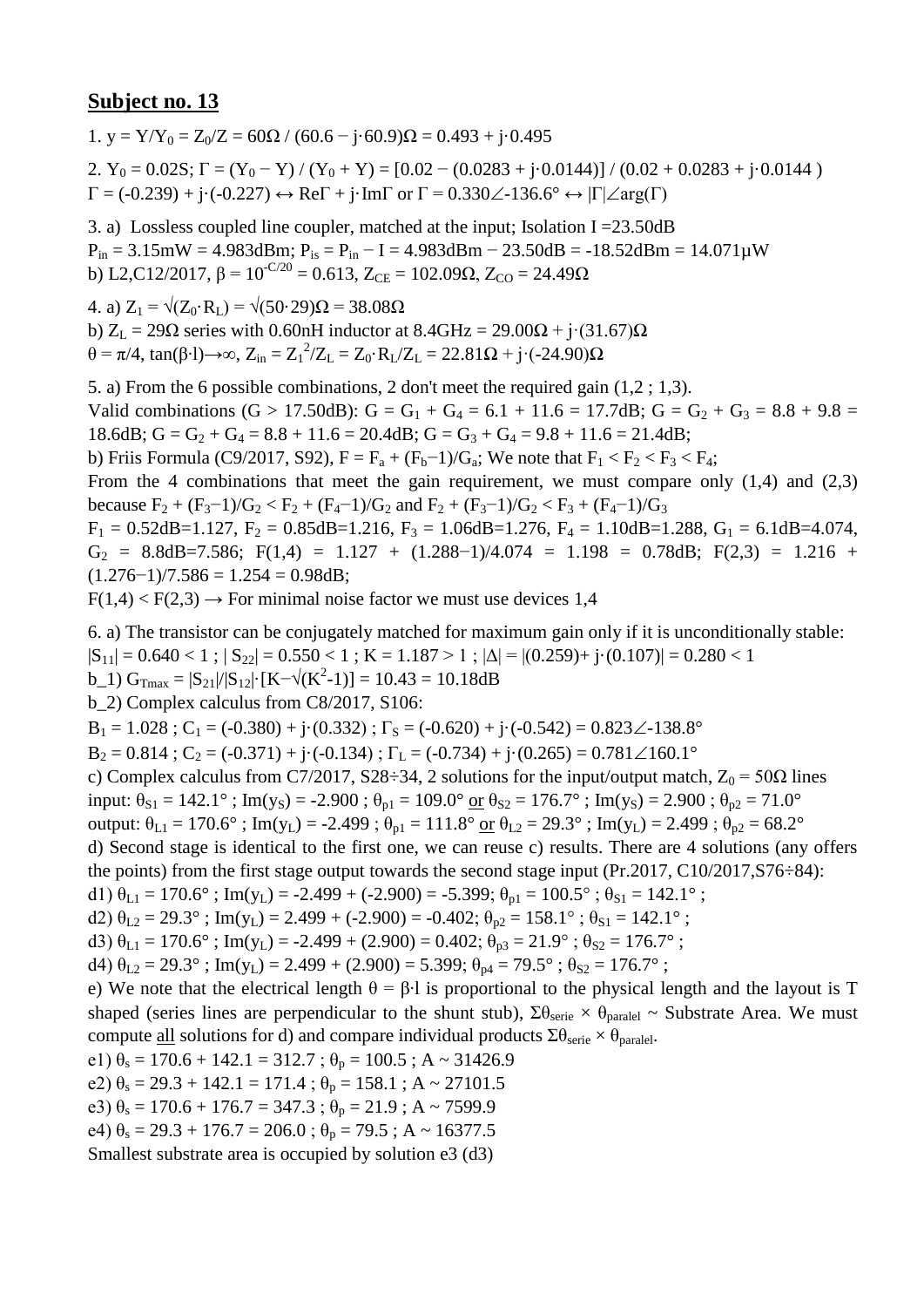1. y =  $Y/Y_0 = Z_0/Z = 100\Omega / (53.9 - i.68.9)\Omega = 0.704 + i.0.900$ 2.  $Y_0 = 0.02S$ ;  $\Gamma = (Y_0 - Y) / (Y_0 + Y) = [0.02 - (0.0337 - j.0.0358)] / (0.02 + 0.0337 - j.0.0358)$  $\Gamma = (-0.484) + \mathbf{j} \cdot (0.344) \leftrightarrow \text{Re}\Gamma + \mathbf{j} \cdot \text{Im}\Gamma$  or  $\Gamma = 0.594 \angle 144.6^{\circ} \leftrightarrow |\Gamma| \angle \text{arg}(\Gamma)$ 

3. a) Lossless quadrature coupler, matched at the input; Isolation I =22.80dB  $P_{in} = 2.90$ mW = 4.624dBm;  $P_{is} = P_{in} - I = 4.624$ dBm - 22.80dB = -18.18dBm = 15.219 $\mu$ W b) L2, C12/2017,  $\beta = 10^{-C/20} = 0.510$ ,  $y_2 = 1.162$ ,  $y_1 = 0.593$ ,  $Z_1 = Z_0/y_1 = 84.3 \Omega$ ,  $Z_2 = Z_0/y_2 = 43.0 \Omega$ 

4. a)  $Z_1 = \sqrt{(Z_0 \cdot R_1)} = \sqrt{(50 \cdot 29)}\Omega = 38.08 \Omega$ b)  $Z_L = 29\Omega$  series with 0.46pF capacitor at 7.1GHz = 29.00 $\Omega$  + j·(-48.73) $\Omega$ θ = π/4, tan(β⋅l)→∞, Z<sub>in</sub> = Z<sub>1</sub><sup>2</sup>/Z<sub>L</sub> = Z<sub>0</sub>⋅R<sub>L</sub>/Z<sub>L</sub> = 13.08Ω + j⋅(21.97)Ω

5. a) From the 6 possible combinations, 2 don't meet the required gain (1,2 ; 1,3). Valid combinations (G > 17.00dB): G = G<sub>1</sub> + G<sub>4</sub> = 6.5 + 10.6 = 17.1dB; G = G<sub>2</sub> + G<sub>3</sub> = 8.8 + 9.7 = 18.5dB;  $G = G_2 + G_4 = 8.8 + 10.6 = 19.4$ dB;  $G = G_3 + G_4 = 9.7 + 10.6 = 20.3$ dB; b) Friis Formula (C9/2017, S92),  $F = F_a + (F_b - 1)/G_a$ ; We note that  $F_1 < F_2 < F_3 < F_4$ ; From the 4 combinations that meet the gain requirement, we must compare only  $(1,4)$  and  $(2,3)$ because  $F_2 + (F_3 - 1)/G_2 < F_2 + (F_4 - 1)/G_2$  and  $F_2 + (F_3 - 1)/G_2 < F_3 + (F_4 - 1)/G_3$  $F_1 = 0.65$ dB=1.161,  $F_2 = 0.73$ dB=1.183,  $F_3 = 1.05$ dB=1.274,  $F_4 = 1.14$ dB=1.300,  $G_1 = 6.5$ dB=4.467,  $G_2$  = 8.8dB=7.586; F(1,4) = 1.161 + (1.300-1)/4.467 = 1.229 = 0.89dB; F(2,3) = 1.183 +  $(1.274-1)/7.586 = 1.223 = 0.87dB;$ 

 $F(1,4) > F(2,3) \rightarrow$  For minimal noise factor we must use devices 2,3

6. a) The transistor can be conjugately matched for maximum gain only if it is unconditionally stable:  $|S_{11}| = 0.637 < 1$ ;  $|S_{22}| = 0.550 < 1$ ;  $K = 1.201 > 1$ ;  $|\Delta| = |(0.265) + i(0.060)| = 0.272 < 1$ 

b\_1)  $G_{\text{Tmax}} = |S_{21}|/|S_{12}| \cdot [K - \sqrt{(K^2 - 1)}] = 10.08 = 10.03dB$ 

b\_2) Complex calculus from C8/2017, S106:

 $B_1 = 1.029$ ;  $C_1 = (-0.351) + i(0.363)$ ;  $\Gamma_s = (-0.570) + i(-0.589) = 0.819\angle -134.1^\circ$ 

 $B_2 = 0.823$ ;  $C_2 = (-0.381) + j \cdot (-0.116)$ ;  $\Gamma_L = (-0.744) + j \cdot (0.227) = 0.778 \angle 163.0^\circ$ 

c) Complex calculus from C7/2017, S28÷34, 2 solutions for the input/output match,  $Z_0 = 50\Omega$  lines

input:  $\theta_{S1} = 139.5^\circ$ ; Im(y<sub>S</sub>) = -2.858;  $\theta_{p1} = 109.3^\circ$  or  $\theta_{S2} = 174.5^\circ$ ; Im(y<sub>S</sub>) = 2.858;  $\theta_{p2} = 70.7^\circ$ 

output:  $\theta_{L1} = 169.0^{\circ}$ ; Im(y<sub>L</sub>) = -2.475;  $\theta_{p1} = 112.0^{\circ}$  or  $\theta_{L2} = 27.9^{\circ}$ ; Im(y<sub>L</sub>) = 2.475;  $\theta_{p2} = 68.0^{\circ}$ 

d) Second stage is identical to the first one, we can reuse c) results. There are 4 solutions (any offers the points) from the first stage output towards the second stage input (Pr.2017, C10/2017,S76÷84):

d1)  $\theta_{L1} = 169.0^{\circ}$ ; Im(y<sub>L</sub>) = -2.475 + (-2.858) = -5.333;  $\theta_{p1} = 100.6^{\circ}$ ;  $\theta_{S1} = 139.5^{\circ}$ ;

d2)  $\theta_{L2} = 27.9^\circ$ ; Im(y<sub>L</sub>) = 2.475 + (-2.858) = -0.383;  $\theta_{p2} = 159.1^\circ$ ;  $\theta_{S1} = 139.5^\circ$ ;

d3)  $\theta_{L1} = 169.0^{\circ}$ ; Im(y<sub>L</sub>) = -2.475 + (2.858) = 0.383;  $\theta_{p3} = 20.9^{\circ}$ ;  $\theta_{S2} = 174.5^{\circ}$ ;

d4)  $\theta_{1,2} = 27.9^\circ$ ; Im(y<sub>L</sub>) = 2.475 + (2.858) = 5.333;  $\theta_{p4} = 79.4^\circ$ ;  $\theta_{S2} = 174.5^\circ$ ;

e) We note that the electrical length  $\theta = \beta \cdot 1$  is proportional to the physical length and the layout is T shaped (series lines are perpendicular to the shunt stub),  $\Sigma \theta_{\text{series}} \times \theta_{\text{parallel}} \sim$  Substrate Area. We must compute <u>all</u> solutions for d) and compare individual products  $\Sigma \theta_{\text{serie}} \times \theta_{\text{parallel}}$ .

e1)  $\theta_s = 169.0 + 139.5 = 308.5$ ;  $\theta_p = 100.6$ ; A ~ 31045.6

e2)  $\theta_s = 27.9 + 139.5 = 167.5$ ;  $\theta_p = 159.1$ ; A ~ 26640.4

e3)  $\theta_s = 169.0 + 174.5 = 343.5$ ;  $\theta_p = 20.9$ ; A ~ 7191.6

e4)  $\theta_s = 27.9 + 174.5 = 202.5$ ;  $\theta_p = 79.4$ ; A ~ 16071.8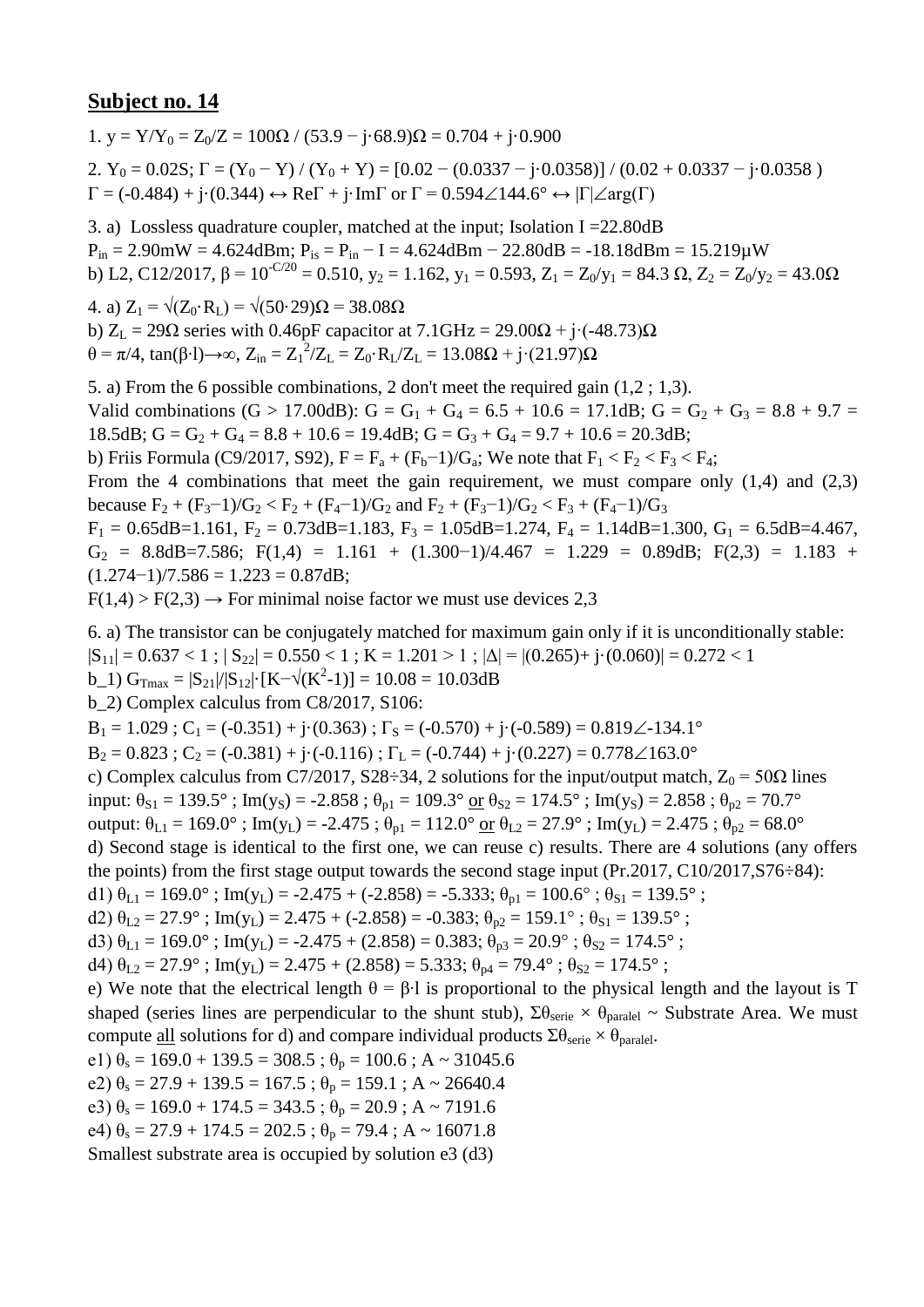1. y =  $Y/Y_0 = Z_0/Z = 100\Omega / (54.6 + i.52.3)\Omega = 0.955 - i.0.915$ 

2.  $Y_0 = 0.02S$ ;  $\Gamma = (Y_0 - Y) / (Y_0 + Y) = [0.02 - (0.0240 + j \cdot 0.0187)] / (0.02 + 0.0240 + j \cdot 0.0187)$  $\Gamma = (-0.230) + j \cdot (-0.327) \leftrightarrow \text{Re}\Gamma + j \cdot \text{Im}\Gamma$  or  $\Gamma = 0.400 \angle 125.1^{\circ} \leftrightarrow |\Gamma| \angle \text{arg}(\Gamma)$ 

3. a) Lossless coupled line coupler, matched at the input; Isolation  $I = 21.10dB$  $P_{in} = 2.05$ mW = 3.118dBm;  $P_{is} = P_{in} - I = 3.118$ dBm - 21.10dB = -17.98dBm = 15.913 $\mu$ W b) L2,C12/2017,  $\beta$  = 10<sup>-C/20</sup> = 0.465, Z<sub>CE</sub> = 82.74 $\Omega$ , Z<sub>CO</sub> = 30.21 $\Omega$ 

4. a)  $Z_1 = \sqrt{(Z_0 \cdot R_1)} = \sqrt{(50 \cdot 59)}$ Ω = 54.31Ω

b)  $Z_L$  = 59 $\Omega$  parallel with 0.91nH inductor at 9.0GHz = 25.49 $\Omega$  + j·(29.23) $\Omega$  $θ = π/4$ , tan(β⋅1)→∞, Z<sub>in</sub> = Z<sub>1</sub><sup>2</sup>/Z<sub>L</sub> = Z<sub>0</sub>⋅R<sub>L</sub>/Z<sub>L</sub> = 50.00Ω + j⋅(-57.33)Ω

5. a) From the 6 possible combinations, 2 don't meet the required gain (1,2 ; 1,3). Valid combinations (G > 16.25dB): G = G<sub>1</sub> + G<sub>4</sub> = 6.7 + 10.0 = 16.7dB; G = G<sub>2</sub> + G<sub>3</sub> = 8.9 + 9.5 = 18.4dB;  $G = G_2 + G_4 = 8.9 + 10.0 = 18.9$ dB;  $G = G_3 + G_4 = 9.5 + 10.0 = 19.5$ dB; b) Friis Formula (C9/2017, S92),  $F = F_a + (F_b - 1)/G_a$ ; We note that  $F_1 < F_2 < F_3 < F_4$ ; From the 4 combinations that meet the gain requirement, we must compare only  $(1,4)$  and  $(2,3)$ because  $F_2 + (F_3 - 1)/G_2 < F_2 + (F_4 - 1)/G_2$  and  $F_2 + (F_3 - 1)/G_2 < F_3 + (F_4 - 1)/G_3$  $F_1 = 0.66$ dB=1.164,  $F_2 = 0.75$ dB=1.189,  $F_3 = 0.99$ dB=1.256,  $F_4 = 1.13$ dB=1.297,  $G_1 = 6.7$ dB=4.677,  $G_2 = 8.9dB = 7.762$ ; F(1,4) = 1.164 + (1.297-1)/4.677 = 1.228 = 0.89dB; F(2,3) = 1.189 +  $(1.256-1)/7.762 = 1.227 = 0.89dB;$ 

 $F(1,4) > F(2,3) \rightarrow$  For minimal noise factor we must use devices 2,3

6. a) The transistor can be conjugately matched for maximum gain only if it is unconditionally stable:

 $|S_{11}| = 0.630 < 1$ ;  $|S_{22}| = 0.550 < 1$ ;  $K = 1.231 > 1$ ;  $|\Delta| = |(0.255) + i \cdot (-0.019)| = 0.256 < 1$ 

 $b_1$ )  $G_{\text{Trmax}} = |S_{21}|/|S_{12}| \cdot [K - \sqrt{(K^2-1)}] = 9.41 = 9.74dB$ 

b\_2) Complex calculus from C8/2017, S106:

 $B_1 = 1.029$ ;  $C_1 = (-0.294) + i(0.408)$ ;  $\Gamma_s = (-0.473) + i(-0.657) = 0.810\angle 125.8^\circ$ 

 $B_2 = 0.840$ ;  $C_2 = (-0.397) + (-0.085)$ ;  $\Gamma_L = (-0.754) + (-0.162) = 0.771 \angle 167.9^\circ$ 

c) Complex calculus from C7/2017, S28÷34, 2 solutions for the input/output match,  $Z_0 = 50\Omega$  lines

input:  $\theta_{S1} = 134.9^\circ$ ; Im(y<sub>S</sub>) = -2.762;  $\theta_{p1} = 109.9^\circ$  or  $\theta_{S2} = 170.8^\circ$ ; Im(y<sub>S</sub>) = 2.762;  $\theta_{p2} = 70.1^\circ$ 

output:  $\theta_{L1} = 166.3^\circ$ ; Im(y<sub>L</sub>) = -2.421;  $\theta_{p1} = 112.4^\circ$  or  $\theta_{L2} = 25.8^\circ$ ; Im(y<sub>L</sub>) = 2.421;  $\theta_{p2} = 67.6^\circ$ 

d) Second stage is identical to the first one, we can reuse c) results. There are 4 solutions (any offers the points) from the first stage output towards the second stage input (Pr.2017, C10/2017,S76÷84):

d1)  $\theta_{L1} = 166.3^\circ$ ; Im(y<sub>L</sub>) = -2.421 + (-2.762) = -5.183;  $\theta_{p1} = 100.9^\circ$ ;  $\theta_{S1} = 134.9^\circ$ ;

d2)  $\theta_{L2} = 25.8^\circ$ ; Im(y<sub>L</sub>) = 2.421 + (-2.762) = -0.341;  $\theta_{p2} = 161.2^\circ$ ;  $\theta_{S1} = 134.9^\circ$ ;

d3)  $\theta_{L1} = 166.3^\circ$ ; Im(y<sub>L</sub>) = -2.421 + (2.762) = 0.341;  $\theta_{p3} = 18.8^\circ$ ;  $\theta_{S2} = 170.8^\circ$ ;

d4)  $\theta_{1,2} = 25.8^\circ$ ; Im(y<sub>L</sub>) = 2.421 + (2.762) = 5.183;  $\theta_{p4} = 79.1^\circ$ ;  $\theta_{S2} = 170.8^\circ$ ;

e) We note that the electrical length  $\theta = \beta \cdot 1$  is proportional to the physical length and the layout is T shaped (series lines are perpendicular to the shunt stub),  $\Sigma \theta_{\text{series}} \times \theta_{\text{parallel}} \sim$  Substrate Area. We must compute <u>all</u> solutions for d) and compare individual products  $\Sigma \theta_{\text{serie}} \times \theta_{\text{parallel}}$ .

e1)  $\theta_s = 166.3 + 134.9 = 301.2$ ;  $\theta_p = 100.9$ ; A ~ 30397.8

e2)  $\theta_s = 25.8 + 134.9 = 160.8$ ;  $\theta_p = 161.2$ ; A ~ 25911.5

e3)  $\theta_s = 166.3 + 170.8 = 337.1$ ;  $\theta_p = 18.8$ ; A ~ 6345.9

e4)  $\theta_s = 25.8 + 170.8 = 196.7$ ;  $\theta_p = 79.1$ ; A ~ 15553.0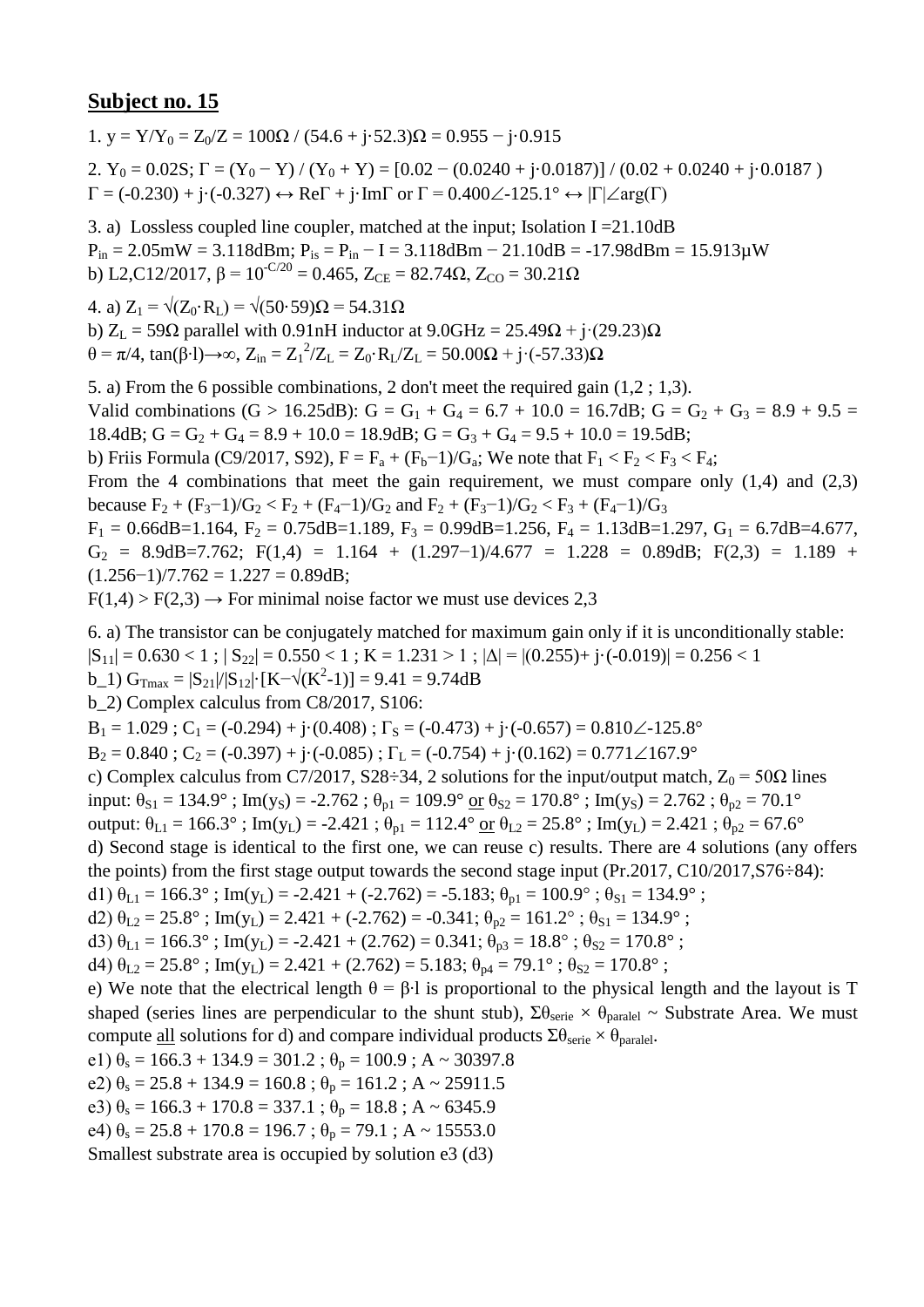1. y =  $Y/Y_0 = Z_0/Z = 70\Omega / (68.4 - i \cdot 60.3)\Omega = 0.576 + i \cdot 0.508$ 

2.  $Y_0 = 0.02S$ ;  $\Gamma = (Y_0 - Y)/(Y_0 + Y) = [0.02 - (0.0210 + j \cdot 0.0388)]/(0.02 + 0.0210 + j \cdot 0.0388)$  $\Gamma = (-0.485) + j \cdot (-0.487) \leftrightarrow \text{Re}\Gamma + j \cdot \text{Im}\Gamma$  or  $\Gamma = 0.688 \angle 134.9^{\circ} \leftrightarrow |\Gamma| \angle \text{arg}(\Gamma)$ 

3. a) Lossless coupled line coupler, matched at the input; Isolation I =  $D + C = 25.45dB$  $P_{in} = 2.05$ mW = 3.118dBm;  $P_{is} = P_{in} - I = 3.118$ dBm - 25.45dB = -22.33dBm = 5.845 $\mu$ W b) L2,C12/2017, β =  $10^{-C/20}$  = 0.599, Z<sub>CE</sub> = 99.86Ω, Z<sub>CO</sub> = 25.04Ω

4. a)  $Z_1 = \sqrt{(Z_0 \cdot R_1)} = \sqrt{(50 \cdot 72)}\Omega = 60.00 \Omega$ b)  $Z_L = 72\Omega$  series with 0.67nH inductor at  $9.0\text{GHz} = 72.00\Omega + \text{j} \cdot (37.89)\Omega$  $θ = π/4$ , tan(β⋅1)→∞, Z<sub>in</sub> = Z<sub>1</sub><sup>2</sup>/Z<sub>L</sub> = Z<sub>0</sub>⋅R<sub>L</sub>/Z<sub>L</sub> = 39.16Ω + j⋅(-20.61)Ω

5. a) From the 6 possible combinations, 2 don't meet the required gain (1,2 ; 1,3). Valid combinations (G > 15.80dB): G = G<sub>1</sub> + G<sub>4</sub> = 5.2 + 11.0 = 16.2dB; G = G<sub>2</sub> + G<sub>3</sub> = 7.7 + 8.9 = 16.6dB;  $G = G_2 + G_4 = 7.7 + 11.0 = 18.7$ dB;  $G = G_3 + G_4 = 8.9 + 11.0 = 19.9$ dB; b) Friis Formula (C9/2017, S92),  $F = F_a + (F_b - 1)/G_a$ ; We note that  $F_1 < F_2 < F_3 < F_4$ ; From the 4 combinations that meet the gain requirement, we must compare only  $(1,4)$  and  $(2,3)$ because  $F_2 + (F_3 - 1)/G_2 < F_2 + (F_4 - 1)/G_2$  and  $F_2 + (F_3 - 1)/G_2 < F_3 + (F_4 - 1)/G_3$  $F_1 = 0.60dB = 1.148$ ,  $F_2 = 0.77dB = 1.194$ ,  $F_3 = 1.01dB = 1.262$ ,  $F_4 = 1.12dB = 1.294$ ,  $G_1 = 5.2dB = 3.311$ ,  $G_2$  = 7.7dB=5.888; F(1,4) = 1.148 + (1.294-1)/3.311 = 1.237 = 0.92dB; F(2,3) = 1.194 +  $(1.262-1)/5.888 = 1.244 = 0.95dB;$ 

 $F(1,4) < F(2,3) \rightarrow$  For minimal noise factor we must use devices 1,4

6. a) The transistor can be conjugately matched for maximum gain only if it is unconditionally stable:

 $|S_{11}| = 0.599 < 1$ ;  $|S_{22}| = 0.520 < 1$ ;  $K = 1.191 > 1$ ;  $|\Delta| = |(-0.015) + (-0.257)| = 0.258 < 1$ 

b\_1)  $G_{\text{Tmax}} = |S_{21}|/|S_{12}| \cdot [K - \sqrt{(K^2 - 1)}] = 15.60 = 11.93dB$ 

b\_2) Complex calculus from C8/2017, S106:

 $B_1 = 1.022$ ;  $C_1 = (-0.476) + (-0.142)$ ;  $\Gamma_s = (-0.756) + (-0.226) = 0.789\angle -163.4^\circ$ 

 $B_2 = 0.845$ ;  $C_2 = (-0.251) + (-0.318)$ ;  $\Gamma_L = (-0.464) + (-0.588) = 0.749 \angle 128.3^\circ$ 

c) Complex calculus from C7/2017, S28÷34, 2 solutions for the input/output match,  $Z_0 = 50\Omega$  lines

input:  $\theta_{S1} = 152.7^\circ$ ; Im(y<sub>S</sub>) = -2.569;  $\theta_{p1} = 111.3^\circ$  or  $\theta_{S2} = 10.6^\circ$ ; Im(y<sub>S</sub>) = 2.569;  $\theta_{p2} = 68.7^\circ$ 

output:  $\theta_{L1} = 5.1^\circ$ ; Im(y<sub>L</sub>) = -2.261;  $\theta_{p1} = 113.9^\circ$  or  $\theta_{L2} = 46.6^\circ$ ; Im(y<sub>L</sub>) = 2.261;  $\theta_{p2} = 66.1^\circ$ 

d) Second stage is identical to the first one, we can reuse c) results. There are 4 solutions (any offers the points) from the first stage output towards the second stage input (Pr.2017, C10/2017,S76÷84):

d1)  $\theta_{L1} = 5.1^\circ$ ; Im(y<sub>L</sub>) = -2.261 + (-2.569) = -4.831;  $\theta_{p1} = 101.7^\circ$ ;  $\theta_{S1} = 152.7^\circ$ ;

d2)  $\theta_{L2} = 46.6^\circ$ ; Im(y<sub>L</sub>) = 2.261 + (-2.569) = -0.308;  $\theta_{p2} = 162.9^\circ$ ;  $\theta_{S1} = 152.7^\circ$ ;

d3)  $\theta_{L1} = 5.1^\circ$ ; Im(y<sub>L</sub>) = -2.261 + (2.569) = 0.308;  $\theta_{p3} = 17.1^\circ$ ;  $\theta_{S2} = 10.6^\circ$ ;

d4)  $\theta_{1,2} = 46.6^\circ$ ; Im(y<sub>L</sub>) = 2.261 + (2.569) = 4.831;  $\theta_{p4} = 78.3^\circ$ ;  $\theta_{S2} = 10.6^\circ$ ;

e) We note that the electrical length  $\theta = \beta \cdot 1$  is proportional to the physical length and the layout is T shaped (series lines are perpendicular to the shunt stub),  $\Sigma \theta_{\text{series}} \times \theta_{\text{parallel}} \sim$  Substrate Area. We must compute <u>all</u> solutions for d) and compare individual products  $\Sigma \theta_{\text{serie}} \times \theta_{\text{parallel}}$ .

e1)  $\theta_s = 5.1 + 152.7 = 157.9$ ;  $\theta_p = 101.7$ ; A ~ 16053.6

e2)  $\theta_s = 46.6 + 152.7 = 199.3$ ;  $\theta_p = 162.9$ ; A ~ 32469.7

e3)  $\theta_s = 5.1 + 10.6 = 15.8$ ;  $\theta_p = 17.1$ ; A ~ 269.8

e4)  $\theta_s = 46.6 + 10.6 = 57.2$ ;  $\theta_p = 78.3$ ; A ~ 4482.7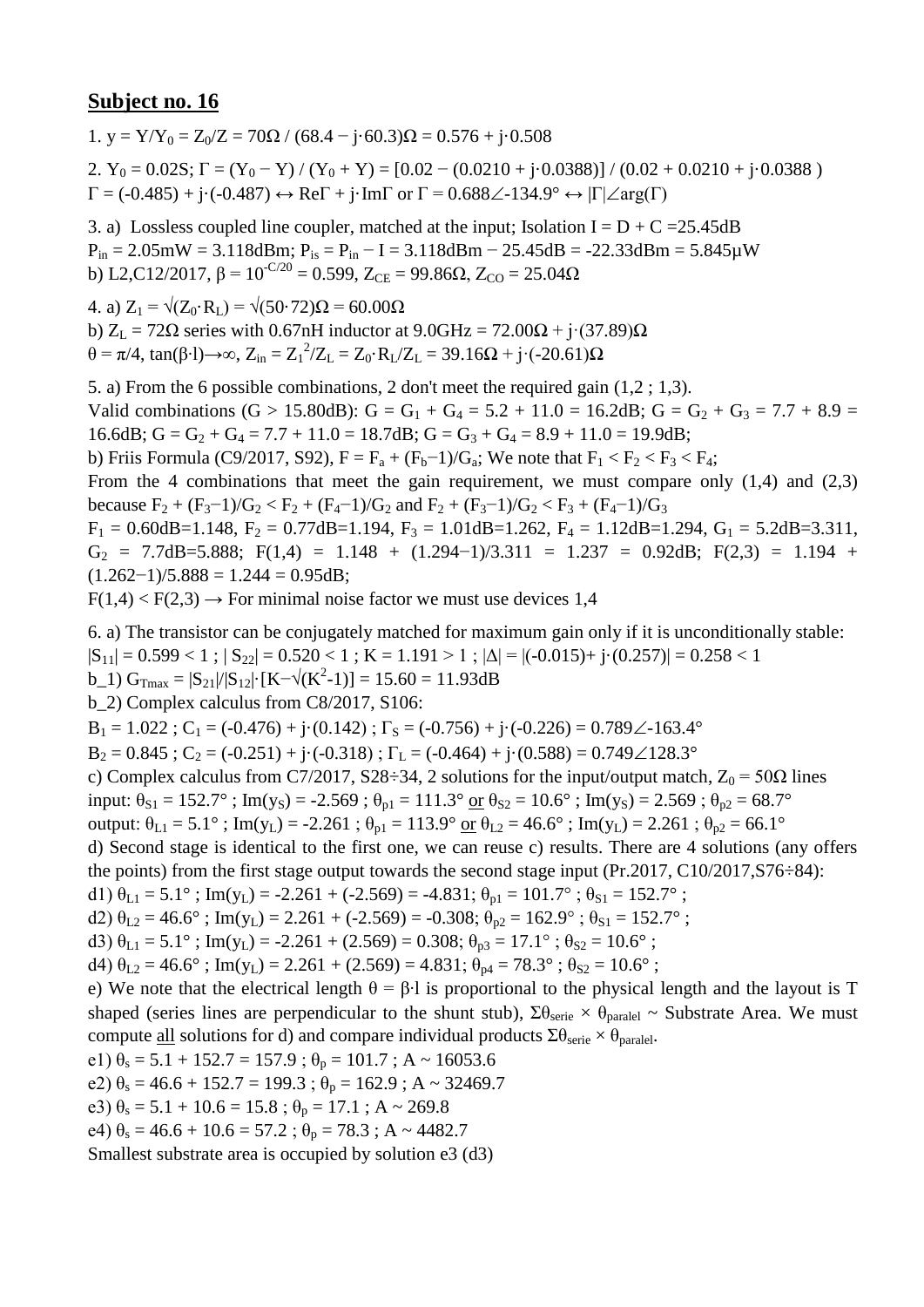1. y =  $Y/Y_0 = Z_0/Z = 90\Omega / (41.2 + i \cdot 37.4)\Omega = 1.198 - i \cdot 1.087$ 

2.  $Y_0 = 0.02S$ ;  $\Gamma = (Y_0 - Y) / (Y_0 + Y) = [0.02 - (0.0195 + j \cdot 0.0299)] / (0.02 + 0.0195 + j \cdot 0.0299)$  $\Gamma = (-0.356) + j \cdot (-0.487) \leftrightarrow \text{Re}\Gamma + j \cdot \text{Im}\Gamma$  or  $\Gamma = 0.604 \angle 126.2^{\circ} \leftrightarrow |\Gamma| \angle \text{arg}(\Gamma)$ 

3. a) Lossless quadrature coupler, matched at the input; Isolation  $I = D + C = 28.95dB$  $P_{in} = 3.10$ mW = 4.914dBm;  $P_{is} = P_{in} - I = 4.914$ dBm - 28.95dB = -24.04dBm = 3.948 $\mu$ W b) L2, C12/2017,  $\beta = 10^{-C/20} = 0.465$ ,  $y_2 = 1.130$ ,  $y_1 = 0.525$ ,  $Z_1 = Z_0/y_1 = 95.2 \Omega$ ,  $Z_2 = Z_0/y_2 = 44.3 \Omega$ 

4. a)  $Z_1 = \sqrt{(Z_0 \cdot R_L)} = \sqrt{(50 \cdot 50)}\Omega = 50.00 \Omega$ b)  $Z_L = 50\Omega$  series with 0.78nH inductor at  $9.6\text{GHz} = 50.00\Omega + \text{i} \cdot (47.05)\Omega$  $θ = π/4$ , tan(β⋅1)→∞, Z<sub>in</sub> = Z<sub>1</sub><sup>2</sup>/Z<sub>L</sub> = Z<sub>0</sub>⋅R<sub>L</sub>/Z<sub>L</sub> = 26.52Ω + j⋅(-24.95)Ω

5. a) From the 6 possible combinations, 2 don't meet the required gain (1,2 ; 1,3). Valid combinations (G > 14.95dB): G = G<sub>1</sub> + G<sub>4</sub> = 5.2 + 11.0 = 16.2dB; G = G<sub>2</sub> + G<sub>3</sub> = 8.7 + 8.0 = 16.7dB;  $G = G_2 + G_4 = 8.7 + 11.0 = 19.7$ dB;  $G = G_3 + G_4 = 8.0 + 11.0 = 19.0$ dB; b) Friis Formula (C9/2017, S92),  $F = F_a + (F_b - 1)/G_a$ ; We note that  $F_1 < F_2 < F_3 < F_4$ ; From the 4 combinations that meet the gain requirement, we must compare only  $(1,4)$  and  $(2,3)$ because  $F_2 + (F_3 - 1)/G_2 < F_2 + (F_4 - 1)/G_2$  and  $F_2 + (F_3 - 1)/G_2 < F_3 + (F_4 - 1)/G_3$  $F_1 = 0.53$ dB=1.130,  $F_2 = 0.75$ dB=1.189,  $F_3 = 1.05$ dB=1.274,  $F_4 = 1.22$ dB=1.324,  $G_1 = 5.2$ dB=3.311,  $G_2 = 8.7dB = 7.413$ ; F(1,4) = 1.130 + (1.324-1)/3.311 = 1.228 = 0.89dB; F(2,3) = 1.189 +

$$
(1.274-1)/7.413 = 1.232 = 0.91dB;
$$

 $F(1,4) < F(2,3) \rightarrow$  For minimal noise factor we must use devices 1,4

6. a) The transistor can be conjugately matched for maximum gain only if it is unconditionally stable:

 $|S_{11}| = 0.603 < 1$ ;  $|S_{22}| = 0.559 < 1$ ;  $K = 1.195 > 1$ ;  $|\Delta| = |(0.229) + i \cdot (-0.082)| = 0.243 < 1$ 

b\_1)  $G_{\text{Tmax}} = |S_{21}|/|S_{12}| \cdot [K - \sqrt{(K^2 - 1)}] = 8.83 = 9.46dB$ 

b\_2) Complex calculus from C8/2017, S106:

 $B_1 = 0.992$ ;  $C_1 = (-0.198) + i((0.443))$ ;  $\Gamma_s = (-0.329) + i((-0.736)) = 0.807\angle{-114.1^\circ}$ 

 $B_2 = 0.890$ ;  $C_2 = (-0.431) + (-0.032)$ ;  $\Gamma_L = (-0.784) + (-0.059) = 0.786\angle 175.7^\circ$ 

c) Complex calculus from C7/2017, S28÷34, 2 solutions for the input/output match,  $Z_0 = 50\Omega$  lines

input:  $\theta_{S1} = 128.9^\circ$ ; Im(y<sub>S</sub>) = -2.731;  $\theta_{p1} = 110.1^\circ$  or  $\theta_{S2} = 165.2^\circ$ ; Im(y<sub>S</sub>) = 2.731;  $\theta_{p2} = 69.9^\circ$ 

output:  $\theta_{L1} = 163.1^\circ$ ; Im(y<sub>L</sub>) = -2.546;  $\theta_{p1} = 111.4^\circ$  or  $\theta_{L2} = 21.2^\circ$ ; Im(y<sub>L</sub>) = 2.546;  $\theta_{p2} = 68.6^\circ$ 

d) Second stage is identical to the first one, we can reuse c) results. There are 4 solutions (any offers the points) from the first stage output towards the second stage input (Pr.2017, C10/2017,S76÷84):

d1)  $\theta_{L1} = 163.1^\circ$ ; Im(y<sub>L</sub>) = -2.546 + (-2.731) = -5.277;  $\theta_{p1} = 100.7^\circ$ ;  $\theta_{S1} = 128.9^\circ$ ;

d2)  $\theta_{L2} = 21.2^\circ$ ; Im(y<sub>L</sub>) = 2.546 + (-2.731) = -0.185;  $\theta_{p2} = 169.5^\circ$ ;  $\theta_{S1} = 128.9^\circ$ ;

d3)  $\theta_{L1} = 163.1^\circ$ ; Im(y<sub>L</sub>) = -2.546 + (2.731) = 0.185;  $\theta_{p3} = 10.5^\circ$ ;  $\theta_{S2} = 165.2^\circ$ ;

d4)  $\theta_{1,2} = 21.2^\circ$ ; Im(y<sub>L</sub>) = 2.546 + (2.731) = 5.277;  $\theta_{p4} = 79.3^\circ$ ;  $\theta_{S2} = 165.2^\circ$ ;

e) We note that the electrical length  $\theta = \beta \cdot 1$  is proportional to the physical length and the layout is T shaped (series lines are perpendicular to the shunt stub),  $\Sigma \theta_{\text{series}} \times \theta_{\text{parallel}} \sim$  Substrate Area. We must compute <u>all</u> solutions for d) and compare individual products  $\Sigma \theta_{\text{serie}} \times \theta_{\text{parallel}}$ .

e1)  $\theta_s = 163.1 + 128.9 = 292.0$ ;  $\theta_p = 100.7$ ; A ~ 29415.1

e2)  $\theta_s = 21.2 + 128.9 = 150.2$ ;  $\theta_p = 169.5$ ; A ~ 25458.6

e3)  $\theta_s = 163.1 + 165.2 = 328.2$ ;  $\theta_p = 10.5$ ; A ~ 3435.4

e4)  $\theta_s = 21.2 + 165.2 = 186.4$ ;  $\theta_p = 79.3$ ; A ~ 14774.7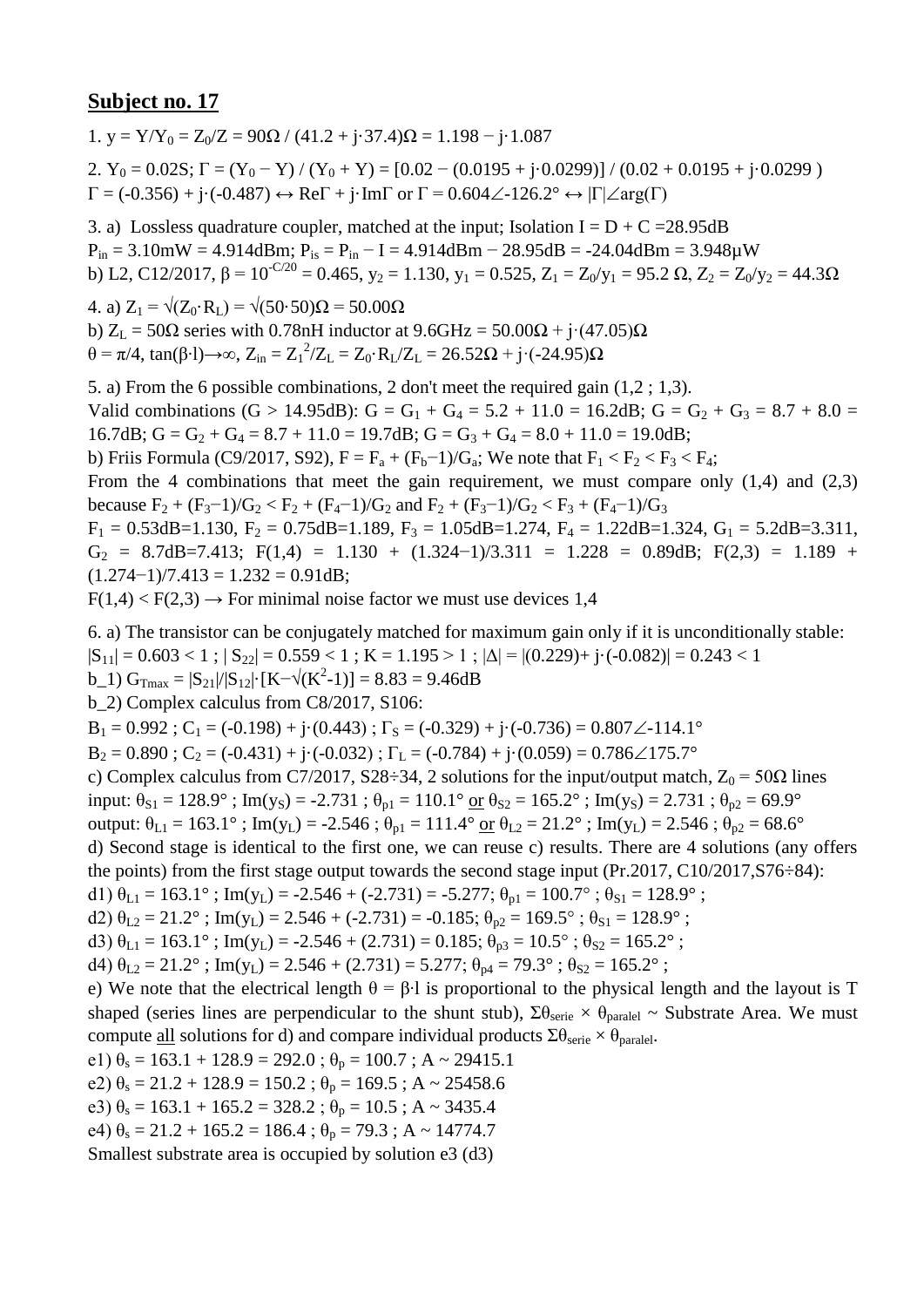1. y =  $Y/Y_0 = Z_0/Z = 30\Omega / (69.2 - i \cdot 53.4)\Omega = 0.272 + i \cdot 0.210$ 

2.  $Y_0 = 0.02S$ ;  $\Gamma = (Y_0 - Y) / (Y_0 + Y) = [0.02 - (0.0133 - j \cdot 0.0316)] / (0.02 + 0.0133 - j \cdot 0.0316)$  $\Gamma = (-0.368) + j \cdot (0.600) \leftrightarrow \text{Re} \Gamma + j \cdot \text{Im} \Gamma$  or  $\Gamma = 0.704 \angle 121.5^{\circ} \leftrightarrow |\Gamma| \angle \text{arg}(\Gamma)$ 

3. a) Lossless ring coupler, matched at the input; Isolation  $I = D + C = 31.10dB$  $P_{in} = 3.45$ mW = 5.378dBm;  $P_{is} = P_{in} - I = 5.378$ dBm - 31.10dB = -25.72dBm = 2.678 $\mu$ W b) L2,C12/2017,  $\beta = 10^{-C/20} = 0.473$ ,  $y_1 = 0.473$ ,  $y_2 = 0.881$ ,  $Z_1 = Z_0/y_1 = 105.7$   $\Omega$ ,  $Z_2 = Z_0/y_2 = 56.8\Omega$ 

4. a)  $Z_1 = \sqrt{(Z_0 \cdot R_L)} = \sqrt{(50 \cdot 71) \Omega} = 59.58 \Omega$ b)  $Z_L = 71\Omega$  parallel with 0.42pF capacitor at 9.9GHz = 15.99 $\Omega$  + j·(-29.66) $\Omega$ θ = π/4, tan(β⋅l)→∞, Z<sub>in</sub> = Z<sub>1</sub><sup>2</sup>/Z<sub>L</sub> = Z<sub>0</sub>⋅R<sub>L</sub>/Z<sub>L</sub> = 50.00Ω + j⋅(92.75)Ω

5. a) From the 6 possible combinations, 2 don't meet the required gain (1,2 ; 1,3). Valid combinations (G > 14.75dB): G = G<sub>1</sub> + G<sub>4</sub> = 5.9 + 11.1 = 17.0dB; G = G<sub>2</sub> + G<sub>3</sub> = 8.6 + 8.8 = 17.4dB;  $G = G_2 + G_4 = 8.6 + 11.1 = 19.7$ dB;  $G = G_3 + G_4 = 8.8 + 11.1 = 19.9$ dB; b) Friis Formula (C9/2017, S92),  $F = F_a + (F_b - 1)/G_a$ ; We note that  $F_1 < F_2 < F_3 < F_4$ ; From the 4 combinations that meet the gain requirement, we must compare only  $(1,4)$  and  $(2,3)$ because  $F_2 + (F_3 - 1)/G_2 < F_2 + (F_4 - 1)/G_2$  and  $F_2 + (F_3 - 1)/G_2 < F_3 + (F_4 - 1)/G_3$  $F_1 = 0.55$ dB=1.135,  $F_2 = 0.86$ dB=1.219,  $F_3 = 0.90$ dB=1.230,  $F_4 = 1.13$ dB=1.297,  $G_1 = 5.9$ dB=3.890,  $G_2 = 8.6dB = 7.244$ ; F(1,4) = 1.135 + (1.297-1)/3.890 = 1.211 = 0.83dB; F(2,3) = 1.219 +  $(1.230-1)/7.244 = 1.260 = 1.00dB;$ 

 $F(1,4) < F(2,3) \rightarrow$  For minimal noise factor we must use devices 1,4

6. a) The transistor can be conjugately matched for maximum gain only if it is unconditionally stable:

 $|S_{11}| = 0.608 < 1$ ;  $|S_{22}| = 0.520 < 1$ ;  $K = 1.157 > 1$ ;  $|\Delta| = |(-0.048) + (-0.263)| = 0.267 < 1$ 

b\_1)  $G_{\text{Tmax}} = |S_{21}|/|S_{12}| \cdot [K - \sqrt{(K^2 - 1)}] = 16.74 = 12.24dB$ 

b\_2) Complex calculus from C8/2017, S106:

 $B_1 = 1.028$ ;  $C_1 = (-0.491) + i(0.108)$ ;  $\Gamma_s = (-0.788) + i(-0.173) = 0.807\angle 167.6^\circ$ 

 $B_2 = 0.829$ ;  $C_2 = (-0.238) + (-0.322)$ ;  $\Gamma_L = (-0.454) + (-0.615) = 0.765 \angle 126.4^\circ$ 

c) Complex calculus from C7/2017, S28÷34, 2 solutions for the input/output match,  $Z_0 = 50\Omega$  lines

input:  $\theta_{S1} = 155.7^\circ$ ; Im(y<sub>S</sub>) = -2.732;  $\theta_{p1} = 110.1^\circ$  or  $\theta_{S2} = 11.9^\circ$ ; Im(y<sub>S</sub>) = 2.732;  $\theta_{p2} = 69.9^\circ$ 

output:  $\theta_{L1} = 6.7^\circ$ ; Im(y<sub>L</sub>) = -2.373;  $\theta_{p1} = 112.8^\circ$  or  $\theta_{L2} = 46.8^\circ$ ; Im(y<sub>L</sub>) = 2.373;  $\theta_{p2} = 67.2^\circ$ 

d) Second stage is identical to the first one, we can reuse c) results. There are 4 solutions (any offers the points) from the first stage output towards the second stage input (Pr.2017, C10/2017,S76÷84):

d1)  $\theta_{L1} = 6.7^\circ$ ; Im(y<sub>L</sub>) = -2.373 + (-2.732) = -5.105;  $\theta_{p1} = 101.1^\circ$ ;  $\theta_{S1} = 155.7^\circ$ ;

d2)  $\theta_{L2} = 46.8^\circ$ ; Im(y<sub>L</sub>) = 2.373 + (-2.732) = -0.358;  $\theta_{p2} = 160.3^\circ$ ;  $\theta_{S1} = 155.7^\circ$ ;

d3)  $\theta_{L1} = 6.7^\circ$ ; Im(y<sub>L</sub>) = -2.373 + (2.732) = 0.358;  $\theta_{p3} = 19.7^\circ$ ;  $\theta_{S2} = 11.9^\circ$ ;

d4)  $\theta_{1,2} = 46.8^\circ$ ; Im(y<sub>L</sub>) = 2.373 + (2.732) = 5.105;  $\theta_{p4} = 78.9^\circ$ ;  $\theta_{S2} = 11.9^\circ$ ;

e) We note that the electrical length  $\theta = \beta \cdot 1$  is proportional to the physical length and the layout is T shaped (series lines are perpendicular to the shunt stub),  $\Sigma \theta_{\text{series}} \times \theta_{\text{parallel}} \sim$  Substrate Area. We must compute <u>all</u> solutions for d) and compare individual products  $\Sigma \theta_{\text{serie}} \times \theta_{\text{parallel}}$ .

e1)  $\theta_s = 6.7 + 155.7 = 162.4$ ;  $\theta_p = 101.1$ ; A ~ 16418.7

e2)  $\theta_s = 46.8 + 155.7 = 202.5$ ;  $\theta_p = 160.3$ ; A ~ 32468.6

e3)  $\theta_s = 6.7 + 11.9 = 18.6$ ;  $\theta_p = 19.7$ ; A ~ 367.1

e4)  $\theta_s = 46.8 + 11.9 = 58.8$ ;  $\theta_p = 78.9$ ; A ~ 4637.0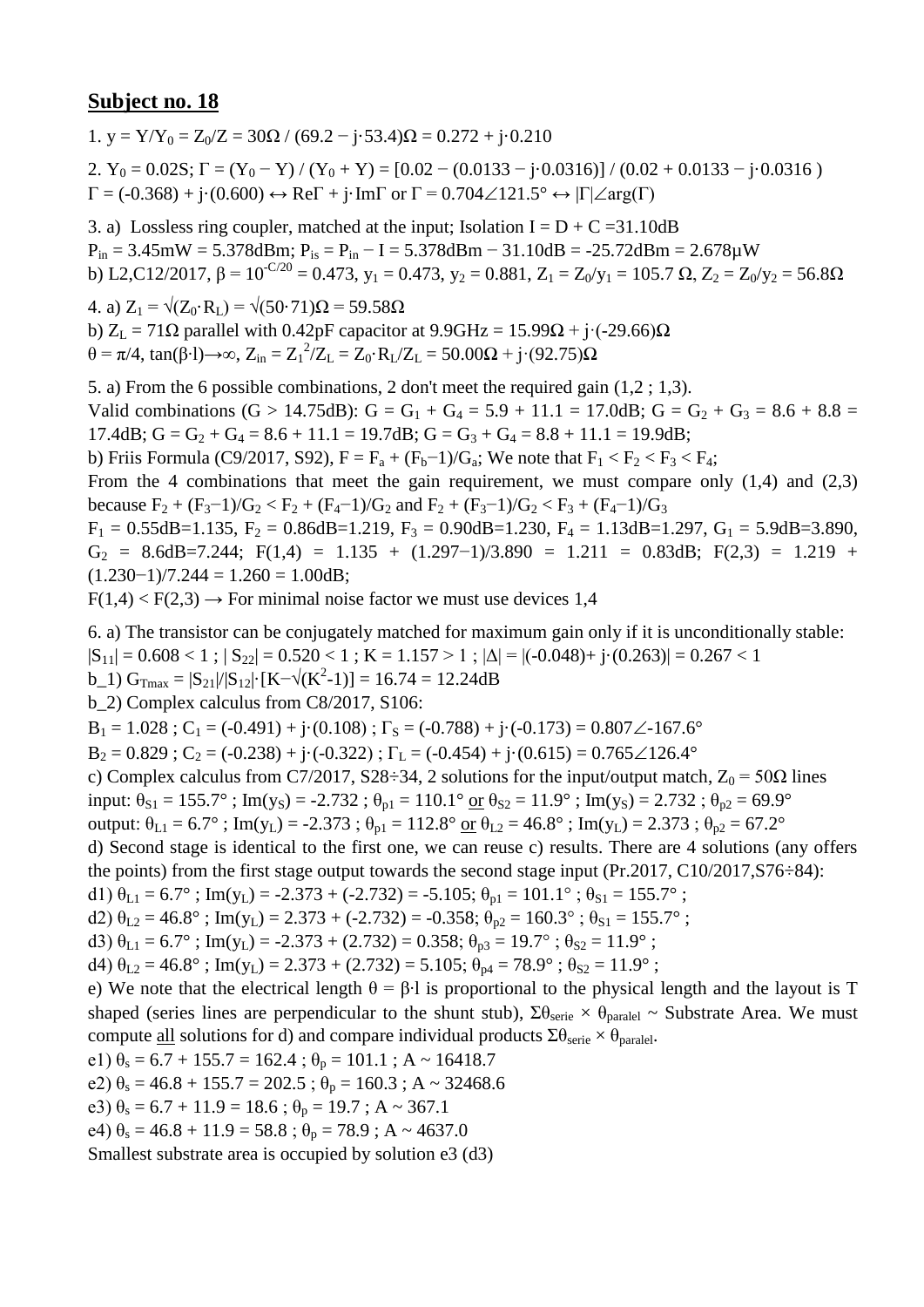1.  $v = Y/Y_0 = Z_0/Z = 70\Omega / (31.2 - j.59.0)\Omega = 0.490 + j.0.927$ 

2.  $Y_0 = 0.02S$ ;  $\Gamma = (Y_0 - Y) / (Y_0 + Y) = [0.02 - (0.0249 + j \cdot 0.0350)] / (0.02 + 0.0249 + j \cdot 0.0350)$  $\Gamma = (-0.446) + \mathrm{j} \cdot (-0.432) \leftrightarrow \text{Re}\Gamma + \mathrm{j} \cdot \text{Im}\Gamma$  or  $\Gamma = 0.621 \angle 135.9^{\circ} \leftrightarrow |\Gamma| \angle \text{arg}(\Gamma)$ 

3. a) Lossless ring coupler, matched at the input; Isolation  $I = D + C = 26.35dB$  $P_{in} = 3.30$ mW = 5.185dBm;  $P_{is} = P_{in} - I = 5.185$ dBm - 26.35dB = -21.16dBm = 7.647 $\mu$ W b) L2,C12/2017,  $\beta = 10^{-C/20} = 0.585$ ,  $y_1 = 0.585$ ,  $y_2 = 0.811$ ,  $Z_1 = Z_0/y_1 = 85.4 \Omega$ ,  $Z_2 = Z_0/y_2 = 61.7 \Omega$ 

4. a)  $Z_1 = \sqrt{(Z_0 \cdot R_L)} = \sqrt{(50 \cdot 74)}\Omega = 60.83 \Omega$ b)  $Z_L = 74\Omega$  series with 0.73nH inductor at  $8.7\text{GHz} = 74.00\Omega + \text{i} \cdot (39.90)\Omega$  $θ = π/4$ , tan(β⋅1)→∞, Z<sub>in</sub> = Z<sub>1</sub><sup>2</sup>/Z<sub>L</sub> = Z<sub>0</sub>⋅R<sub>L</sub>/Z<sub>L</sub> = 38.74Ω + j⋅(-20.89)Ω

5. a) From the 6 possible combinations, 2 don't meet the required gain (1,2 ; 1,3). Valid combinations (G > 16.30dB): G = G<sub>1</sub> + G<sub>4</sub> = 5.0 + 11.9 = 16.9dB; G = G<sub>2</sub> + G<sub>3</sub> = 8.2 + 9.4 = 17.6dB;  $G = G_2 + G_4 = 8.2 + 11.9 = 20.1$ dB;  $G = G_3 + G_4 = 9.4 + 11.9 = 21.3$ dB; b) Friis Formula (C9/2017, S92),  $F = F_a + (F_b - 1)/G_a$ ; We note that  $F_1 < F_2 < F_3 < F_4$ ; From the 4 combinations that meet the gain requirement, we must compare only  $(1,4)$  and  $(2,3)$ because  $F_2 + (F_3 - 1)/G_2 < F_2 + (F_4 - 1)/G_2$  and  $F_2 + (F_3 - 1)/G_2 < F_3 + (F_4 - 1)/G_3$  $F_1 = 0.66$ dB=1.164,  $F_2 = 0.78$ dB=1.197,  $F_3 = 1.02$ dB=1.265,  $F_4 = 1.19$ dB=1.315,  $G_1 = 5.0$ dB=3.162,  $G_2 = 8.2dB = 6.607$ ; F(1,4) = 1.164 + (1.315-1)/3.162 = 1.264 = 1.02dB; F(2,3) = 1.197 +  $(1.265-1)/6.607 = 1.244 = 0.95dB;$ 

 $F(1,4) > F(2,3) \rightarrow$  For minimal noise factor we must use devices 2,3

6. a) The transistor can be conjugately matched for maximum gain only if it is unconditionally stable:

 $|S_{11}| = 0.620 < 1$ ;  $|S_{22}| = 0.520 < 1$ ;  $K = 1.114 > 1$ ;  $|\Delta| = |(-0.096) + (-0.264)| = 0.281 < 1$ 

b\_1)  $G_{\text{Tmax}} = |S_{21}|/|S_{12}| \cdot [K - \sqrt{(K^2 - 1)}] = 18.51 = 12.67dB$ 

b\_2) Complex calculus from C8/2017, S106:

 $B_1 = 1.035$ ; C<sub>1</sub> = (-0.506) + j·(0.059);  $\Gamma_s = (-0.827) + j \cdot (-0.097) = 0.833 \measuredangle -173.3^\circ$ 

 $B_2 = 0.807$ ;  $C_2 = (-0.220) + i(-0.325)$ ;  $\Gamma_L = (-0.443) + i(0.654) = 0.790 \angle 124.1^\circ$ 

c) Complex calculus from C7/2017, S28÷34, 2 solutions for the input/output match,  $Z_0 = 50\Omega$  lines

input:  $\theta_{S1} = 159.9^\circ$ ; Im(y<sub>S</sub>) = -3.011;  $\theta_{p1} = 108.4^\circ$  or  $\theta_{S2} = 13.5^\circ$ ; Im(y<sub>S</sub>) = 3.011;  $\theta_{p2} = 71.6^\circ$ 

output:  $\theta_{L1} = 9.0^{\circ}$ ; Im(y<sub>L</sub>) = -2.574;  $\theta_{p1} = 111.2^{\circ}$  or  $\theta_{L2} = 46.9^{\circ}$ ; Im(y<sub>L</sub>) = 2.574;  $\theta_{p2} = 68.8^{\circ}$ 

d) Second stage is identical to the first one, we can reuse c) results. There are 4 solutions (any offers the points) from the first stage output towards the second stage input (Pr.2017, C10/2017,S76÷84):

d1)  $\theta_{L1} = 9.0^{\circ}$ ; Im(y<sub>L</sub>) = -2.574 + (-3.011) = -5.585;  $\theta_{p1} = 100.2^{\circ}$ ;  $\theta_{S1} = 159.9^{\circ}$ ;

d2)  $\theta_{L2} = 46.9^\circ$ ; Im(y<sub>L</sub>) = 2.574 + (-3.011) = -0.436;  $\theta_{p2} = 156.4^\circ$ ;  $\theta_{S1} = 159.9^\circ$ ;

d3)  $\theta_{L1} = 9.0^{\circ}$ ; Im(y<sub>L</sub>) = -2.574 + (3.011) = 0.436;  $\theta_{p3} = 23.6^{\circ}$ ;  $\theta_{S2} = 13.5^{\circ}$ ;

d4)  $\theta_{1,2} = 46.9^\circ$ ; Im(y<sub>L</sub>) = 2.574 + (3.011) = 5.585;  $\theta_{p4} = 79.8^\circ$ ;  $\theta_{S2} = 13.5^\circ$ ;

e) We note that the electrical length  $\theta = \beta \cdot 1$  is proportional to the physical length and the layout is T shaped (series lines are perpendicular to the shunt stub),  $\Sigma \theta_{\text{series}} \times \theta_{\text{parallel}} \sim$  Substrate Area. We must compute <u>all</u> solutions for d) and compare individual products  $\Sigma \theta_{\text{serie}} \times \theta_{\text{parallel}}$ .

e1)  $\theta_s = 9.0 + 159.9 = 168.9$ ;  $\theta_p = 100.2$ ; A ~ 16915.2

e2)  $\theta_s = 46.9 + 159.9 = 206.7$ ;  $\theta_p = 156.4$ ; A ~ 32339.5

e3)  $\theta_s = 9.0 + 13.5 = 22.5$ ;  $\theta_p = 23.6$ ; A ~ 530.2

e4)  $\theta_s = 46.9 + 13.5 = 60.3$ ;  $\theta_p = 79.8$ ; A ~ 4817.6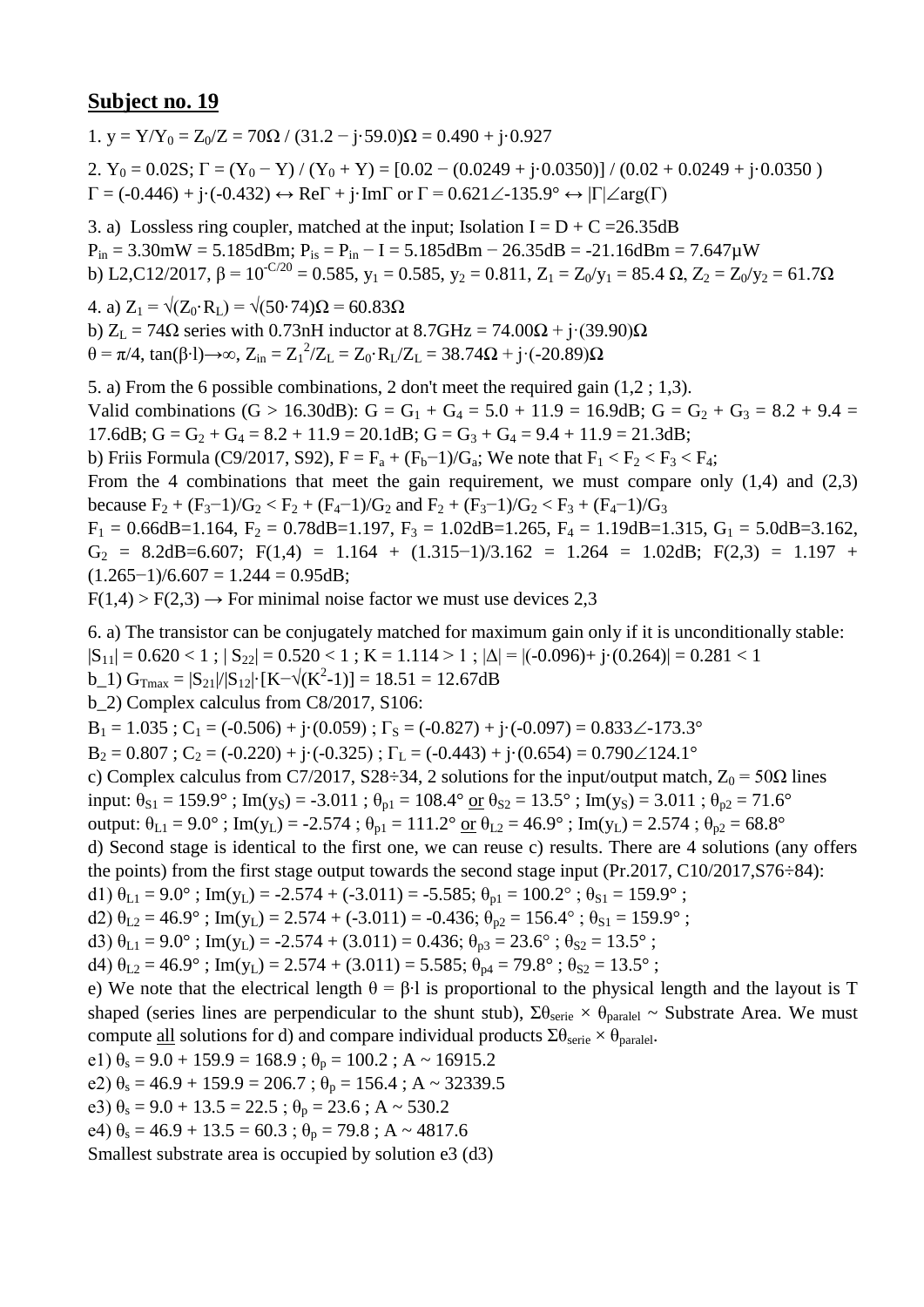1. y =  $Y/Y_0 = Z_0/Z = 50\Omega / (56.6 + i \cdot 36.8)\Omega = 0.621 - i \cdot 0.404$ 

2.  $Y_0 = 0.02S$ ;  $\Gamma = (Y_0 - Y) / (Y_0 + Y) = [0.02 - (0.0105 - j \cdot 0.0151)] / (0.02 + 0.0105 - j \cdot 0.0151)$  $\Gamma = (0.053) + \mathbf{j} \cdot (0.521) \leftrightarrow \text{Re}\Gamma + \mathbf{j} \cdot \text{Im}\Gamma$  or  $\Gamma = 0.524 \angle 84.2^{\circ} \leftrightarrow |\Gamma| \angle \text{arg}(\Gamma)$ 

3. a) Lossless coupled line coupler, matched at the input; Isolation  $I = D + C = 31.20$ dB  $P_{in} = 3.90$  mW = 5.911dBm;  $P_{is} = P_{in} - I = 5.911$ dBm  $- 31.20$ dB = -25.29dBm = 2.958 $\mu$ W b) L2,C12/2017,  $\beta = 10^{-C/20} = 0.468$ ,  $Z_{CE} = 83.03\Omega$ ,  $Z_{CO} = 30.11\Omega$ 

4. a)  $Z_1 = \sqrt{(Z_0 \cdot R_L)} = \sqrt{(50 \cdot 65)}$ Ω = 57.01Ω b)  $Z_L = 65\Omega$  series with 0.30pF capacitor at 9.0GHz = 65.00 $\Omega$  + j·(-58.95) $\Omega$ θ = π/4, tan(β⋅l)→∞, Z<sub>in</sub> = Z<sub>1</sub><sup>2</sup>/Z<sub>L</sub> = Z<sub>0</sub>⋅R<sub>L</sub>/Z<sub>L</sub> = 27.44Ω + j⋅(24.88)Ω

5. a) From the 6 possible combinations, 2 don't meet the required gain (1,2 ; 1,3). Valid combinations (G > 16.85dB): G = G<sub>1</sub> + G<sub>4</sub> = 6.1 + 11.4 = 17.5dB; G = G<sub>2</sub> + G<sub>3</sub> = 7.2 + 9.9 = 17.1dB;  $G = G_2 + G_4 = 7.2 + 11.4 = 18.6$ dB;  $G = G_3 + G_4 = 9.9 + 11.4 = 21.3$ dB; b) Friis Formula (C9/2017, S92),  $F = F_a + (F_b - 1)/G_a$ ; We note that  $F_1 < F_2 < F_3 < F_4$ ; From the 4 combinations that meet the gain requirement, we must compare only  $(1,4)$  and  $(2,3)$ because  $F_2 + (F_3 - 1)/G_2 < F_2 + (F_4 - 1)/G_2$  and  $F_2 + (F_3 - 1)/G_2 < F_3 + (F_4 - 1)/G_3$  $F_1 = 0.57$ dB=1.140,  $F_2 = 0.70$ dB=1.175,  $F_3 = 0.94$ dB=1.242,  $F_4 = 1.19$ dB=1.315,  $G_1 = 6.1$ dB=4.074,  $G_2$  = 7.2dB=5.248; F(1,4) = 1.140 + (1.315-1)/4.074 = 1.218 = 0.86dB; F(2,3) = 1.175 +  $(1.242-1)/5.248 = 1.235 = 0.92dB$ ;

 $F(1,4) < F(2,3) \rightarrow$  For minimal noise factor we must use devices 1,4

6. a) The transistor can be conjugately matched for maximum gain only if it is unconditionally stable:

 $|S_{11}| = 0.639 < 1$ ;  $|S_{22}| = 0.550 < 1$ ;  $K = 1.193 > 1$ ;  $|\Delta| = |(0.264) + i(0.084)| = 0.277 < 1$ 

b\_1)  $G_{\text{Tmax}} = |S_{21}|/|S_{12}| \cdot [K - \sqrt{(K^2 - 1)}] = 10.26 = 10.11dB$ 

b\_2) Complex calculus from C8/2017, S106:

 $B_1 = 1.029$ ; C<sub>1</sub> = (-0.366) + j·(0.348);  $\Gamma_s = (-0.595) + j \cdot (-0.566) = 0.822 \angle -136.4^\circ$ 

 $B_2 = 0.818$ ;  $C_2 = (-0.376) + j \cdot (-0.125)$ ;  $\Gamma_L = (-0.740) + j \cdot (0.245) = 0.779 \angle 161.7^\circ$ 

c) Complex calculus from C7/2017, S28÷34, 2 solutions for the input/output match,  $Z_0 = 50\Omega$  lines

input:  $\theta_{S1} = 140.8^\circ$ ; Im(y<sub>S</sub>) = -2.883;  $\theta_{p1} = 109.1^\circ$  or  $\theta_{S2} = 175.6^\circ$ ; Im(y<sub>S</sub>) = 2.883;  $\theta_{p2} = 70.9^\circ$ 

output:  $\theta_{L1} = 169.8^\circ$ ; Im(y<sub>L</sub>) = -2.488;  $\theta_{p1} = 111.9^\circ$  or  $\theta_{L2} = 28.6^\circ$ ; Im(y<sub>L</sub>) = 2.488;  $\theta_{p2} = 68.1^\circ$ 

d) Second stage is identical to the first one, we can reuse c) results. There are 4 solutions (any offers the points) from the first stage output towards the second stage input (Pr.2017, C10/2017,S76÷84):

d1)  $\theta_{L1} = 169.8^\circ$ ; Im(y<sub>L</sub>) = -2.488 + (-2.883) = -5.372;  $\theta_{p1} = 100.5^\circ$ ;  $\theta_{S1} = 140.8^\circ$ ;

d2)  $\theta_{L2} = 28.6^\circ$ ; Im(y<sub>L</sub>) = 2.488 + (-2.883) = -0.395;  $\theta_{p2} = 158.5^\circ$ ;  $\theta_{S1} = 140.8^\circ$ ;

d3)  $\theta_{L1} = 169.8^\circ$ ; Im(y<sub>L</sub>) = -2.488 + (2.883) = 0.395;  $\theta_{p3} = 21.5^\circ$ ;  $\theta_{S2} = 175.6^\circ$ ;

d4)  $\theta_{1,2} = 28.6^\circ$ ; Im(y<sub>L</sub>) = 2.488 + (2.883) = 5.372;  $\theta_{p4} = 79.5^\circ$ ;  $\theta_{S2} = 175.6^\circ$ ;

e) We note that the electrical length  $\theta = \beta \cdot 1$  is proportional to the physical length and the layout is T shaped (series lines are perpendicular to the shunt stub),  $\Sigma \theta_{\text{series}} \times \theta_{\text{parallel}} \sim$  Substrate Area. We must compute <u>all</u> solutions for d) and compare individual products  $\Sigma \theta_{\text{serie}} \times \theta_{\text{parallel}}$ .

e1)  $\theta_s = 169.8 + 140.8 = 310.6$ ;  $\theta_p = 100.5$ ; A ~ 31230.5

e2)  $\theta_s = 28.6 + 140.8 = 169.4$ ;  $\theta_p = 158.5$ ; A ~ 26842.5

e3)  $\theta_s = 169.8 + 175.6 = 345.4$ ;  $\theta_p = 21.5$ ; A ~ 7440.4

e4)  $\theta_s = 28.6 + 175.6 = 204.1$ ;  $\theta_p = 79.5$ ; A ~ 16220.5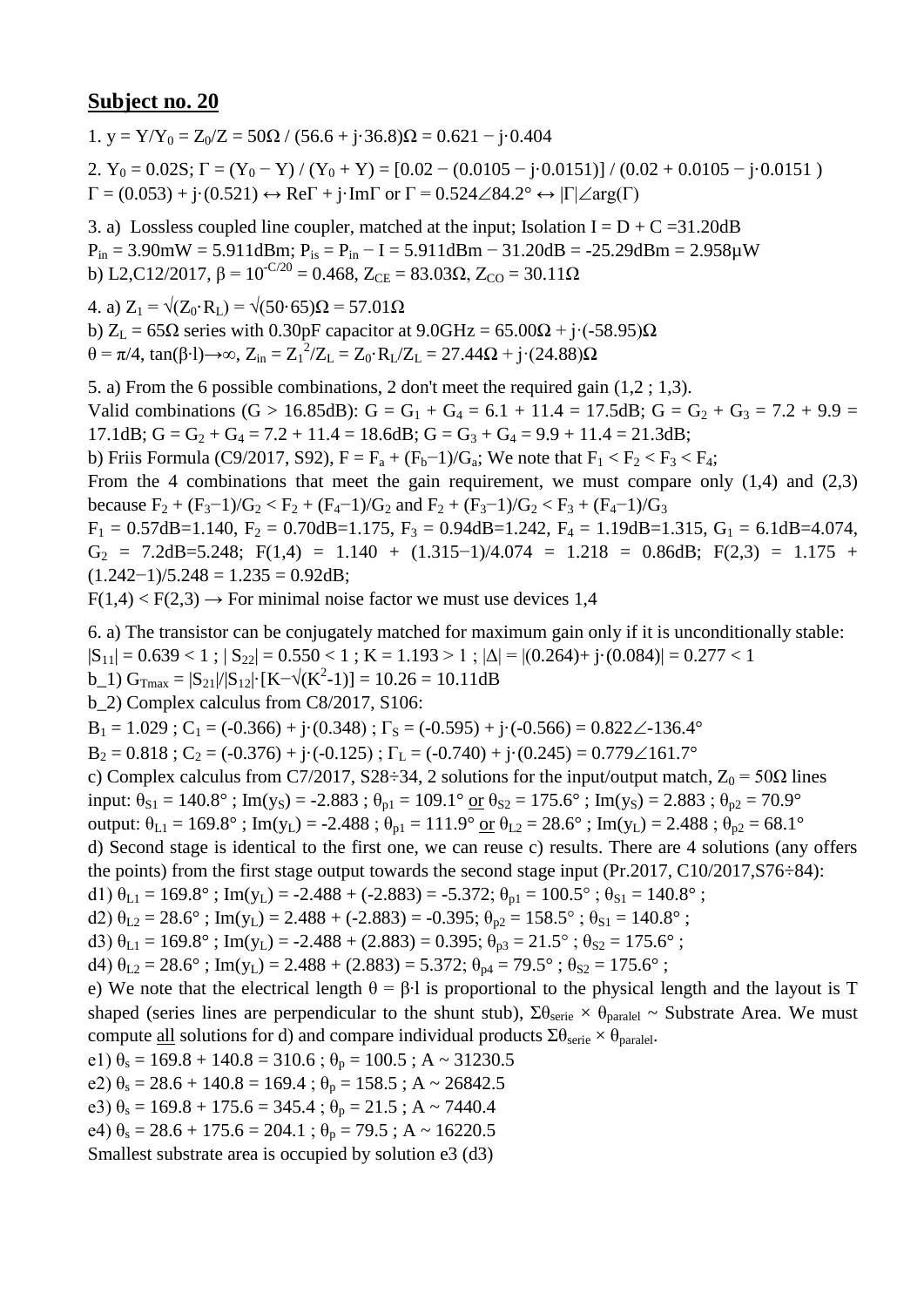1. y =  $Y/Y_0 = Z_0/Z = 80\Omega / (43.6 + i \cdot 37.4)\Omega = 1.057 - i \cdot 0.907$ 

2.  $Y_0 = 0.02S$ ;  $\Gamma = (Y_0 - Y)/(Y_0 + Y) = [0.02 - (0.0336 + j \cdot 0.0168)]/(0.02 + 0.0336 + j \cdot 0.0168)$  $\Gamma = (-0.320) + \text{j} \cdot (-0.213) \leftrightarrow \text{Re}\Gamma + \text{j} \cdot \text{Im}\Gamma$  or  $\Gamma = 0.385\angle 146.4^{\circ} \leftrightarrow |\Gamma| \angle \text{arg}(\Gamma)$ 

3. a) Lossless ring coupler, matched at the input; Isolation I =  $D + C = 24.95dB$  $P_{in} = 1.85$ mW = 2.672dBm;  $P_{is} = P_{in} - I = 2.672$ dBm - 24.95dB = -22.28dBm = 5.918 $\mu$ W b) L2,C12/2017,  $\beta = 10^{-C/20} = 0.613$ ,  $y_1 = 0.613$ ,  $y_2 = 0.790$ ,  $Z_1 = Z_0/y_1 = 81.6 \Omega$ ,  $Z_2 = Z_0/y_2 = 63.3 \Omega$ 

4. a)  $Z_1 = \sqrt{(Z_0 \cdot R_L)} = \sqrt{(50 \cdot 54)}\Omega = 51.96 \Omega$ b)  $Z_L$  = 54 $\Omega$  series with 0.37pF capacitor at 6.6GHz = 54.00 $\Omega$  + j·(-65.17) $\Omega$ θ = π/4, tan(β⋅l)→∞, Z<sub>in</sub> = Z<sub>1</sub><sup>2</sup>/Z<sub>L</sub> = Z<sub>0</sub>⋅R<sub>L</sub>/Z<sub>L</sub> = 20.35Ω + j⋅(24.56)Ω

5. a) From the 6 possible combinations, 2 don't meet the required gain (1,2 ; 1,3). Valid combinations (G > 16.05dB): G = G<sub>1</sub> + G<sub>4</sub> = 6.1 + 11.7 = 17.8dB; G = G<sub>2</sub> + G<sub>3</sub> = 8.5 + 9.4 = 17.9dB;  $G = G_2 + G_4 = 8.5 + 11.7 = 20.2$ dB;  $G = G_3 + G_4 = 9.4 + 11.7 = 21.1$ dB; b) Friis Formula (C9/2017, S92),  $F = F_a + (F_b - 1)/G_a$ ; We note that  $F_1 < F_2 < F_3 < F_4$ ; From the 4 combinations that meet the gain requirement, we must compare only  $(1,4)$  and  $(2,3)$ because  $F_2 + (F_3 - 1)/G_2 < F_2 + (F_4 - 1)/G_2$  and  $F_2 + (F_3 - 1)/G_2 < F_3 + (F_4 - 1)/G_3$ 

 $F_1 = 0.67$ dB=1.167,  $F_2 = 0.7$ 6dB=1.191,  $F_3 = 0.97$ dB=1.250,  $F_4 = 1.20$ dB=1.318,  $G_1 = 6.1$ dB=4.074,  $G_2 = 8.5dB = 7.079$ ; F(1,4) = 1.167 + (1.318-1)/4.074 = 1.245 = 0.95dB; F(2,3) = 1.191 +  $(1.250-1)/7.079 = 1.236 = 0.92dB;$ 

 $F(1,4) > F(2,3) \rightarrow$  For minimal noise factor we must use devices 2,3

6. a) The transistor can be conjugately matched for maximum gain only if it is unconditionally stable:

 $|S_{11}| = 0.644 < 1$ ;  $|S_{22}| = 0.520 < 1$ ;  $K = 1.101 > 1$ ;  $|\Delta| = |(-0.126) + (-0.250)| = 0.280 < 1$ 

b\_1)  $G_{\text{Tmax}} = |S_{21}|/|S_{12}| \cdot [K - \sqrt{(K^2 - 1)}] = 22.09 = 13.44 dB$ 

b\_2) Complex calculus from C8/2017, S106:

 $B_1 = 1.066$ ;  $C_1 = (-0.525) + (-0.045)$ ;  $\Gamma_s = (-0.853) + (-0.073) = 0.856 \angle 175.1^\circ$ 

 $B_2 = 0.777$ ;  $C_2 = (-0.211) + (-0.316)$ ;  $\Gamma_L = (-0.447) + (-0.671) = 0.807 \angle 123.7^\circ$ 

c) Complex calculus from C7/2017, S28÷34, 2 solutions for the input/output match,  $Z_0 = 50\Omega$  lines

input:  $\theta_{S1} = 166.9^\circ$ ; Im(y<sub>S</sub>) = -3.311;  $\theta_{p1} = 106.8^\circ$  or  $\theta_{S2} = 18.0^\circ$ ; Im(y<sub>S</sub>) = 3.311;  $\theta_{p2} = 73.2^\circ$ 

output:  $\theta_{L1} = 10.0^\circ$ ; Im(y<sub>L</sub>) = -2.730;  $\theta_{p1} = 110.1^\circ$  or  $\theta_{L2} = 46.3^\circ$ ; Im(y<sub>L</sub>) = 2.730;  $\theta_{p2} = 69.9^\circ$ 

d) Second stage is identical to the first one, we can reuse c) results. There are 4 solutions (any offers the points) from the first stage output towards the second stage input (Pr.2017, C10/2017,S76÷84):

d1)  $\theta_{L1} = 10.0^{\circ}$ ; Im(y<sub>L</sub>) = -2.730 + (-3.311) = -6.042;  $\theta_{p1} = 99.4^{\circ}$ ;  $\theta_{S1} = 166.9^{\circ}$ ;

d2)  $\theta_{L2} = 46.3^\circ$ ; Im(y<sub>L</sub>) = 2.730 + (-3.311) = -0.581;  $\theta_{p2} = 149.8^\circ$ ;  $\theta_{S1} = 166.9^\circ$ ;

d3)  $\theta_{L1} = 10.0^{\circ}$ ; Im(y<sub>L</sub>) = -2.730 + (3.311) = 0.581;  $\theta_{p3} = 30.2^{\circ}$ ;  $\theta_{S2} = 18.0^{\circ}$ ;

d4)  $\theta_{1,2} = 46.3^\circ$ ; Im(y<sub>L</sub>) = 2.730 + (3.311) = 6.042;  $\theta_{p4} = 80.6^\circ$ ;  $\theta_{S2} = 18.0^\circ$ ;

e) We note that the electrical length  $\theta = \beta \cdot 1$  is proportional to the physical length and the layout is T shaped (series lines are perpendicular to the shunt stub),  $\Sigma \theta_{\text{series}} \times \theta_{\text{parallel}} \sim$  Substrate Area. We must compute <u>all</u> solutions for d) and compare individual products  $\Sigma \theta_{\text{serie}} \times \theta_{\text{parallel}}$ .

e1)  $\theta_s = 10.0 + 166.9 = 176.9$ ;  $\theta_p = 99.4$ ; A ~ 17586.7

e2)  $\theta_s = 46.3 + 166.9 = 213.2$ ;  $\theta_p = 149.8$ ; A ~ 31937.7

e3)  $\theta_s = 10.0 + 18.0 = 28.1$ ;  $\theta_p = 30.2$ ; A ~ 846.6

e4)  $\theta_s = 46.3 + 18.0 = 64.3$ ;  $\theta_p = 80.6$ ; A ~ 5181.6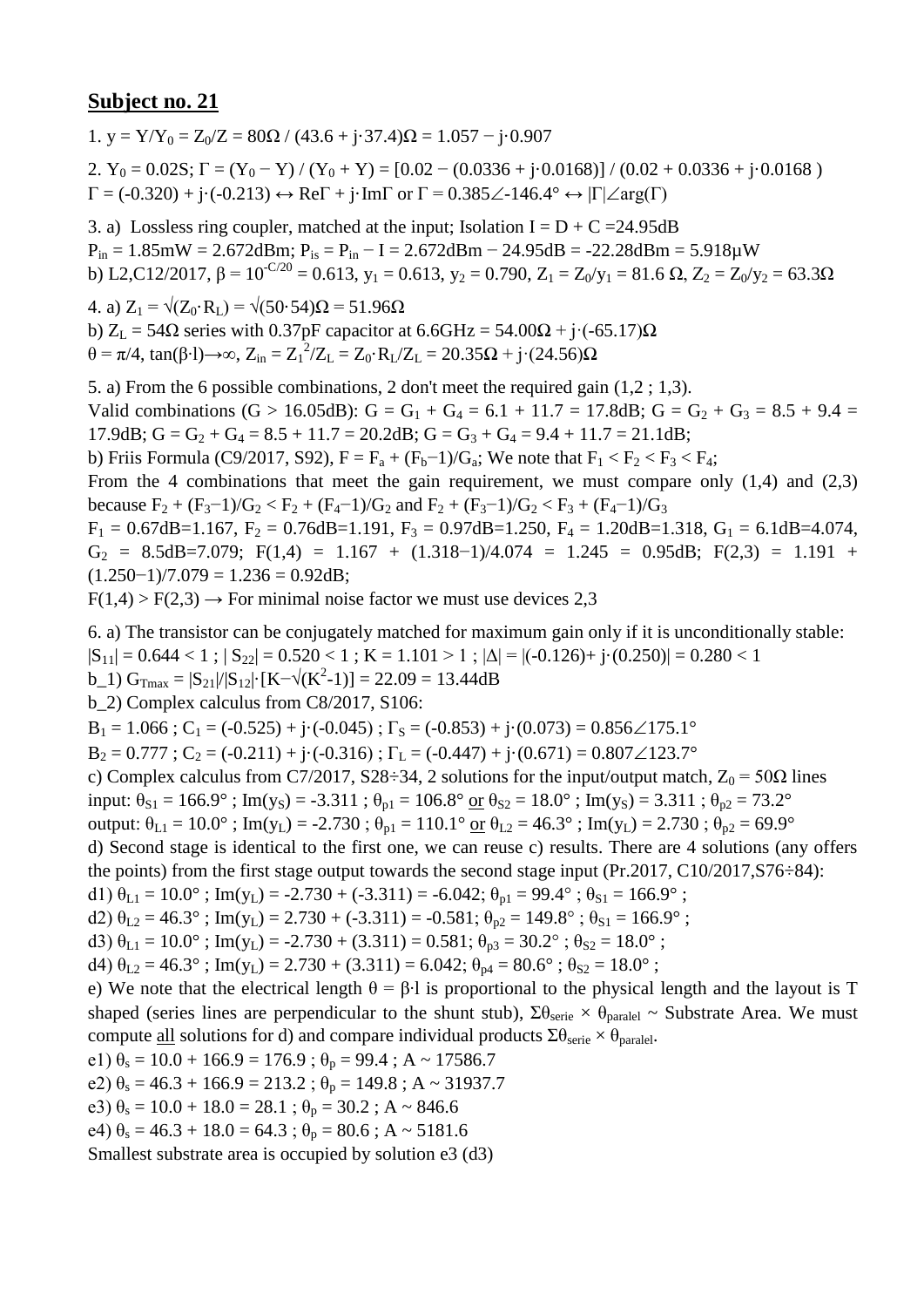1.  $v = Y/Y_0 = Z_0/Z = 85\Omega / (44.4 - j.56.6)\Omega = 0.729 + j.0.930$ 2.  $Y_0 = 0.02S$ ;  $\Gamma = (Y_0 - Y) / (Y_0 + Y) = [0.02 - (0.0184 - j \cdot 0.0361)] / (0.02 + 0.0184 - j \cdot 0.0361)$  $\Gamma = (-0.447) + \mathbf{j} \cdot (0.520) \leftrightarrow \text{Re}\Gamma + \mathbf{j} \cdot \text{Im}\Gamma$  or  $\Gamma = 0.686 \angle 130.7^{\circ} \leftrightarrow |\Gamma| \angle \text{arg}(\Gamma)$ 

3. a) Lossless quadrature coupler, matched at the input; Isolation I =21.50dB  $P_{in} = 4.05$ mW = 6.075dBm;  $P_{is} = P_{in} - I = 6.075$ dBm - 21.50dB = -15.43dBm = 28.672 $\mu$ W b) L2, C12/2017,  $\beta = 10^{-C/20} = 0.572$ ,  $y_2 = 1.219$ ,  $y_1 = 0.698$ ,  $Z_1 = Z_0/y_1 = 71.7 \Omega$ ,  $Z_2 = Z_0/y_2 = 41.0 \Omega$ 

4. a)  $Z_1 = \sqrt{(Z_0 \cdot R_1)} = \sqrt{(50 \cdot 67)}$ Ω = 57.88Ω b)  $Z_L = 67\Omega$  series with 1.05nH inductor at  $7.5\text{GHz} = 67.00\Omega + \text{i} \cdot (49.48)\Omega$  $θ = π/4$ , tan(β⋅1)→∞, Z<sub>in</sub> = Z<sub>1</sub><sup>2</sup>/Z<sub>L</sub> = Z<sub>0</sub>⋅R<sub>L</sub>/Z<sub>L</sub> = 32.35Ω + j⋅(-23.89)Ω

5. a) From the 6 possible combinations, 2 don't meet the required gain (1,2 ; 1,3). Valid combinations (G > 14.55dB): G = G<sub>1</sub> + G<sub>4</sub> = 5.1 + 11.6 = 16.7dB; G = G<sub>2</sub> + G<sub>3</sub> = 8.7 + 9.4 = 18.1dB;  $G = G_2 + G_4 = 8.7 + 11.6 = 20.3$ dB;  $G = G_3 + G_4 = 9.4 + 11.6 = 21.0$ dB; b) Friis Formula (C9/2017, S92),  $F = F_a + (F_b - 1)/G_a$ ; We note that  $F_1 < F_2 < F_3 < F_4$ ; From the 4 combinations that meet the gain requirement, we must compare only  $(1,4)$  and  $(2,3)$ because  $F_2 + (F_3 - 1)/G_2 < F_2 + (F_4 - 1)/G_2$  and  $F_2 + (F_3 - 1)/G_2 < F_3 + (F_4 - 1)/G_3$  $F_1 = 0.51$ dB=1.125,  $F_2 = 0.80$ dB=1.202,  $F_3 = 0.94$ dB=1.242,  $F_4 = 1.21$ dB=1.321,  $G_1 = 5.1$ dB=3.236,  $G_2 = 8.7dB = 7.413$ ; F(1,4) = 1.125 + (1.321-1)/3.236 = 1.224 = 0.88dB; F(2,3) = 1.202 +  $(1.242-1)/7.413 = 1.246 = 0.95dB;$ 

 $F(1,4) < F(2,3) \rightarrow$  For minimal noise factor we must use devices 1,4

6. a) The transistor can be conjugately matched for maximum gain only if it is unconditionally stable:

 $|S_{11}| = 0.635 < 1$ ;  $|S_{22}| = 0.520 < 1$ ;  $K = 1.105 > 1$ ;  $|\Delta| = |(-0.115) + (-0.256)| = 0.280 < 1$ 

b\_1)  $G_{\text{Tmax}} = |S_{21}|/|S_{12}| \cdot [K - \sqrt{(K^2 - 1)}] = 20.69 = 13.16 dB$ 

b\_2) Complex calculus from C8/2017, S106:

 $B_1 = 1.054$ ;  $C_1 = (-0.520) + i(-0.005)$ ;  $\Gamma_s = (-0.848) + i(0.008) = 0.848 \angle 179.4^\circ$ 

 $B_2 = 0.789$ ;  $C_2 = (-0.214) + (-0.320)$ ;  $\Gamma_L = (-0.446) + (-0.665) = 0.801 \angle 123.9^\circ$ 

c) Complex calculus from C7/2017, S28÷34, 2 solutions for the input/output match,  $Z_0 = 50\Omega$  lines

input:  $\theta_{S1} = 164.3^\circ$ ; Im(y<sub>S</sub>) = -3.202;  $\theta_{p1} = 107.3^\circ \text{ or } \theta_{S2} = 16.3^\circ$ ; Im(y<sub>S</sub>) = 3.202;  $\theta_{p2} = 72.7^\circ$ 

output:  $\theta_{L1} = 9.7^\circ$ ; Im(y<sub>L</sub>) = -2.677;  $\theta_{p1} = 110.5^\circ$  or  $\theta_{L2} = 46.5^\circ$ ; Im(y<sub>L</sub>) = 2.677;  $\theta_{p2} = 69.5^\circ$ 

d) Second stage is identical to the first one, we can reuse c) results. There are 4 solutions (any offers the points) from the first stage output towards the second stage input (Pr.2017, C10/2017,S76÷84):

d1)  $\theta_{L1} = 9.7^\circ$ ; Im(y<sub>L</sub>) = -2.677 + (-3.202) = -5.878;  $\theta_{p1} = 99.7^\circ$ ;  $\theta_{s1} = 164.3^\circ$ ;

d2)  $\theta_{L2} = 46.5^\circ$ ; Im(y<sub>L</sub>) = 2.677 + (-3.202) = -0.525;  $\theta_{p2} = 152.3^\circ$ ;  $\theta_{S1} = 164.3^\circ$ ;

d3)  $\theta_{L1} = 9.7^\circ$ ; Im(y<sub>L</sub>) = -2.677 + (3.202) = 0.525;  $\theta_{p3} = 27.7^\circ$ ;  $\theta_{S2} = 16.3^\circ$ ;

d4)  $\theta_{1,2} = 46.5^\circ$ ; Im(y<sub>L</sub>) = 2.677 + (3.202) = 5.878;  $\theta_{p4} = 80.3^\circ$ ;  $\theta_{S2} = 16.3^\circ$ ;

e) We note that the electrical length  $\theta = \beta \cdot 1$  is proportional to the physical length and the layout is T shaped (series lines are perpendicular to the shunt stub),  $\Sigma \theta_{\text{series}} \times \theta_{\text{parallel}} \sim$  Substrate Area. We must compute <u>all</u> solutions for d) and compare individual products  $\Sigma \theta_{\text{serie}} \times \theta_{\text{parallel}}$ .

e1)  $\theta_s = 9.7 + 164.3 = 174.0$ ;  $\theta_p = 99.7$ ; A ~ 17337.3

e2)  $\theta_s = 46.5 + 164.3 = 210.7$ ;  $\theta_p = 152.3$ ; A ~ 32095.0

e3)  $\theta_s = 9.7 + 16.3 = 26.0$ ;  $\theta_p = 27.7$ ; A ~ 719.4

e4)  $\theta_s = 46.5 + 16.3 = 62.7$ ;  $\theta_p = 80.3$ ; A ~ 5040.3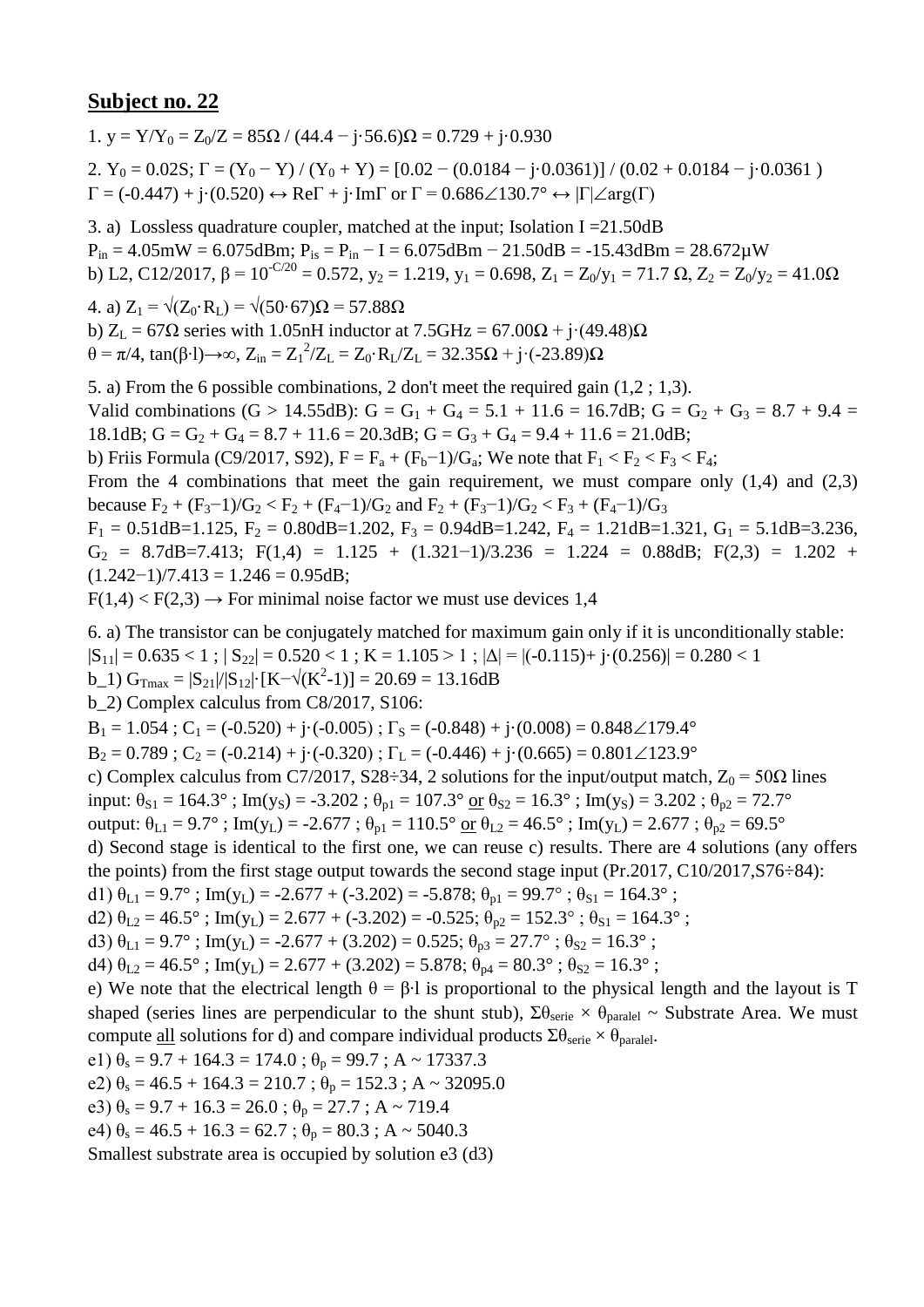1.  $v = Y/Y_0 = Z_0/Z = 40\Omega / (30.7 + j.53.0)\Omega = 0.327 - j.0.565$ 2.  $Y_0 = 0.02S$ ;  $\Gamma = (Y_0 - Y) / (Y_0 + Y) = [0.02 - (0.0315 - j \cdot 0.0161)] / (0.02 + 0.0315 - j \cdot 0.0161)$  $\Gamma = (-0.292) + \mathbf{j} \cdot (0.221) \leftrightarrow \text{Re}\Gamma + \mathbf{j} \cdot \text{Im}\Gamma$  or  $\Gamma = 0.367 \angle 142.9^{\circ} \leftrightarrow |\Gamma| \angle \text{arg}(\Gamma)$ 

3. a) Lossless coupled line coupler, matched at the input; Isolation I =24.50dB  $P_{in} = 2.80$ mW = 4.472dBm;  $P_{is} = P_{in} - I = 4.472$ dBm - 24.50dB = -20.03dBm = 9.935 $\mu$ W b) L2,C12/2017,  $\beta = 10^{-C/20} = 0.631$ ,  $Z_{CE} = 105.11\Omega$ ,  $Z_{CO} = 23.78\Omega$ 

4. a)  $Z_1 = \sqrt{(Z_0 \cdot R_1)} = \sqrt{(50 \cdot 46)}$ Ω = 47.96Ω b)  $Z_L = 46\Omega$  series with 0.30pF capacitor at 9.3GHz =  $46.00\Omega + i(-57.04)\Omega$ θ = π/4, tan(β⋅l)→∞, Z<sub>in</sub> = Z<sub>1</sub><sup>2</sup>/Z<sub>L</sub> = Z<sub>0</sub>⋅R<sub>L</sub>/Z<sub>L</sub> = 19.70Ω + j⋅(24.43)Ω

5. a) From the 6 possible combinations, 2 don't meet the required gain (1,2 ; 1,3). Valid combinations (G > 15.10dB): G = G<sub>1</sub> + G<sub>4</sub> = 5.6 + 10.3 = 15.9dB; G = G<sub>2</sub> + G<sub>3</sub> = 8.5 + 9.1 = 17.6dB;  $G = G_2 + G_4 = 8.5 + 10.3 = 18.8$ dB;  $G = G_3 + G_4 = 9.1 + 10.3 = 19.4$ dB; b) Friis Formula (C9/2017, S92),  $F = F_a + (F_b - 1)/G_a$ ; We note that  $F_1 < F_2 < F_3 < F_4$ ; From the 4 combinations that meet the gain requirement, we must compare only  $(1,4)$  and  $(2,3)$ because  $F_2 + (F_3 - 1)/G_2 < F_2 + (F_4 - 1)/G_2$  and  $F_2 + (F_3 - 1)/G_2 < F_3 + (F_4 - 1)/G_3$  $F_1 = 0.64$ dB=1.159,  $F_2 = 0.82$ dB=1.208,  $F_3 = 0.98$ dB=1.253,  $F_4 = 1.19$ dB=1.315,  $G_1 = 5.6$ dB=3.631,  $G_2 = 8.5dB = 7.079$ ; F(1,4) = 1.159 + (1.315-1)/3.631 = 1.246 = 0.95dB; F(2,3) = 1.208 +  $(1.253-1)/7.079 = 1.252 = 0.98dB;$ 

 $F(1,4) < F(2,3) \rightarrow$  For minimal noise factor we must use devices 1,4

6. a) The transistor can be conjugately matched for maximum gain only if it is unconditionally stable:  $|S_{11}| = 0.633 < 1$ ;  $|S_{22}| = 0.550 < 1$ ;  $K = 1.218 > 1$ ;  $|\Delta| = |(0.262) + i(0.015)| = 0.263 < 1$  $b_1$ )  $G_{\text{Trmax}} = |S_{21}|/|S_{12}| \cdot [K - \sqrt{(K^2-1)}] = 9.69 = 9.87dB$ b\_2) Complex calculus from C8/2017, S106:  $B_1 = 1.029$ ;  $C_1 = (-0.319) + (-0.390)$ ;  $\Gamma_s = (-0.516) + (-0.630) = 0.814 \angle -129.3^\circ$  $B_2 = 0.833$ ;  $C_2 = (-0.391) + j \cdot (-0.099)$ ;  $\Gamma_L = (-0.750) + j \cdot (0.190) = 0.774 \angle 165.8^\circ$ c) Complex calculus from C7/2017, S28÷34, 2 solutions for the input/output match,  $Z_0 = 50\Omega$  lines input:  $\theta_{S1} = 136.9^\circ$ ; Im(y<sub>S</sub>) = -2.803;  $\theta_{p1} = 109.6^\circ$  or  $\theta_{S2} = 172.4^\circ$ ; Im(y<sub>S</sub>) = 2.803;  $\theta_{p2} = 70.4^\circ$ output:  $\theta_{L1} = 167.5^\circ$ ; Im(y<sub>L</sub>) = -2.445;  $\theta_{p1} = 112.2^\circ$  or  $\theta_{L2} = 26.7^\circ$ ; Im(y<sub>L</sub>) = 2.445;  $\theta_{p2} = 67.8^\circ$ d) Second stage is identical to the first one, we can reuse c) results. There are 4 solutions (any offers the points) from the first stage output towards the second stage input (Pr.2017, C10/2017,S76÷84): d1)  $\theta_{L1} = 167.5^{\circ}$ ; Im(y<sub>L</sub>) = -2.445 + (-2.803) = -5.248;  $\theta_{p1} = 100.8^{\circ}$ ;  $\theta_{S1} = 136.9^{\circ}$ ; d2)  $\theta_{L2} = 26.7^\circ$ ; Im(y<sub>L</sub>) = 2.445 + (-2.803) = -0.358;  $\theta_{p2} = 160.3^\circ$ ;  $\theta_{S1} = 136.9^\circ$ ; d3)  $\theta_{L1} = 167.5^\circ$ ; Im(y<sub>L</sub>) = -2.445 + (2.803) = 0.358;  $\theta_{p3} = 19.7^\circ$ ;  $\theta_{S2} = 172.4^\circ$ ; d4)  $\theta_{1,2} = 26.7^\circ$ ; Im(y<sub>L</sub>) = 2.445 + (2.803) = 5.248;  $\theta_{p4} = 79.2^\circ$ ;  $\theta_{S2} = 172.4^\circ$ ; e) We note that the electrical length  $\theta = \beta \cdot 1$  is proportional to the physical length and the layout is T shaped (series lines are perpendicular to the shunt stub),  $\Sigma \theta_{\text{series}} \times \theta_{\text{parallel}} \sim$  Substrate Area. We must compute <u>all</u> solutions for d) and compare individual products  $\Sigma \theta_{\text{serie}} \times \theta_{\text{parallel}}$ . e1)  $\theta_s = 167.5 + 136.9 = 304.4$ ;  $\theta_p = 100.8$ ; A ~ 30676.0 e2)  $\theta_s = 26.7 + 136.9 = 163.6$ ;  $\theta_p = 160.3$ ; A ~ 26229.3 e3)  $\theta_s = 167.5 + 172.4 = 339.9$ ;  $\theta_p = 19.7$ ; A ~ 6701.9 e4)  $\theta_s = 26.7 + 172.4 = 199.2$ ;  $\theta_p = 79.2$ ; A ~ 15775.2 Smallest substrate area is occupied by solution e3 (d3)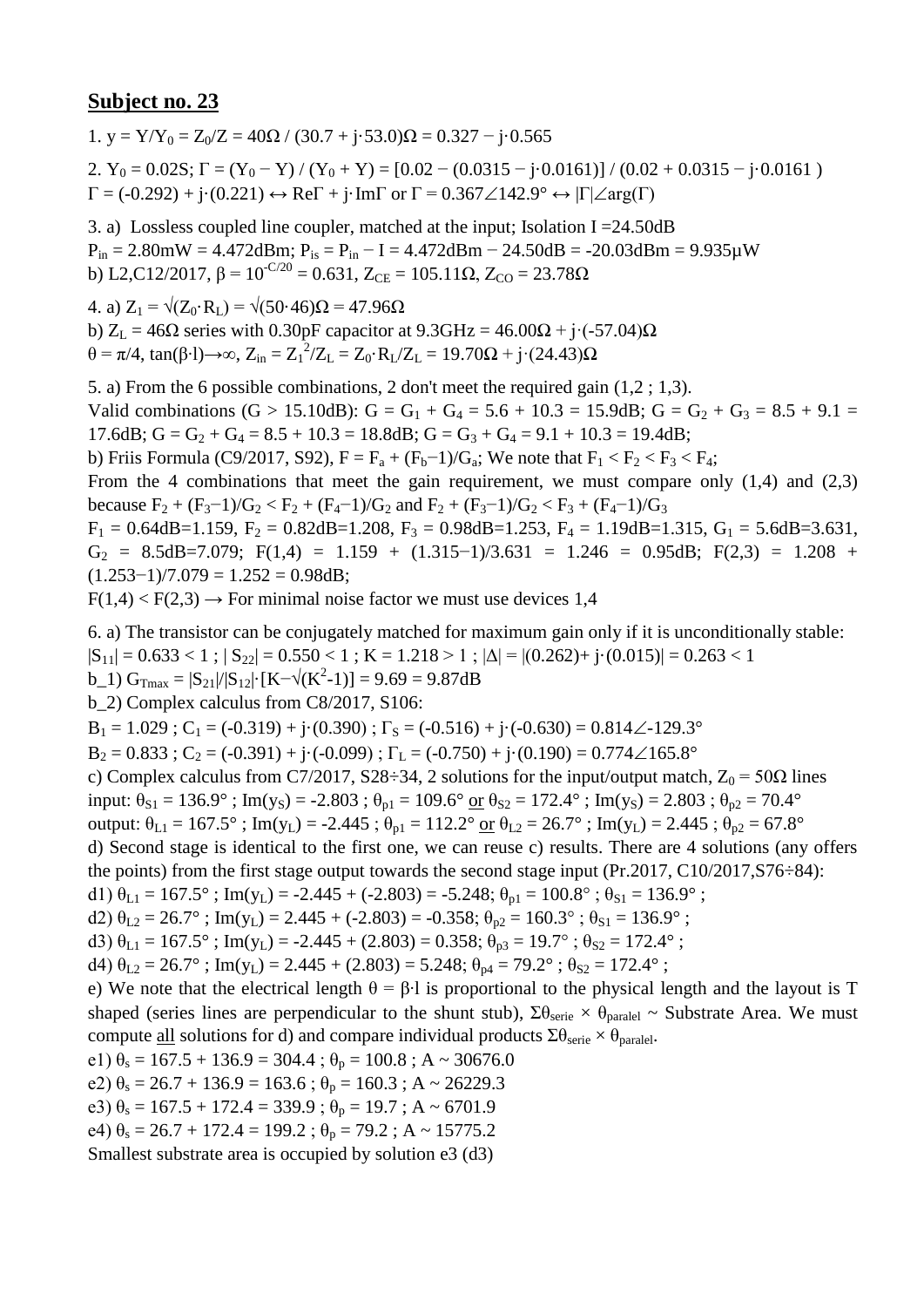1.  $v = Y/Y_0 = Z_0/Z = 50\Omega / (49.9 + j.60.2)\Omega = 0.408 - j.0.492$ 

2.  $Y_0 = 0.02S$ ;  $\Gamma = (Y_0 - Y)/(Y_0 + Y) = [0.02 - (0.0327 - j \cdot 0.0257)]/(0.02 + 0.0327 - j \cdot 0.0257)$  $\Gamma = (-0.387) + \mathbf{j} \cdot (0.299) \leftrightarrow \text{Re} \Gamma + \mathbf{j} \cdot \text{Im} \Gamma$  or  $\Gamma = 0.489 \angle 142.3^{\circ} \leftrightarrow |\Gamma| \angle \text{arg}(\Gamma)$ 

3. a) Lossless coupled line coupler, matched at the input; Isolation  $I = 21.00dB$  $P_{in} = 2.70$ mW = 4.314dBm;  $P_{is} = P_{in} - I = 4.314$ dBm - 21.00dB = -16.69dBm = 21.447 $\mu$ W b) L2,C12/2017,  $\beta = 10^{-C/20} = 0.631$ ,  $Z_{CE} = 105.11\Omega$ ,  $Z_{CO} = 23.78\Omega$ 

4. a)  $Z_1 = \sqrt{(Z_0 \cdot R_1)} = \sqrt{(50 \cdot 70)}\Omega = 59.16 \Omega$ 

b)  $Z_L = 70\Omega$  parallel with 1.39nH inductor at 7.7GHz = 33.60 $\Omega$  + j·(34.97) $\Omega$  $θ = π/4$ , tan(β⋅1)→∞, Z<sub>in</sub> = Z<sub>1</sub><sup>2</sup>/Z<sub>L</sub> = Z<sub>0</sub>⋅R<sub>L</sub>/Z<sub>L</sub> = 50.00Ω + j⋅(-52.05)Ω

5. a) From the 6 possible combinations, 2 don't meet the required gain (1,2 ; 1,3). Valid combinations (G > 15.60dB): G = G<sub>1</sub> + G<sub>4</sub> = 6.0 + 11.3 = 17.3dB; G = G<sub>2</sub> + G<sub>3</sub> = 8.6 + 8.5 = 17.1dB;  $G = G_2 + G_4 = 8.6 + 11.3 = 19.9$ dB;  $G = G_3 + G_4 = 8.5 + 11.3 = 19.8$ dB; b) Friis Formula (C9/2017, S92),  $F = F_a + (F_b - 1)/G_a$ ; We note that  $F_1 < F_2 < F_3 < F_4$ ; From the 4 combinations that meet the gain requirement, we must compare only  $(1,4)$  and  $(2,3)$ because  $F_2 + (F_3 - 1)/G_2 < F_2 + (F_4 - 1)/G_2$  and  $F_2 + (F_3 - 1)/G_2 < F_3 + (F_4 - 1)/G_3$  $F_1 = 0.54$ dB=1.132,  $F_2 = 0.72$ dB=1.180,  $F_3 = 0.94$ dB=1.242,  $F_4 = 1.15$ dB=1.303,  $G_1 = 6.0$ dB=3.981,  $G_2 = 8.6dB = 7.244$ ; F(1,4) = 1.132 + (1.303-1)/3.981 = 1.209 = 0.82dB; F(2,3) = 1.180 +  $(1.242-1)/7.244 = 1.222 = 0.87d$ B;

 $F(1,4) < F(2,3) \rightarrow$  For minimal noise factor we must use devices 1,4

6. a) The transistor can be conjugately matched for maximum gain only if it is unconditionally stable:

 $|S_{11}| = 0.600 < 1$ ;  $|S_{22}| = 0.560 < 1$ ;  $K = 1.192 > 1$ ;  $|\Delta| = |(0.225) + i \cdot (-0.088)| = 0.242 < 1$ 

b\_1)  $G_{\text{Tmax}} = |S_{21}|/|S_{12}| \cdot [K - \sqrt{(K^2 - 1)}] = 8.77 = 9.43 dB$ 

b\_2) Complex calculus from C8/2017, S106:

 $B_1 = 0.988$ ;  $C_1 = (-0.187) + i((0.445)$ ;  $\Gamma_s = (-0.313) + i((-0.743) = 0.806\angle{-112.8^\circ}$ 

 $B_2 = 0.895$ ;  $C_2 = (-0.434) + (-0.026)$ ;  $\Gamma_L = (-0.787) + (-0.047) = 0.788 \measuredangle 176.6^\circ$ 

c) Complex calculus from C7/2017, S28÷34, 2 solutions for the input/output match,  $Z_0 = 50\Omega$  lines

input:  $\theta_{S1} = 128.3^\circ$ ; Im(y<sub>S</sub>) = -2.727;  $\theta_{p1} = 110.1^\circ$  or  $\theta_{S2} = 164.5^\circ$ ; Im(y<sub>S</sub>) = 2.727;  $\theta_{p2} = 69.9^\circ$ 

output:  $\theta_{L1} = 162.7^\circ$ ; Im(y<sub>L</sub>) = -2.560;  $\theta_{p1} = 111.3^\circ$  or  $\theta_{L2} = 20.7^\circ$ ; Im(y<sub>L</sub>) = 2.560;  $\theta_{p2} = 68.7^\circ$ 

d) Second stage is identical to the first one, we can reuse c) results. There are 4 solutions (any offers the points) from the first stage output towards the second stage input (Pr.2017, C10/2017,S76÷84):

d1)  $\theta_{L1} = 162.7^{\circ}$ ; Im(y<sub>L</sub>) = -2.560 + (-2.727) = -5.287;  $\theta_{p1} = 100.7^{\circ}$ ;  $\theta_{S1} = 128.3^{\circ}$ ;

d2)  $\theta_{L2} = 20.7^\circ$ ; Im(y<sub>L</sub>) = 2.560 + (-2.727) = -0.168;  $\theta_{p2} = 170.5^\circ$ ;  $\theta_{S1} = 128.3^\circ$ ;

d3)  $\theta_{L1} = 162.7^\circ$ ; Im(y<sub>L</sub>) = -2.560 + (2.727) = 0.168;  $\theta_{p3} = 9.5^\circ$ ;  $\theta_{S2} = 164.5^\circ$ ;

d4)  $\theta_{1,2} = 20.7^\circ$ ; Im(y<sub>L</sub>) = 2.560 + (2.727) = 5.287;  $\theta_{p4} = 79.3^\circ$ ;  $\theta_{S2} = 164.5^\circ$ ;

e) We note that the electrical length  $\theta = \beta \cdot 1$  is proportional to the physical length and the layout is T shaped (series lines are perpendicular to the shunt stub),  $\Sigma \theta_{\text{series}} \times \theta_{\text{parallel}} \sim$  Substrate Area. We must compute <u>all</u> solutions for d) and compare individual products  $\Sigma \theta_{\text{serie}} \times \theta_{\text{parallel}}$ .

e1)  $\theta_s = 162.7 + 128.3 = 291.0$ ;  $\theta_p = 100.7$ ; A ~ 29306.1

e2)  $\theta_s = 20.7 + 128.3 = 149.0$ ;  $\theta_p = 170.5$ ; A ~ 25400.9

e3)  $\theta_s = 162.7 + 164.5 = 327.2$ ;  $\theta_p = 9.5$ ; A ~ 3114.9

e4)  $\theta_s = 20.7 + 164.5 = 185.2$ ;  $\theta_p = 79.3$ ; A ~ 14688.2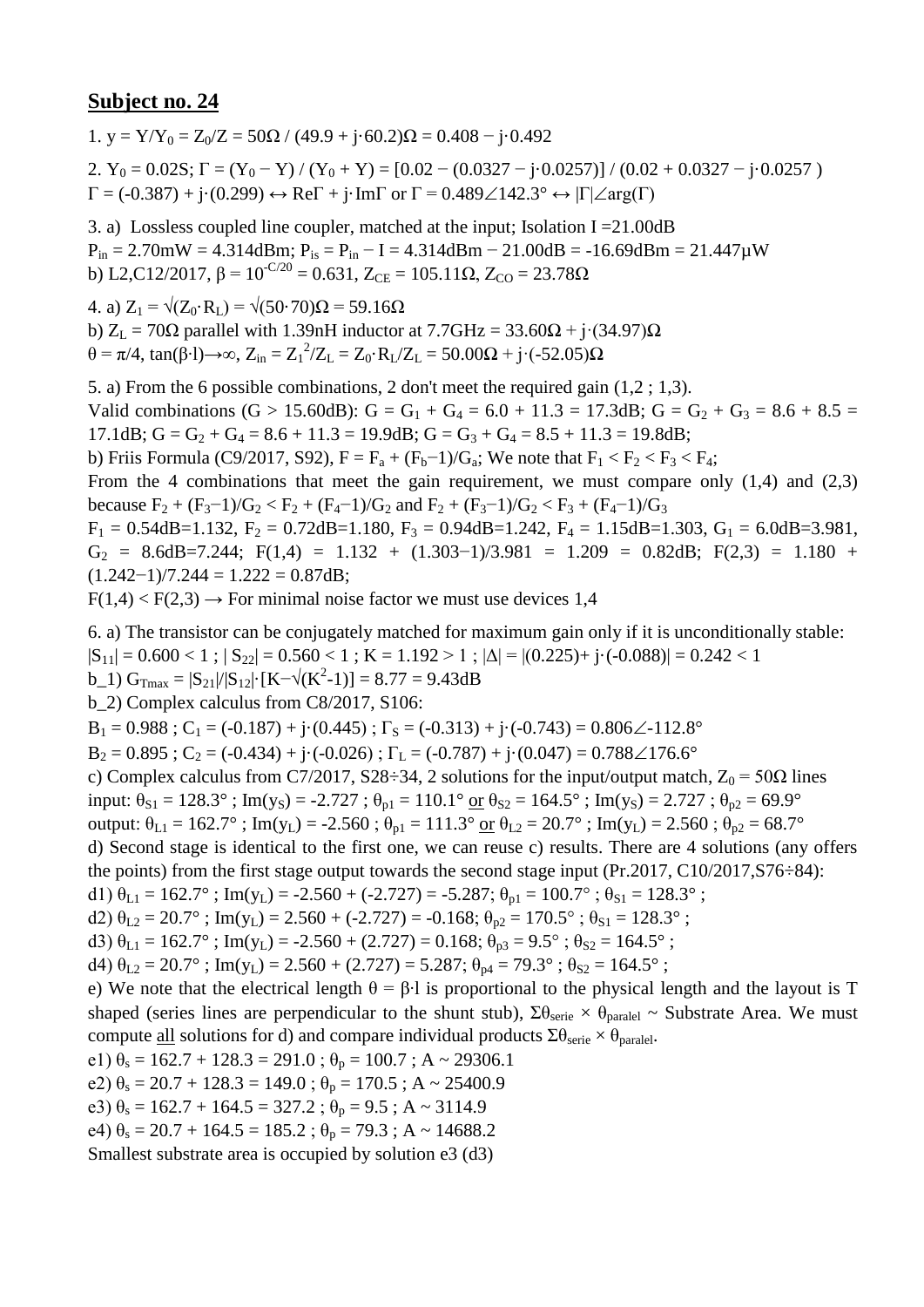1. y =  $Y/Y_0 = Z_0/Z = 30\Omega / (35.4 + i.58.9)\Omega = 0.225 - i.0.374$ 2.  $Y_0 = 0.02S$ ;  $\Gamma = (Y_0 - Y) / (Y_0 + Y) = [0.02 - (0.0342 + j \cdot 0.0358)] / (0.02 + 0.0342 + j \cdot 0.0358)$  $\Gamma = (-0.486) + \mathrm{j} \cdot (-0.339) \leftrightarrow \text{Re}\Gamma + \mathrm{j} \cdot \text{Im}\Gamma$  or  $\Gamma = 0.593 \angle -145.1^{\circ} \leftrightarrow |\Gamma| \angle \text{arg}(\Gamma)$ 

3. a) Lossless quadrature coupler, matched at the input; Isolation I =22.90dB  $P_{in} = 1.75$ mW = 2.430dBm;  $P_{is} = P_{in} - I = 2.430$ dBm - 22.90dB = -20.47dBm = 8.975 $\mu$ W b) L2, C12/2017,  $\beta = 10^{-C/20} = 0.490$ ,  $y_2 = 1.147$ ,  $y_1 = 0.562$ ,  $Z_1 = Z_0/y_1 = 89.0 \Omega$ ,  $Z_2 = Z_0/y_2 = 43.6 \Omega$ 

4. a)  $Z_1 = \sqrt{(Z_0 \cdot R_L)} = \sqrt{(50 \cdot 28)}\Omega = 37.42\Omega$ b)  $Z_L = 28\Omega$  series with 1.44nH inductor at  $7.5\text{GHz} = 28.00\Omega + \text{i} \cdot (67.86)\Omega$ θ = π/4, tan(β⋅l)→∞, Z<sub>in</sub> = Z<sub>1</sub><sup>2</sup>/Z<sub>L</sub> = Z<sub>0</sub>⋅R<sub>L</sub>/Z<sub>L</sub> = 7.27Ω + j⋅(-17.63)Ω

5. a) From the 6 possible combinations, 2 don't meet the required gain (1,2 ; 1,3). Valid combinations (G > 14.65dB): G = G<sub>1</sub> + G<sub>4</sub> = 5.1 + 11.9 = 17.0dB; G = G<sub>2</sub> + G<sub>3</sub> = 8.2 + 8.6 = 16.8dB;  $G = G_2 + G_4 = 8.2 + 11.9 = 20.1$ dB;  $G = G_3 + G_4 = 8.6 + 11.9 = 20.5$ dB; b) Friis Formula (C9/2017, S92),  $F = F_a + (F_b - 1)/G_a$ ; We note that  $F_1 < F_2 < F_3 < F_4$ ; From the 4 combinations that meet the gain requirement, we must compare only  $(1,4)$  and  $(2,3)$ because  $F_2 + (F_3 - 1)/G_2 < F_2 + (F_4 - 1)/G_2$  and  $F_2 + (F_3 - 1)/G_2 < F_3 + (F_4 - 1)/G_3$  $F_1 = 0.64$ dB=1.159,  $F_2 = 0.81$ dB=1.205,  $F_3 = 0.98$ dB=1.253,  $F_4 = 1.25$ dB=1.334,  $G_1 = 5.1$ dB=3.236,  $G_2 = 8.2dB = 6.607$ ; F(1,4) = 1.159 + (1.334-1)/3.236 = 1.262 = 1.01dB; F(2,3) = 1.205 +  $(1.253-1)/6.607 = 1.256 = 0.99dB$ ;

 $F(1,4) > F(2,3) \rightarrow$  For minimal noise factor we must use devices 2,3

6. a) The transistor can be conjugately matched for maximum gain only if it is unconditionally stable:

 $|S_{11}| = 0.623 < 1$ ;  $|S_{22}| = 0.520 < 1$ ;  $K = 1.112 > 1$ ;  $|\Delta| = |(-0.100) + (-0.262)| = 0.281 < 1$ 

b\_1)  $G_{\text{Tmax}} = |S_{21}|/|S_{12}| \cdot [K - \sqrt{(K^2 - 1)}] = 18.93 = 12.77dB$ 

b\_2) Complex calculus from C8/2017, S106:

 $B_1 = 1.039$ ;  $C_1 = (-0.509) + (-0.047)$ ;  $\Gamma_s = (-0.833) + (-0.076) = 0.836 \measuredangle -174.8^\circ$ 

 $B_2 = 0.804$ ;  $C_2 = (-0.219) + j \cdot (-0.324)$ ;  $\Gamma_L = (-0.443) + j \cdot (0.656) = 0.792 \angle 124.0^\circ$ 

c) Complex calculus from C7/2017, S28÷34, 2 solutions for the input/output match,  $Z_0 = 50\Omega$  lines

input:  $\theta_{S1} = 160.8^\circ$ ; Im(y<sub>S</sub>) = -3.049;  $\theta_{p1} = 108.2^\circ$  <u>or</u>  $\theta_{S2} = 14.0^\circ$ ; Im(y<sub>S</sub>) = 3.049;  $\theta_{p2} = 71.8^\circ$ 

output:  $\theta_{L1} = 9.2^\circ$ ; Im(y<sub>L</sub>) = -2.596;  $\theta_{p1} = 111.1^\circ$  or  $\theta_{L2} = 46.8^\circ$ ; Im(y<sub>L</sub>) = 2.596;  $\theta_{p2} = 68.9^\circ$ 

d) Second stage is identical to the first one, we can reuse c) results. There are 4 solutions (any offers the points) from the first stage output towards the second stage input (Pr.2017, C10/2017,S76÷84):

d1)  $\theta_{L1} = 9.2^{\circ}$ ; Im(y<sub>L</sub>) = -2.596 + (-3.049) = -5.645;  $\theta_{p1} = 100.0^{\circ}$ ;  $\theta_{S1} = 160.8^{\circ}$ ;

d2)  $\theta_{L2} = 46.8^\circ$ ; Im(y<sub>L</sub>) = 2.596 + (-3.049) = -0.454;  $\theta_{p2} = 155.6^\circ$ ;  $\theta_{S1} = 160.8^\circ$ ;

d3)  $\theta_{L1} = 9.2^{\circ}$ ; Im(y<sub>L</sub>) = -2.596 + (3.049) = 0.454;  $\theta_{p3} = 24.4^{\circ}$ ;  $\theta_{S2} = 14.0^{\circ}$ ;

d4)  $\theta_{1,2} = 46.8^\circ$ ; Im(y<sub>L</sub>) = 2.596 + (3.049) = 5.645;  $\theta_{p4} = 80.0^\circ$ ;  $\theta_{S2} = 14.0^\circ$ ;

e) We note that the electrical length  $\theta = \beta \cdot 1$  is proportional to the physical length and the layout is T shaped (series lines are perpendicular to the shunt stub),  $\Sigma \theta_{\text{series}} \times \theta_{\text{parallel}} \sim$  Substrate Area. We must compute <u>all</u> solutions for d) and compare individual products  $\Sigma \theta_{\text{serie}} \times \theta_{\text{parallel}}$ .

e1)  $\theta_s = 9.2 + 160.8 = 169.9$ ;  $\theta_p = 100.0$ ; A ~ 17000.2

e2)  $\theta_s = 46.8 + 160.8 = 207.5$ ;  $\theta_p = 155.6$ ; A ~ 32293.4

e3)  $\theta_s = 9.2 + 14.0 = 23.2$ ;  $\theta_p = 24.4$ ; A ~ 565.6

e4)  $\theta_s = 46.8 + 14.0 = 60.8$ ;  $\theta_p = 80.0$ ; A ~ 4861.0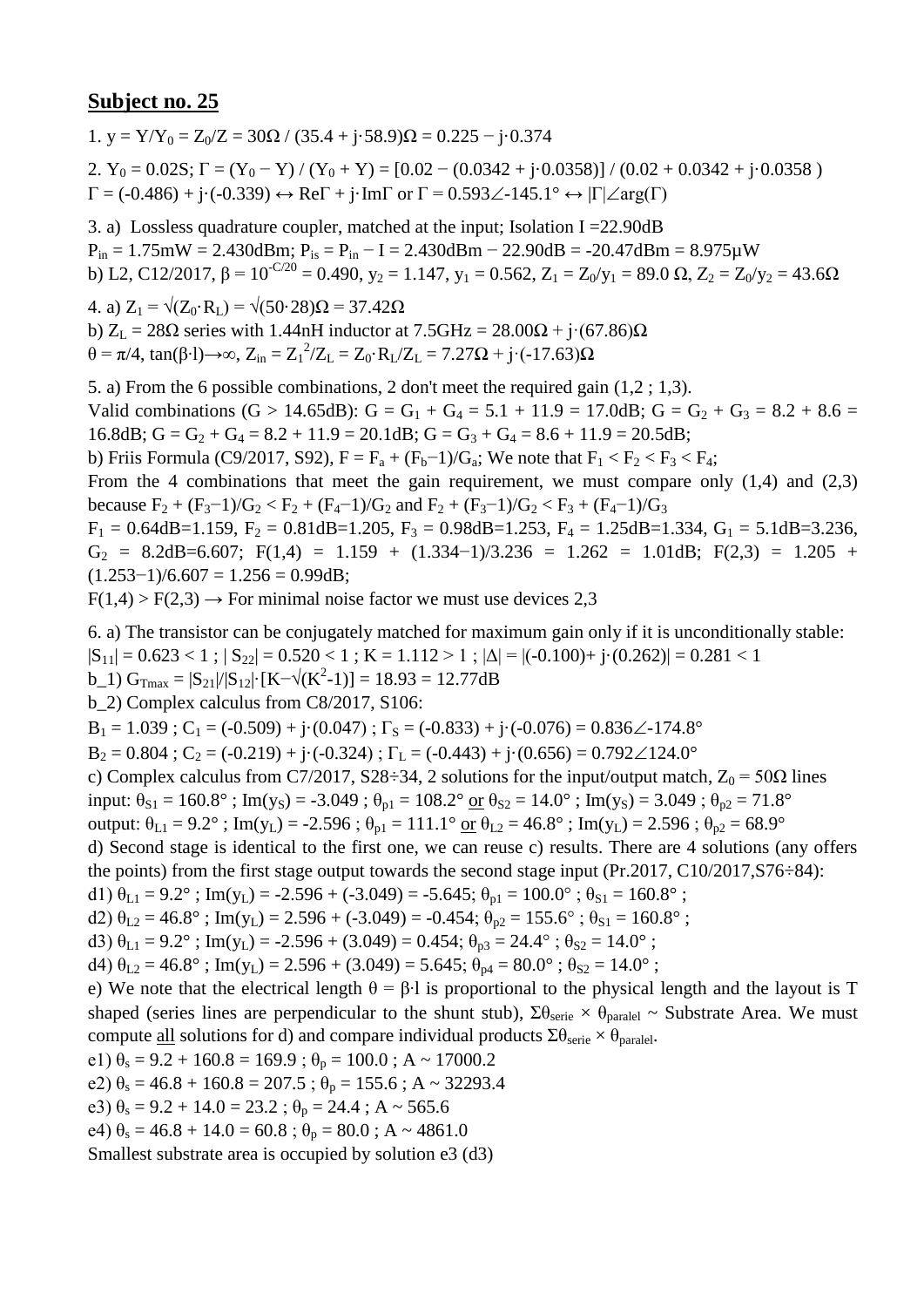1. y =  $Y/Y_0 = Z_0/Z = 85\Omega / (33.8 - i.69.6)\Omega = 0.480 + i.0.988$ 

2.  $Y_0 = 0.02S$ ;  $\Gamma = (Y_0 - Y)/(Y_0 + Y) = [0.02 - (0.0352 - j \cdot 0.0178)]/(0.02 + 0.0352 - j \cdot 0.0178)$  $\Gamma = (-0.344) + \mathbf{j} \cdot (0.212) \leftrightarrow \text{Re}\Gamma + \mathbf{j} \cdot \text{Im}\Gamma$  or  $\Gamma = 0.404 \angle 148.4^{\circ} \leftrightarrow |\Gamma| \angle \text{arg}(\Gamma)$ 

3. a) Lossless ring coupler, matched at the input; Isolation I =20.70dB  $P_{in} = 3.80$ mW = 5.798dBm;  $P_{is} = P_{in} - I = 5.798$ dBm - 20.70dB = -14.90dBm = 32.343 $\mu$ W b) L2,C12/2017,  $\beta = 10^{-C/20} = 0.465$ ,  $y_1 = 0.465$ ,  $y_2 = 0.885$ ,  $Z_1 = Z_0/y_1 = 107.5$   $\Omega$ ,  $Z_2 = Z_0/y_2 = 56.5\Omega$ 

4. a)  $Z_1 = \sqrt{(Z_0 \cdot R_L)} = \sqrt{(50 \cdot 27)}\Omega = 36.74 \Omega$ b)  $Z_L = 27\Omega$  parallel with 0.43pF capacitor at 9.3GHz = 18.49 $\Omega$  + j·(-12.54) $\Omega$ θ = π/4, tan(β⋅l)→∞, Z<sub>in</sub> = Z<sub>1</sub><sup>2</sup>/Z<sub>L</sub> = Z<sub>0</sub>⋅R<sub>L</sub>/Z<sub>L</sub> = 50.00Ω + j⋅(33.92)Ω

5. a) From the 6 possible combinations, 2 don't meet the required gain (1,2 ; 1,3). Valid combinations (G > 15.95dB): G = G<sub>1</sub> + G<sub>4</sub> = 6.7 + 11.6 = 18.3dB; G = G<sub>2</sub> + G<sub>3</sub> = 8.1 + 8.9 = 17.0dB;  $G = G_2 + G_4 = 8.1 + 11.6 = 19.7$ dB;  $G = G_3 + G_4 = 8.9 + 11.6 = 20.5$ dB; b) Friis Formula (C9/2017, S92),  $F = F_a + (F_b - 1)/G_a$ ; We note that  $F_1 < F_2 < F_3 < F_4$ ; From the 4 combinations that meet the gain requirement, we must compare only  $(1,4)$  and  $(2,3)$ because  $F_2 + (F_3 - 1)/G_2 < F_2 + (F_4 - 1)/G_2$  and  $F_2 + (F_3 - 1)/G_2 < F_3 + (F_4 - 1)/G_3$  $F_1 = 0.62$ dB=1.153,  $F_2 = 0.83$ dB=1.211,  $F_3 = 1.03$ dB=1.268,  $F_4 = 1.23$ dB=1.327,  $G_1 = 6.7$ dB=4.677,  $G_2 = 8.1dB = 6.457$ ; F(1,4) = 1.153 + (1.327-1)/4.677 = 1.223 = 0.88dB; F(2,3) = 1.211 +  $(1.268-1)/6.457 = 1.261 = 1.01dB;$ 

 $F(1,4) < F(2,3) \rightarrow$  For minimal noise factor we must use devices 1,4

6. a) The transistor can be conjugately matched for maximum gain only if it is unconditionally stable:

 $|S_{11}| = 0.614 < 1$ ;  $|S_{22}| = 0.520 < 1$ ;  $K = 1.136 > 1$ ;  $|\Delta| = |(-0.072) + (-0.264)| = 0.274 < 1$ 

b\_1)  $G_{\text{Tmax}} = |S_{21}|/|S_{12}| \cdot [K - \sqrt{(K^2 - 1)}] = 17.58 = 12.45dB$ 

b\_2) Complex calculus from C8/2017, S106:

 $B_1 = 1.031$ ;  $C_1 = (-0.499) + i(0.084)$ ;  $\Gamma_s = (-0.808) + i(-0.136) = 0.819\angle -170.5^\circ$ 

 $B_2 = 0.818$ ;  $C_2 = (-0.229) + i(-0.324)$ ;  $\Gamma_L = (-0.448) + i(0.634) = 0.777 \angle 125.2^\circ$ 

c) Complex calculus from C7/2017, S28÷34, 2 solutions for the input/output match,  $Z_0 = 50\Omega$  lines

input:  $\theta_{S1} = 157.7^\circ$ ; Im(y<sub>S</sub>) = -2.860;  $\theta_{p1} = 109.3^\circ \text{ or } \theta_{S2} = 12.7^\circ$ ; Im(y<sub>S</sub>) = 2.860;  $\theta_{p2} = 70.7^\circ$ 

output:  $\theta_{L1} = 7.8^\circ$ ; Im(y<sub>L</sub>) = -2.465;  $\theta_{p1} = 112.1^\circ$  or  $\theta_{L2} = 46.9^\circ$ ; Im(y<sub>L</sub>) = 2.465;  $\theta_{p2} = 67.9^\circ$ 

d) Second stage is identical to the first one, we can reuse c) results. There are 4 solutions (any offers the points) from the first stage output towards the second stage input (Pr.2017, C10/2017,S76÷84):

d1)  $\theta_{L1} = 7.8^\circ$ ; Im(y<sub>L</sub>) = -2.465 + (-2.860) = -5.324;  $\theta_{p1} = 100.6^\circ$ ;  $\theta_{S1} = 157.7^\circ$ ;

d2)  $\theta_{L2} = 46.9^\circ$ ; Im(y<sub>L</sub>) = 2.465 + (-2.860) = -0.395;  $\theta_{p2} = 158.4^\circ$ ;  $\theta_{S1} = 157.7^\circ$ ;

d3)  $\theta_{L1} = 7.8^\circ$ ; Im(y<sub>L</sub>) = -2.465 + (2.860) = 0.395;  $\theta_{p3} = 21.6^\circ$ ;  $\theta_{S2} = 12.7^\circ$ ;

d4)  $\theta_{1,2} = 46.9^\circ$ ; Im(y<sub>L</sub>) = 2.465 + (2.860) = 5.324;  $\theta_{p4} = 79.4^\circ$ ;  $\theta_{S2} = 12.7^\circ$ ;

e) We note that the electrical length  $\theta = \beta \cdot 1$  is proportional to the physical length and the layout is T shaped (series lines are perpendicular to the shunt stub),  $\Sigma \theta_{\text{series}} \times \theta_{\text{parallel}} \sim$  Substrate Area. We must compute <u>all</u> solutions for d) and compare individual products  $\Sigma \theta_{\text{serie}} \times \theta_{\text{parallel}}$ .

e1)  $\theta_s = 7.8 + 157.7 = 165.6$ ;  $\theta_p = 100.6$ ; A ~ 16665.1

e2)  $\theta_s = 46.9 + 157.7 = 204.7$ ;  $\theta_p = 158.4$ ; A ~ 32425.6

e3)  $\theta_s = 7.8 + 12.7 = 20.6$ ;  $\theta_p = 21.6$ ; A ~ 443.3

e4)  $\theta_s = 46.9 + 12.7 = 59.6$ ;  $\theta_p = 79.4$ ; A ~ 4731.7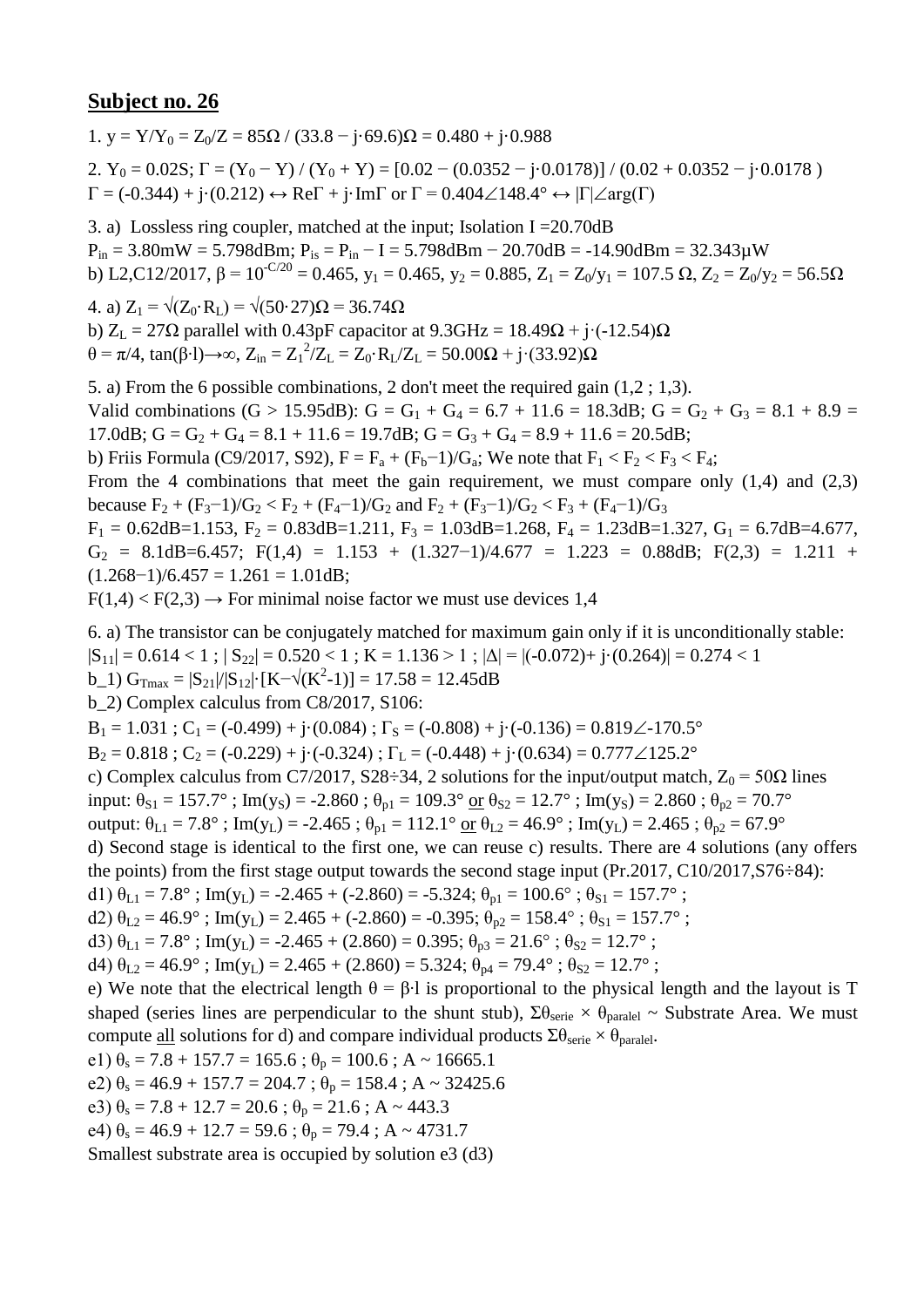1. y =  $Y/Y_0 = Z_0/Z = 70\Omega / (31.4 + i \cdot 55.9)\Omega = 0.535 - i \cdot 0.952$ 

2.  $Y_0 = 0.02S$ ;  $\Gamma = (Y_0 - Y)/(Y_0 + Y) = [0.02 - (0.0289 + j \cdot 0.0158)]/(0.02 + 0.0289 + j \cdot 0.0158)$  $\Gamma = (-0.259) + j \cdot (-0.239) \leftrightarrow \text{Re}\Gamma + j \cdot \text{Im}\Gamma$  or  $\Gamma = 0.353 \angle 137.3^{\circ} \leftrightarrow |\Gamma| \angle \text{arg}(\Gamma)$ 

3. a) Lossless ring coupler, matched at the input; Isolation  $I = D + C = 25.85dB$  $P_{in} = 4.00$ mW = 6.021dBm;  $P_{is} = P_{in} - I = 6.021$ dBm - 25.85dB = -19.83dBm = 10.401 $\mu$ W b) L2,C12/2017,  $\beta = 10^{-C/20} = 0.516$ ,  $y_1 = 0.516$ ,  $y_2 = 0.857$ ,  $Z_1 = Z_0/y_1 = 96.9 \Omega$ ,  $Z_2 = Z_0/y_2 = 58.4 \Omega$ 

4. a)  $Z_1 = \sqrt{(Z_0 \cdot R_L)} = \sqrt{(50 \cdot 57)}\Omega = 53.39 \Omega$ b)  $Z_L = 57\Omega$  parallel with 0.79pF capacitor at 6.6GHz = 12.70 $\Omega$  + j·(-23.72) $\Omega$ θ = π/4, tan(β⋅l)→∞, Z<sub>in</sub> = Z<sub>1</sub><sup>2</sup>/Z<sub>L</sub> = Z<sub>0</sub>⋅R<sub>L</sub>/Z<sub>L</sub> = 50.00Ω + j⋅(93.37)Ω

5. a) From the 6 possible combinations, 2 don't meet the required gain (1,2 ; 1,3). Valid combinations (G > 15.15dB): G = G<sub>1</sub> + G<sub>4</sub> = 5.2 + 11.6 = 16.8dB; G = G<sub>2</sub> + G<sub>3</sub> = 7.1 + 8.8 = 15.9dB;  $G = G_2 + G_4 = 7.1 + 11.6 = 18.7$ dB;  $G = G_3 + G_4 = 8.8 + 11.6 = 20.4$ dB; b) Friis Formula (C9/2017, S92),  $F = F_a + (F_b - 1)/G_a$ ; We note that  $F_1 < F_2 < F_3 < F_4$ ; From the 4 combinations that meet the gain requirement, we must compare only  $(1,4)$  and  $(2,3)$ because  $F_2 + (F_3 - 1)/G_2 < F_2 + (F_4 - 1)/G_2$  and  $F_2 + (F_3 - 1)/G_2 < F_3 + (F_4 - 1)/G_3$  $F_1 = 0.53$ dB=1.130,  $F_2 = 0.88$ dB=1.225,  $F_3 = 1.00$ dB=1.259,  $F_4 = 1.27$ dB=1.340,  $G_1 = 5.2$ dB=3.311,  $G_2$  = 7.1dB=5.129; F(1,4) = 1.130 + (1.340-1)/3.311 = 1.232 = 0.91dB; F(2,3) = 1.225 +  $(1.259-1)/5.129 = 1.291 = 1.11dB;$ 

 $F(1,4) < F(2,3) \rightarrow$  For minimal noise factor we must use devices 1,4

6. a) The transistor can be conjugately matched for maximum gain only if it is unconditionally stable:

 $|S_{11}| = 0.632 < 1$ ;  $|S_{22}| = 0.520 < 1$ ;  $K = 1.106 > 1$ ;  $|\Delta| = |(-0.111) + (-0.257)| = 0.280 < 1$ 

b\_1)  $G_{\text{Tmax}} = |S_{21}|/|S_{12}| \cdot [K - \sqrt{(K^2 - 1)}] = 20.24 = 13.06 dB$ 

b\_2) Complex calculus from C8/2017, S106:

 $B_1 = 1.051$ ;  $C_1 = (-0.518) + i((0.008)$ ;  $\Gamma_s = (-0.845) + i((-0.013) = 0.845\angle{-179.1^\circ}$ 

 $B_2 = 0.792$ ;  $C_2 = (-0.216) + (-0.321)$ ;  $\Gamma_L = (-0.446) + (-0.663) = 0.799 \angle 123.9^\circ$ 

c) Complex calculus from C7/2017, S28÷34, 2 solutions for the input/output match,  $Z_0 = 50\Omega$  lines

input:  $\theta_{S1} = 163.4^\circ$ ; Im(y<sub>S</sub>) = -3.164;  $\theta_{p1} = 107.5^\circ \text{ or } \theta_{S2} = 15.7^\circ$ ; Im(y<sub>S</sub>) = 3.164;  $\theta_{p2} = 72.5^\circ$ 

output:  $\theta_{L1} = 9.6^\circ$ ; Im(y<sub>L</sub>) = -2.657;  $\theta_{p1} = 110.6^\circ$  or  $\theta_{L2} = 46.5^\circ$ ; Im(y<sub>L</sub>) = 2.657;  $\theta_{p2} = 69.4^\circ$ 

d) Second stage is identical to the first one, we can reuse c) results. There are 4 solutions (any offers the points) from the first stage output towards the second stage input (Pr.2017, C10/2017,S76÷84):

d1)  $\theta_{L1} = 9.6^\circ$ ; Im(y<sub>L</sub>) = -2.657 + (-3.164) = -5.821;  $\theta_{p1} = 99.7^\circ$ ;  $\theta_{S1} = 163.4^\circ$ ;

d2)  $\theta_{L2} = 46.5^\circ$ ; Im(y<sub>L</sub>) = 2.657 + (-3.164) = -0.507;  $\theta_{p2} = 153.1^\circ$ ;  $\theta_{S1} = 163.4^\circ$ ;

d3)  $\theta_{L1} = 9.6^\circ$ ; Im(y<sub>L</sub>) = -2.657 + (3.164) = 0.507;  $\theta_{p3} = 26.9^\circ$ ;  $\theta_{S2} = 15.7^\circ$ ;

d4)  $\theta_{1,2} = 46.5^\circ$ ; Im(y<sub>L</sub>) = 2.657 + (3.164) = 5.821;  $\theta_{p4} = 80.3^\circ$ ;  $\theta_{S2} = 15.7^\circ$ ;

e) We note that the electrical length  $\theta = \beta \cdot 1$  is proportional to the physical length and the layout is T shaped (series lines are perpendicular to the shunt stub),  $\Sigma \theta_{\text{series}} \times \theta_{\text{parallel}} \sim$  Substrate Area. We must compute <u>all</u> solutions for d) and compare individual products  $\Sigma \theta_{\text{serie}} \times \theta_{\text{parallel}}$ .

e1)  $\theta_s = 9.6 + 163.4 = 173.0$ ;  $\theta_p = 99.7$ ; A ~ 17253.5

e2)  $\theta_s = 46.5 + 163.4 = 209.9$ ;  $\theta_p = 153.1$ ; A ~ 32146.3

e3)  $\theta_s = 9.6 + 15.7 = 25.3$ ;  $\theta_p = 26.9$ ; A ~ 679.2

e4)  $\theta_s = 46.5 + 15.7 = 62.2$ ;  $\theta_p = 80.3$ ; A ~ 4994.5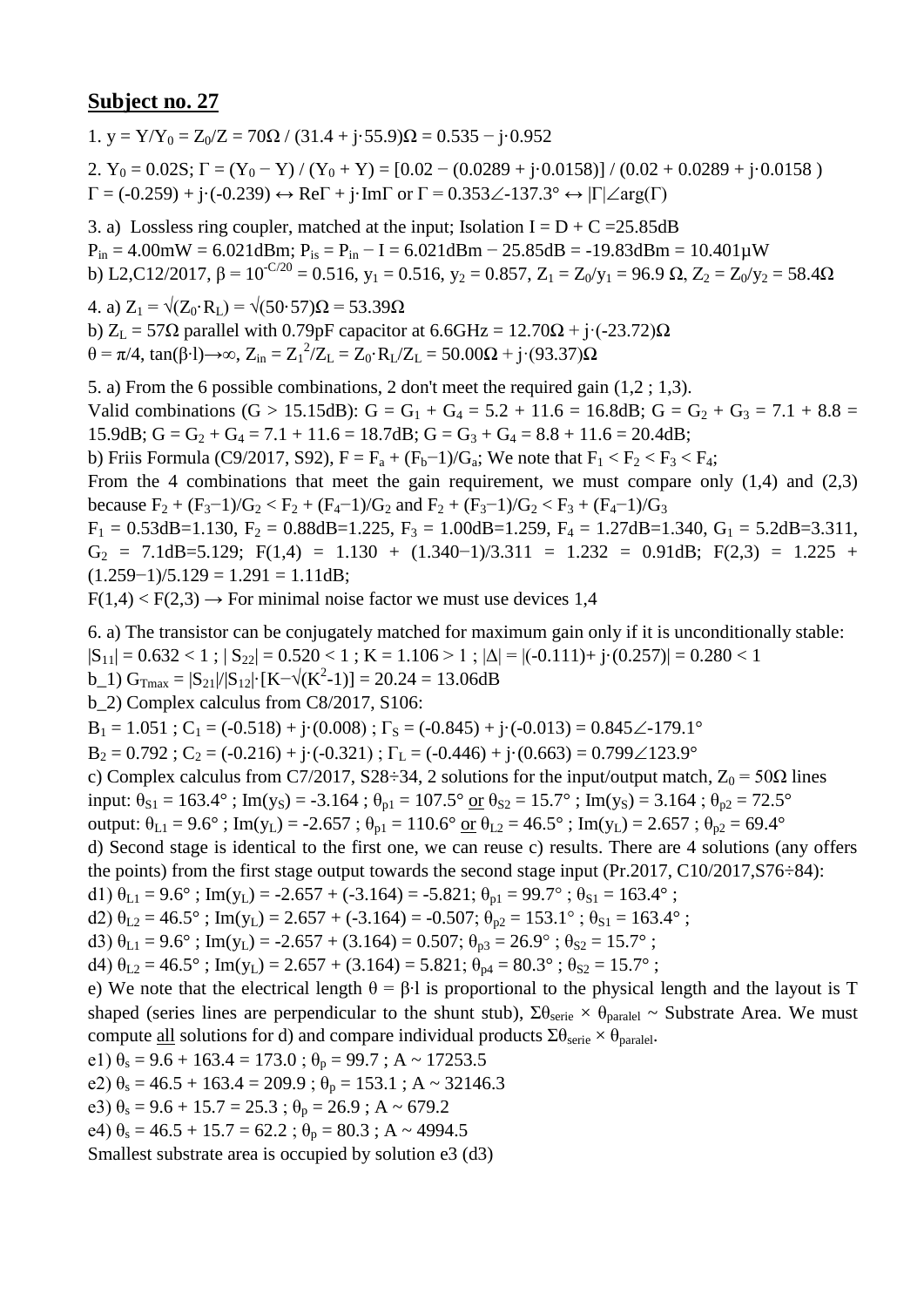1.  $v = Y/Y_0 = Z_0/Z = 70\Omega / (31.9 - j.49.7)\Omega = 0.640 + j.0.998$ 2.  $Y_0 = 0.02S$ ;  $\Gamma = (Y_0 - Y) / (Y_0 + Y) = [0.02 - (0.0260 + j \cdot 0.0291)] / (0.02 + 0.0260 + j \cdot 0.0291)$ 

3. a) Lossless ring coupler, matched at the input; Isolation  $I = D + C = 27.95dB$  $P_{in} = 3.25 \text{mW} = 5.119 \text{dBm}$ ;  $P_{is} = P_{in} - I = 5.119 \text{dBm} - 27.95 \text{dB} = -22.83 \text{dBm} = 5.211 \text{mW}$ b) L2,C12/2017,  $\beta = 10^{-C/20} = 0.606$ ,  $y_1 = 0.606$ ,  $y_2 = 0.795$ ,  $Z_1 = Z_0/y_1 = 82.5 \Omega$ ,  $Z_2 = Z_0/y_2 = 62.9 \Omega$ 

4. a)  $Z_1 = \sqrt{(Z_0 \cdot R_L)} = \sqrt{(50 \cdot 51)}\Omega = 50.50 \Omega$ b)  $Z_L = 51\Omega$  parallel with 1.11nH inductor at  $7.4\text{GHz} = 25.80\Omega + \text{j} \cdot (25.50)\Omega$  $θ = π/4$ , tan(β⋅1)→∞, Z<sub>in</sub> = Z<sub>1</sub><sup>2</sup>/Z<sub>L</sub> = Z<sub>0</sub>⋅R<sub>L</sub>/Z<sub>L</sub> = 50.00Ω + j⋅(-49.41)Ω

 $\Gamma = (-0.379) + \mathrm{j} \cdot (-0.393) \leftrightarrow \mathrm{Re} \Gamma + \mathrm{j} \cdot \mathrm{Im} \Gamma$  or  $\Gamma = 0.546 \angle 134.0^{\circ} \leftrightarrow |\Gamma| \angle \mathrm{arg}(\Gamma)$ 

5. a) From the 6 possible combinations, 2 don't meet the required gain (1,2 ; 1,3). Valid combinations (G > 14.50dB): G = G<sub>1</sub> + G<sub>4</sub> = 5.8 + 10.3 = 16.1dB; G = G<sub>2</sub> + G<sub>3</sub> = 7.7 + 8.6 = 16.3dB;  $G = G_2 + G_4 = 7.7 + 10.3 = 18.0$ dB;  $G = G_3 + G_4 = 8.6 + 10.3 = 18.9$ dB; b) Friis Formula (C9/2017, S92),  $F = F_a + (F_b - 1)/G_a$ ; We note that  $F_1 < F_2 < F_3 < F_4$ ; From the 4 combinations that meet the gain requirement, we must compare only  $(1,4)$  and  $(2,3)$ because  $F_2 + (F_3 - 1)/G_2 < F_2 + (F_4 - 1)/G_2$  and  $F_2 + (F_3 - 1)/G_2 < F_3 + (F_4 - 1)/G_3$  $F_1 = 0.66$ dB=1.164,  $F_2 = 0.87$ dB=1.222,  $F_3 = 1.05$ dB=1.274,  $F_4 = 1.23$ dB=1.327,  $G_1 = 5.8$ dB=3.802,  $G_2$  = 7.7dB=5.888; F(1,4) = 1.164 + (1.327-1)/3.802 = 1.250 = 0.97dB; F(2,3) = 1.222 +  $(1.274-1)/5.888 = 1.277 = 1.06dB;$ 

 $F(1,4) < F(2,3) \rightarrow$  For minimal noise factor we must use devices 1,4

6. a) The transistor can be conjugately matched for maximum gain only if it is unconditionally stable:  $|S_{11}| = 0.632 < 1$ ;  $|S_{22}| = 0.550 < 1$ ;  $K = 1.223 > 1$ ;  $|\Delta| = |(0.261) + i(0.003)| = 0.261 < 1$  $b_1$ )  $G_{\text{Trmax}} = |S_{21}|/|S_{12}| \cdot [K - \sqrt{(K^2-1)}] = 9.59 = 9.82dB$ b\_2) Complex calculus from C8/2017, S106:  $B_1 = 1.029$ ;  $C_1 = (-0.311) + (-0.396)$ ;  $\Gamma_s = (-0.502) + (-0.639) = 0.813 \angle -128.1^\circ$  $B_2 = 0.835$ ;  $C_2 = (-0.393) + j \cdot (-0.094)$ ;  $\Gamma_L = (-0.752) + j \cdot (0.181) = 0.773 \angle 166.5^\circ$ c) Complex calculus from C7/2017, S28÷34, 2 solutions for the input/output match,  $Z_0 = 50\Omega$  lines input:  $\theta_{S1} = 136.2^\circ$ ; Im(y<sub>S</sub>) = -2.789;  $\theta_{p1} = 109.7^\circ$  or  $\theta_{S2} = 171.9^\circ$ ; Im(y<sub>S</sub>) = 2.789;  $\theta_{p2} = 70.3^\circ$ output:  $\theta_{L1} = 167.1^\circ$ ; Im(y<sub>L</sub>) = -2.436;  $\theta_{p1} = 112.3^\circ$  or  $\theta_{L2} = 26.4^\circ$ ; Im(y<sub>L</sub>) = 2.436;  $\theta_{p2} = 67.7^\circ$ d) Second stage is identical to the first one, we can reuse c) results. There are 4 solutions (any offers

the points) from the first stage output towards the second stage input (Pr.2017, C10/2017,S76÷84):

d1)  $\theta_{L1} = 167.1^\circ$ ; Im(y<sub>L</sub>) = -2.436 + (-2.789) = -5.225;  $\theta_{p1} = 100.8^\circ$ ;  $\theta_{S1} = 136.2^\circ$ ;

d2)  $\theta_{L2} = 26.4^\circ$ ; Im(y<sub>L</sub>) = 2.436 + (-2.789) = -0.352;  $\theta_{p2} = 160.6^\circ$ ;  $\theta_{S1} = 136.2^\circ$ ;

d3)  $\theta_{L1} = 167.1^\circ$ ; Im(y<sub>L</sub>) = -2.436 + (2.789) = 0.352;  $\theta_{p3} = 19.4^\circ$ ;  $\theta_{S2} = 171.9^\circ$ ;

d4)  $\theta_{1,2} = 26.4^\circ$ ; Im(y<sub>L</sub>) = 2.436 + (2.789) = 5.225;  $\theta_{p4} = 79.2^\circ$ ;  $\theta_{S2} = 171.9^\circ$ ;

e) We note that the electrical length  $\theta = \beta \cdot 1$  is proportional to the physical length and the layout is T shaped (series lines are perpendicular to the shunt stub),  $\Sigma \theta_{\text{series}} \times \theta_{\text{parallel}} \sim$  Substrate Area. We must compute <u>all</u> solutions for d) and compare individual products  $\Sigma \theta_{\text{serie}} \times \theta_{\text{parallel}}$ .

e1)  $\theta_s = 167.1 + 136.2 = 303.3$ ;  $\theta_p = 100.8$ ; A ~ 30583.6

e2)  $\theta_s = 26.4 + 136.2 = 162.7$ ;  $\theta_p = 160.6$ ; A ~ 26124.9

e3)  $\theta_s = 167.1 + 171.9 = 339.0$ ;  $\theta_p = 19.4$ ; A ~ 6581.3

e4)  $\theta_s = 26.4 + 171.9 = 198.3$ ;  $\theta_p = 79.2$ ; A ~ 15701.2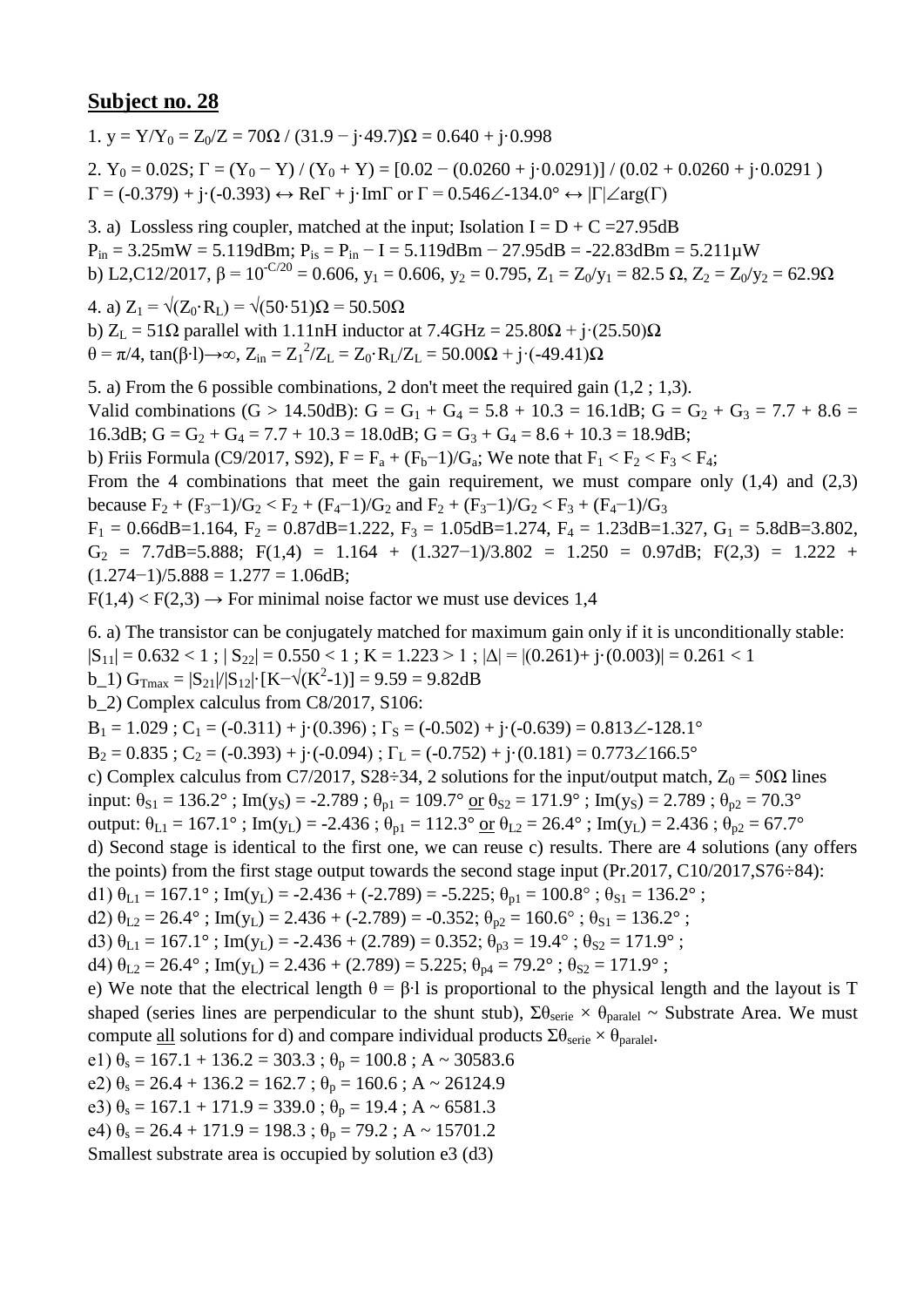1.  $v = Y/Y_0 = Z_0/Z = 60\Omega / (49.2 - j.38.3)\Omega = 0.759 + j.0.591$ 

2.  $Y_0 = 0.02S$ ;  $\Gamma = (Y_0 - Y)/(Y_0 + Y) = [0.02 - (0.0305 + j \cdot 0.0172)]/(0.02 + 0.0305 + j \cdot 0.0172)$  $\Gamma = (-0.290) + \mathrm{j} \cdot (-0.242) \leftrightarrow \mathrm{Re} \Gamma + \mathrm{j} \cdot \mathrm{Im} \Gamma$  or  $\Gamma = 0.378 \angle 140.2^{\circ} \leftrightarrow |\Gamma| \angle \mathrm{arg}(\Gamma)$ 

3. a) Lossless ring coupler, matched at the input; Isolation  $I = D + C = 27.85dB$  $P_{in} = 1.15$ mW = 0.607dBm;  $P_{is} = P_{in} - I = 0.607$ dBm - 27.85dB = -27.24dBm = 1.887 $\mu$ W b) L2,C12/2017,  $\beta = 10^{-C/20} = 0.516$ ,  $y_1 = 0.516$ ,  $y_2 = 0.857$ ,  $Z_1 = Z_0/y_1 = 96.9 \Omega$ ,  $Z_2 = Z_0/y_2 = 58.4 \Omega$ 

4. a)  $Z_1 = \sqrt{(Z_0 \cdot R_L)} = \sqrt{(50 \cdot 53)}\Omega = 51.48 \Omega$ b)  $Z_L$  = 53 $\Omega$  parallel with 0.40pF capacitor at 8.0GHz = 24.82 $\Omega$  + j·(-26.45) $\Omega$ θ = π/4, tan(β⋅l)→∞, Z<sub>in</sub> = Z<sub>1</sub><sup>2</sup>/Z<sub>L</sub> = Z<sub>0</sub>⋅R<sub>L</sub>/Z<sub>L</sub> = 50.00Ω + j⋅(53.28)Ω

5. a) From the 6 possible combinations, 2 don't meet the required gain (1,2 ; 1,3). Valid combinations (G > 14.45dB): G = G<sub>1</sub> + G<sub>4</sub> = 5.2 + 11.2 = 16.4dB; G = G<sub>2</sub> + G<sub>3</sub> = 8.2 + 8.3 = 16.5dB;  $G = G_2 + G_4 = 8.2 + 11.2 = 19.4$ dB;  $G = G_3 + G_4 = 8.3 + 11.2 = 19.5$ dB; b) Friis Formula (C9/2017, S92),  $F = F_a + (F_b - 1)/G_a$ ; We note that  $F_1 < F_2 < F_3 < F_4$ ; From the 4 combinations that meet the gain requirement, we must compare only  $(1,4)$  and  $(2,3)$ because  $F_2 + (F_3 - 1)/G_2 < F_2 + (F_4 - 1)/G_2$  and  $F_2 + (F_3 - 1)/G_2 < F_3 + (F_4 - 1)/G_3$  $F_1 = 0.57$ dB=1.140,  $F_2 = 0.73$ dB=1.183,  $F_3 = 1.08$ dB=1.282,  $F_4 = 1.15$ dB=1.303,  $G_1 = 5.2$ dB=3.311,  $G_2$  = 8.2dB=6.607; F(1,4) = 1.140 + (1.303-1)/3.311 = 1.232 = 0.91dB; F(2,3) = 1.183 +  $(1.282-1)/6.607 = 1.229 = 0.90dB;$ 

 $F(1,4) > F(2,3) \rightarrow$  For minimal noise factor we must use devices 2,3

6. a) The transistor can be conjugately matched for maximum gain only if it is unconditionally stable:  $|S_{11}| = 0.640 < 1$ ;  $|S_{22}| = 0.550 < 1$ ;  $K = 1.189 > 1$ ;  $|\Delta| = |(0.262) + i(0.095)| = 0.279 < 1$ 

b\_1)  $G_{\text{Tmax}} = |S_{21}|/|S_{12}| \cdot [K - \sqrt{(K^2 - 1)}] = 10.36 = 10.15dB$ 

b\_2) Complex calculus from C8/2017, S106:

 $B_1 = 1.029$ ;  $C_1 = (-0.373) + i(0.340)$ ;  $\Gamma_s = (-0.608) + i(-0.555) = 0.823\angle 137.6^\circ$ 

 $B_2 = 0.815$ ;  $C_2 = (-0.374) + j \cdot (-0.129)$ ;  $\Gamma_L = (-0.738) + j \cdot (0.254) = 0.780 \angle 161.0^\circ$ 

c) Complex calculus from C7/2017, S28÷34, 2 solutions for the input/output match,  $Z_0 = 50\Omega$  lines

input:  $\theta_{S1} = 141.5^\circ$ ; Im(y<sub>S</sub>) = -2.897;  $\theta_{p1} = 109.0^\circ$  or  $\theta_{S2} = 176.1^\circ$ ; Im(y<sub>S</sub>) = 2.897;  $\theta_{p2} = 71.0^\circ$ 

output:  $\theta_{L1} = 170.1^\circ$ ; Im(y<sub>L</sub>) = -2.496;  $\theta_{p1} = 111.8^\circ$  or  $\theta_{L2} = 28.9^\circ$ ; Im(y<sub>L</sub>) = 2.496;  $\theta_{p2} = 68.2^\circ$ 

d) Second stage is identical to the first one, we can reuse c) results. There are 4 solutions (any offers the points) from the first stage output towards the second stage input (Pr.2017, C10/2017,S76÷84):

d1)  $\theta_{L1} = 170.1^\circ$ ; Im(y<sub>L</sub>) = -2.496 + (-2.897) = -5.393;  $\theta_{p1} = 100.5^\circ$ ;  $\theta_{S1} = 141.5^\circ$ ;

d2)  $\theta_{L2} = 28.9^\circ$ ; Im(y<sub>L</sub>) = 2.496 + (-2.897) = -0.401;  $\theta_{p2} = 158.1^\circ$ ;  $\theta_{S1} = 141.5^\circ$ ;

d3)  $\theta_{L1} = 170.1^\circ$ ; Im(y<sub>L</sub>) = -2.496 + (2.897) = 0.401;  $\theta_{p3} = 21.9^\circ$ ;  $\theta_{S2} = 176.1^\circ$ ;

d4)  $\theta_{1,2} = 28.9^\circ$ ; Im(y<sub>L</sub>) = 2.496 + (2.897) = 5.393;  $\theta_{p4} = 79.5^\circ$ ;  $\theta_{S2} = 176.1^\circ$ ;

e) We note that the electrical length  $\theta = \beta \cdot 1$  is proportional to the physical length and the layout is T shaped (series lines are perpendicular to the shunt stub),  $\Sigma \theta_{\text{series}} \times \theta_{\text{parallel}} \sim$  Substrate Area. We must compute <u>all</u> solutions for d) and compare individual products  $\Sigma \theta_{\text{serie}} \times \theta_{\text{parallel}}$ .

e1)  $\theta_s = 170.1 + 141.5 = 311.7$ ;  $\theta_p = 100.5$ ; A ~ 31322.5

e2)  $\theta_s = 28.9 + 141.5 = 170.4$ ;  $\theta_p = 158.1$ ; A ~ 26941.0

e3)  $\theta_s = 170.1 + 176.1 = 346.3$ ;  $\theta_p = 21.9$ ; A ~ 7568.0

e4)  $\theta_s = 28.9 + 176.1 = 205.0$ ;  $\theta_p = 79.5$ ; A ~ 16294.6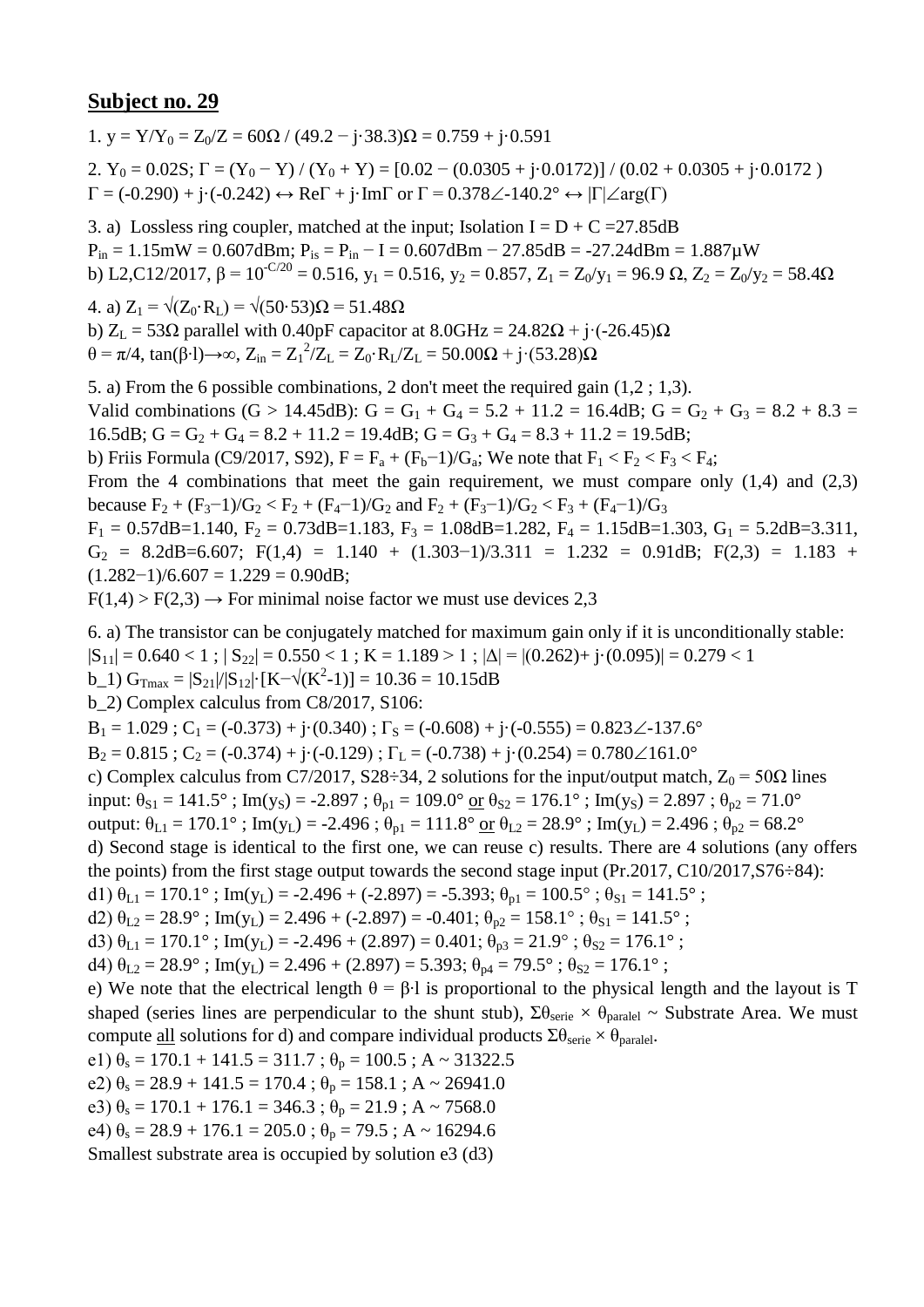1. y =  $Y/Y_0 = Z_0/Z = 85\Omega / (35.7 + i.66.3)\Omega = 0.535 - i.0.994$ 2.  $Y_0 = 0.02S$ ;  $\Gamma = (Y_0 - Y)/(Y_0 + Y) = [0.02 - (0.0133 - j \cdot 0.0223)]/(0.02 + 0.0133 - j \cdot 0.0223)$ 

 $\Gamma = (-0.171) + j \cdot (0.555) \leftrightarrow \text{Re}\Gamma + j \cdot \text{Im}\Gamma$  or  $\Gamma = 0.581 \angle 107.1^{\circ} \leftrightarrow |\Gamma| \angle \text{arg}(\Gamma)$ 

3. a) Lossless coupled line coupler, matched at the input; Isolation I =  $21.50$ dB  $P_{in} = 1.80$ mW = 2.553dBm;  $P_{is} = P_{in} - I = 2.553$ dBm - 21.50dB = -18.95dBm = 12.743 $\mu$ W b) L2,C12/2017,  $\beta = 10^{-C/20} = 0.617$ ,  $Z_{CE} = 102.67\Omega$ ,  $Z_{CO} = 24.35\Omega$ 

4. a)  $Z_1 = \sqrt{(Z_0 \cdot R_1)} = \sqrt{(50 \cdot 46)}$ Ω = 47.96Ω b)  $Z_L = 46\Omega$  series with 0.32pF capacitor at  $7.3\text{GHz} = 46.00\Omega + \text{i} \cdot (-68.13)\Omega$ θ = π/4, tan(β⋅l)→∞, Z<sub>in</sub> = Z<sub>1</sub><sup>2</sup>/Z<sub>L</sub> = Z<sub>0</sub>⋅R<sub>L</sub>/Z<sub>L</sub> = 15.66Ω + j⋅(23.19)Ω

5. a) From the 6 possible combinations, 2 don't meet the required gain (1,2 ; 1,3). Valid combinations (G > 15.80dB): G = G<sub>1</sub> + G<sub>4</sub> = 5.5 + 11.9 = 17.4dB; G = G<sub>2</sub> + G<sub>3</sub> = 7.5 + 9.8 = 17.3dB;  $G = G_2 + G_4 = 7.5 + 11.9 = 19.4$ dB;  $G = G_3 + G_4 = 9.8 + 11.9 = 21.7$ dB; b) Friis Formula (C9/2017, S92),  $F = F_a + (F_b - 1)/G_a$ ; We note that  $F_1 < F_2 < F_3 < F_4$ ; From the 4 combinations that meet the gain requirement, we must compare only  $(1,4)$  and  $(2,3)$ because  $F_2 + (F_3 - 1)/G_2 < F_2 + (F_4 - 1)/G_2$  and  $F_2 + (F_3 - 1)/G_2 < F_3 + (F_4 - 1)/G_3$  $F_1 = 0.64$ dB=1.159,  $F_2 = 0.84$ dB=1.213,  $F_3 = 0.95$ dB=1.245,  $F_4 = 1.25$ dB=1.334,  $G_1 = 5.5$ dB=3.548,  $G_2$  = 7.5dB=5.623; F(1,4) = 1.159 + (1.334-1)/3.548 = 1.253 = 0.98dB; F(2,3) = 1.213 +  $(1.245-1)/5.623 = 1.273 = 1.05dB;$ 

 $F(1,4) < F(2,3) \rightarrow$  For minimal noise factor we must use devices 1,4

6. a) The transistor can be conjugately matched for maximum gain only if it is unconditionally stable:

 $|S_{11}| = 0.626 < 1$ ;  $|S_{22}| = 0.520 < 1$ ;  $K = 1.110 > 1$ ;  $|\Delta| = |(-0.103) + (-0.261)| = 0.280 < 1$ 

b\_1)  $G_{\text{Tmax}} = |S_{21}|/|S_{12}| \cdot [K - \sqrt{(K^2 - 1)}] = 19.36 = 12.87dB$ 

b\_2) Complex calculus from C8/2017, S106:

 $B_1 = 1.043$ ;  $C_1 = (-0.512) + i(0.034)$ ;  $\Gamma_s = (-0.837) + i(-0.055) = 0.839\angle -176.2^\circ$ 

 $B_2 = 0.800$ ;  $C_2 = (-0.218) + (-0.323)$ ;  $\Gamma_L = (-0.444) + (-0.659) = 0.795 \angle 124.0^\circ$ 

c) Complex calculus from C7/2017, S28÷34, 2 solutions for the input/output match,  $Z_0 = 50\Omega$  lines

input:  $\theta_{S1} = 161.6^\circ$ ; Im(y<sub>S</sub>) = -3.088;  $\theta_{p1} = 107.9^\circ$  <u>or</u>  $\theta_{S2} = 14.6^\circ$ ; Im(y<sub>S</sub>) = 3.088;  $\theta_{p2} = 72.1^\circ$ 

output:  $\theta_{L1} = 9.3^\circ$ ; Im(y<sub>L</sub>) = -2.617;  $\theta_{p1} = 110.9^\circ$  or  $\theta_{L2} = 46.7^\circ$ ; Im(y<sub>L</sub>) = 2.617;  $\theta_{p2} = 69.1^\circ$ 

d) Second stage is identical to the first one, we can reuse c) results. There are 4 solutions (any offers the points) from the first stage output towards the second stage input (Pr.2017, C10/2017,S76÷84):

d1)  $\theta_{L1} = 9.3^\circ$ ; Im(y<sub>L</sub>) = -2.617 + (-3.088) = -5.705;  $\theta_{p1} = 99.9^\circ$ ;  $\theta_{s1} = 161.6^\circ$ ;

d2)  $\theta_{L2} = 46.7^\circ$ ; Im(y<sub>L</sub>) = 2.617 + (-3.088) = -0.471;  $\theta_{p2} = 154.8^\circ$ ;  $\theta_{S1} = 161.6^\circ$ ;

d3)  $\theta_{L1} = 9.3^\circ$ ; Im(y<sub>L</sub>) = -2.617 + (3.088) = 0.471;  $\theta_{p3} = 25.2^\circ$ ;  $\theta_{S2} = 14.6^\circ$ ;

d4)  $\theta_{1,2} = 46.7^\circ$ ; Im(y<sub>L</sub>) = 2.617 + (3.088) = 5.705;  $\theta_{p4} = 80.1^\circ$ ;  $\theta_{S2} = 14.6^\circ$ ;

e) We note that the electrical length  $\theta = \beta \cdot 1$  is proportional to the physical length and the layout is T shaped (series lines are perpendicular to the shunt stub),  $\Sigma \theta_{\text{series}} \times \theta_{\text{parallel}} \sim$  Substrate Area. We must compute <u>all</u> solutions for d) and compare individual products  $\Sigma \theta_{\text{serie}} \times \theta_{\text{parallel}}$ .

e1)  $\theta_s = 9.3 + 161.6 = 170.9$ ;  $\theta_p = 99.9$ ; A ~ 17084.9

e2)  $\theta_s = 46.7 + 161.6 = 208.3$ ;  $\theta_p = 154.8$ ; A ~ 32245.7

e3)  $\theta_s = 9.3 + 14.6 = 23.9$ ;  $\theta_p = 25.2$ ; A ~ 602.3

e4)  $\theta_s = 46.7 + 14.6 = 61.3$ ;  $\theta_p = 80.1$ ; A ~ 4905.0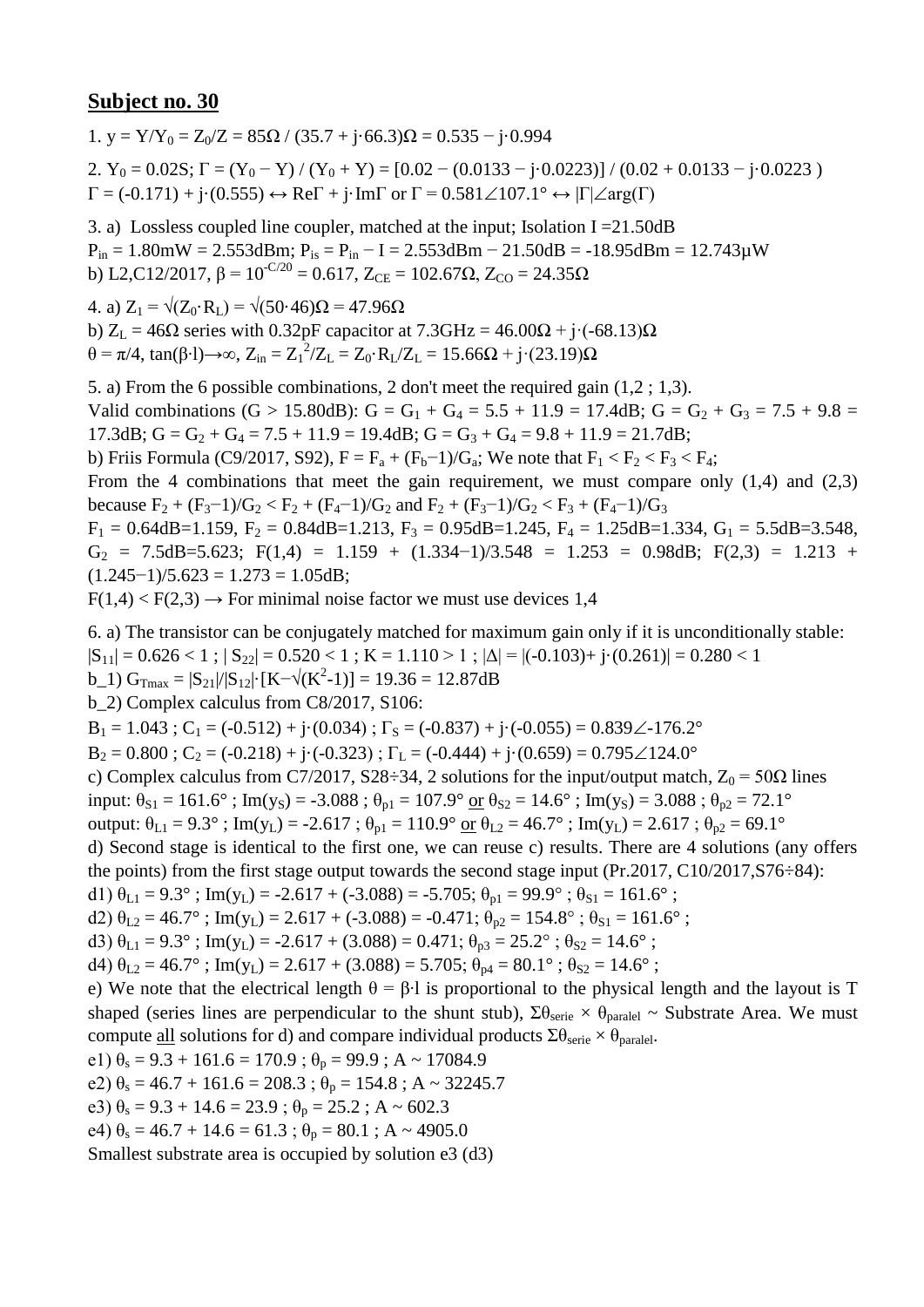1. y =  $Y/Y_0 = Z_0/Z = 100\Omega / (51.9 + j.67.1)\Omega = 0.721 - j.0.932$ 

2.  $Y_0 = 0.02S$ ;  $\Gamma = (Y_0 - Y)/(Y_0 + Y) = [0.02 - (0.0114 - j \cdot 0.0232)]/(0.02 + 0.0114 - j \cdot 0.0232)$  $\Gamma = (-0.176) + j \cdot (0.609) \leftrightarrow \text{Re}\Gamma + j \cdot \text{Im}\Gamma$  or  $\Gamma = 0.634 \angle 106.1^{\circ} \leftrightarrow |\Gamma| \angle \text{arg}(\Gamma)$ 

3. a) Lossless quadrature coupler, matched at the input; Isolation  $I = D + C = 30.70$ dB  $P_{in} = 3.40$ mW = 5.315dBm;  $P_{is} = P_{in} - I = 5.315$ dBm - 30.70dB = -25.39dBm = 2.894 $\mu$ W b) L2, C12/2017,  $\beta = 10^{-C/20} = 0.484$ ,  $y_2 = 1.143$ ,  $y_1 = 0.553$ ,  $Z_1 = Z_0/y_1 = 90.4 \Omega$ ,  $Z_2 = Z_0/y_2 = 43.7 \Omega$ 

4. a)  $Z_1 = \sqrt{(Z_0 \cdot R_1)} = \sqrt{(50 \cdot 41) \Omega} = 45.28 \Omega$ b)  $Z_L = 41\Omega$  series with 0.74nH inductor at  $9.5\text{GHz} = 41.00\Omega + \text{i} \cdot (44.17)\Omega$  $θ = π/4$ , tan(β⋅1)→∞, Z<sub>in</sub> = Z<sub>1</sub><sup>2</sup>/Z<sub>L</sub> = Z<sub>0</sub>⋅R<sub>L</sub>/Z<sub>L</sub> = 23.14Ω + j⋅(-24.93)Ω

5. a) From the 6 possible combinations, 2 don't meet the required gain (1,2 ; 1,3). Valid combinations (G > 16.70dB): G = G<sub>1</sub> + G<sub>4</sub> = 6.8 + 11.8 = 18.6dB; G = G<sub>2</sub> + G<sub>3</sub> = 7.4 + 9.8 = 17.2dB;  $G = G_2 + G_4 = 7.4 + 11.8 = 19.2$ dB;  $G = G_3 + G_4 = 9.8 + 11.8 = 21.6$ dB; b) Friis Formula (C9/2017, S92),  $F = F_a + (F_b - 1)/G_a$ ; We note that  $F_1 < F_2 < F_3 < F_4$ ; From the 4 combinations that meet the gain requirement, we must compare only  $(1,4)$  and  $(2,3)$ because  $F_2 + (F_3 - 1)/G_2 < F_2 + (F_4 - 1)/G_2$  and  $F_2 + (F_3 - 1)/G_2 < F_3 + (F_4 - 1)/G_3$  $F_1 = 0.63$ dB=1.156,  $F_2 = 0.88$ dB=1.225,  $F_3 = 0.99$ dB=1.256,  $F_4 = 1.26$ dB=1.337,  $G_1 = 6.8$ dB=4.786,  $G_2$  = 7.4dB=5.495; F(1,4) = 1.156 + (1.337-1)/4.786 = 1.226 = 0.89dB; F(2,3) = 1.225 +  $(1.256-1)/5.495 - 1.286 - 1.09$ dB;

$$
(1.250-1)/3.493 = 1.280 = 1.090B
$$
;  
F(1,4)  $<$  F(2,3)  $\rightarrow$  For minimal noise factor we must use devices 1,4

6. a) The transistor can be conjugately matched for maximum gain only if it is unconditionally stable:

 $|S_{11}| = 0.640 < 1$ ;  $|S_{22}| = 0.550 < 1$ ;  $K = 1.182 > 1$ ;  $|\Delta| = |(0.246) + i(0.141)| = 0.284 < 1$ 

b\_1)  $G_{\text{Tmax}} = |S_{21}|/|S_{12}| \cdot [K - \sqrt{(K^2 - 1)}] = 10.62 = 10.26 dB$ 

b\_2) Complex calculus from C8/2017, S106:

 $B_1 = 1.026$ ;  $C_1 = (-0.400) + i(0.307)$ ;  $\Gamma_s = (-0.653) + i(-0.502) = 0.824 \angle -142.5^\circ$ 

 $B_2 = 0.812$ ;  $C_2 = (-0.364) + j \cdot (-0.151)$ ;  $\Gamma_L = (-0.722) + j \cdot (0.299) = 0.781 \angle 157.5^\circ$ 

c) Complex calculus from C7/2017, S28÷34, 2 solutions for the input/output match,  $Z_0 = 50\Omega$  lines

input:  $\theta_{S1} = 144.0^\circ$ ; Im(y<sub>S</sub>) = -2.906;  $\theta_{p1} = 109.0^\circ$  or  $\theta_{S2} = 178.5^\circ$ ; Im(y<sub>S</sub>) = 2.906;  $\theta_{p2} = 71.0^\circ$ 

output:  $\theta_{L1} = 171.9^\circ$ ; Im(y<sub>L</sub>) = -2.503;  $\theta_{p1} = 111.8^\circ$  or  $\theta_{L2} = 30.6^\circ$ ; Im(y<sub>L</sub>) = 2.503;  $\theta_{p2} = 68.2^\circ$ 

d) Second stage is identical to the first one, we can reuse c) results. There are 4 solutions (any offers the points) from the first stage output towards the second stage input (Pr.2017, C10/2017, S76÷84):

d1)  $\theta_{L1} = 171.9^{\circ}$ ; Im(y<sub>L</sub>) = -2.503 + (-2.906) = -5.409;  $\theta_{p1} = 100.5^{\circ}$ ;  $\theta_{S1} = 144.0^{\circ}$ ;

d2)  $\theta_{L2} = 30.6^\circ$ ; Im(y<sub>L</sub>) = 2.503 + (-2.906) = -0.403;  $\theta_{p2} = 158.1^\circ$ ;  $\theta_{S1} = 144.0^\circ$ ;

d3)  $\theta_{L1} = 171.9^{\circ}$ ; Im(y<sub>L</sub>) = -2.503 + (2.906) = 0.403;  $\theta_{p3} = 21.9^{\circ}$ ;  $\theta_{S2} = 178.5^{\circ}$ ;

d4)  $\theta_{1,2} = 30.6^\circ$ ; Im(y<sub>L</sub>) = 2.503 + (2.906) = 5.409;  $\theta_{p4} = 79.5^\circ$ ;  $\theta_{S2} = 178.5^\circ$ ;

e) We note that the electrical length  $\theta = \beta \cdot 1$  is proportional to the physical length and the layout is T shaped (series lines are perpendicular to the shunt stub),  $\Sigma \theta_{\text{series}} \times \theta_{\text{parallel}} \sim$  Substrate Area. We must compute <u>all</u> solutions for d) and compare individual products  $\Sigma \theta_{\text{serie}} \times \theta_{\text{parallel}}$ .

e1)  $\theta_s = 171.9 + 144.0 = 315.9$ ;  $\theta_p = 100.5$ ; A ~ 31740.9

e2)  $\theta_s = 30.6 + 144.0 = 174.5$ ;  $\theta_p = 158.1$ ; A ~ 27585.9

e3)  $\theta_s = 171.9 + 178.5 = 350.4$ ;  $\theta_p = 21.9$ ; A ~ 7691.5

e4)  $\theta_s = 30.6 + 178.5 = 209.1$ ;  $\theta_p = 79.5$ ; A ~ 16626.7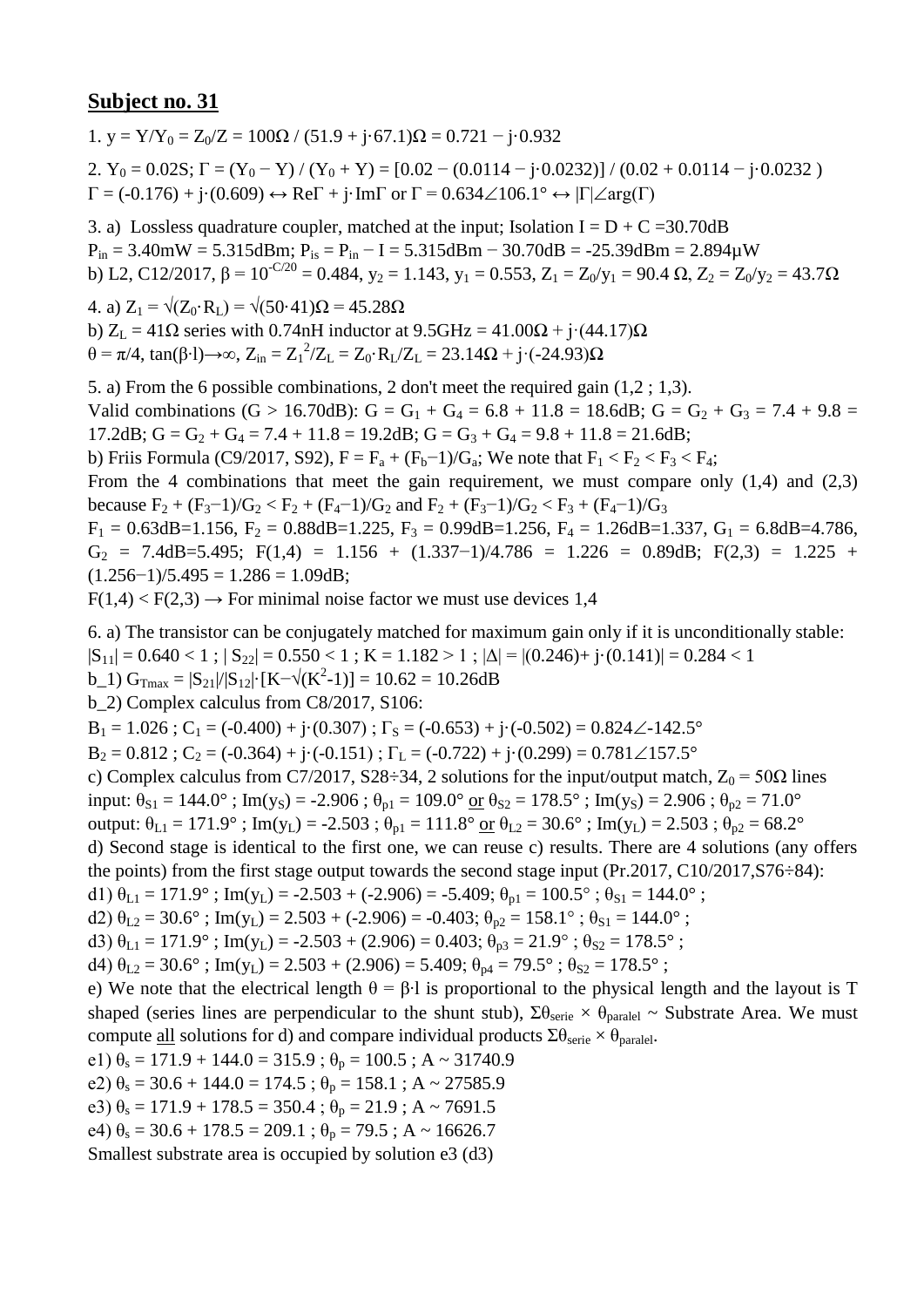1. y = Y/Y<sub>0</sub> = Z<sub>0</sub>/Z = 60 $\Omega$  / (62.2 - j·58.7) $\Omega$  = 0.510 + j·0.482

2.  $Y_0 = 0.02S$ ;  $\Gamma = (Y_0 - Y) / (Y_0 + Y) = [0.02 - (0.0299 + j \cdot 0.0282)] / (0.02 + 0.0299 + j \cdot 0.0282)$  $\Gamma = (-0.392) + i \cdot (-0.343) \leftrightarrow \text{Re}\Gamma + i \cdot \text{Im}\Gamma$  or  $\Gamma = 0.521 \angle 138.8^\circ \leftrightarrow |\Gamma| \angle \text{arg}(\Gamma)$ 

3. a) Lossless coupled line coupler, matched at the input; Isolation I =  $D + C = 29.00$ dB  $P_{in} = 1.95$ mW = 2.900dBm;  $P_{is} = P_{in} - I = 2.900$ dBm - 29.00dB = -26.10dBm = 2.455 $\mu$ W b) L2,C12/2017,  $\beta = 10^{-C/20} = 0.473$ ,  $Z_{CE} = 83.61\Omega$ ,  $Z_{CO} = 29.90\Omega$ 

4. a)  $Z_1 = \sqrt{(Z_0 \cdot R_1)} = \sqrt{(50.53) \Omega} = 51.48 \Omega$ 

b)  $Z_L$  = 53 $\Omega$  parallel with 0.35pF capacitor at 7.1GHz = 31.46 $\Omega$  + j·(-26.03) $\Omega$ θ = π/4, tan(β⋅l)→∞, Z<sub>in</sub> = Z<sub>1</sub><sup>2</sup>/Z<sub>L</sub> = Z<sub>0</sub>⋅R<sub>L</sub>/Z<sub>L</sub> = 50.00Ω + j⋅(41.38)Ω

5. a) From the 6 possible combinations, 2 don't meet the required gain (1,2 ; 1,3). Valid combinations (G > 15.10dB): G = G<sub>1</sub> + G<sub>4</sub> = 6.2 + 11.5 = 17.7dB; G = G<sub>2</sub> + G<sub>3</sub> = 7.6 + 8.2 = 15.8dB;  $G = G_2 + G_4 = 7.6 + 11.5 = 19.1$ dB;  $G = G_3 + G_4 = 8.2 + 11.5 = 19.7$ dB; b) Friis Formula (C9/2017, S92),  $F = F_a + (F_b - 1)/G_a$ ; We note that  $F_1 < F_2 < F_3 < F_4$ ; From the 4 combinations that meet the gain requirement, we must compare only  $(1,4)$  and  $(2,3)$ because  $F_2 + (F_3 - 1)/G_2 < F_2 + (F_4 - 1)/G_2$  and  $F_2 + (F_3 - 1)/G_2 < F_3 + (F_4 - 1)/G_3$  $F_1 = 0.52$ dB=1.127,  $F_2 = 0.89$ dB=1.227,  $F_3 = 0.98$ dB=1.253,  $F_4 = 1.21$ dB=1.321,  $G_1 = 6.2$ dB=4.169,  $G_2$  = 7.6dB=5.754; F(1,4) = 1.127 + (1.321-1)/4.169 = 1.204 = 0.81dB; F(2,3) = 1.227 +  $(1.253-1)/5.754 = 1.283 = 1.08dB;$ 

 $F(1,4) < F(2,3) \rightarrow$  For minimal noise factor we must use devices 1,4

6. a) The transistor can be conjugately matched for maximum gain only if it is unconditionally stable:

 $|S_{11}| = 0.638 < 1$ ;  $|S_{22}| = 0.550 < 1$ ;  $K = 1.197 > 1$ ;  $|\Delta| = |(0.265) + i(0.072)| = 0.274 < 1$ 

b\_1)  $G_{\text{Tmax}} = |S_{21}|/|S_{12}| \cdot [K - \sqrt{(K^2 - 1)}] = 10.18 = 10.08dB$ 

b\_2) Complex calculus from C8/2017, S106:

 $B_1 = 1.029$ ;  $C_1 = (-0.358) + (-0.355)$ ;  $\Gamma_s = (-0.583) + (-0.578) = 0.821 \angle 135.2^\circ$ 

 $B_2 = 0.820$ ;  $C_2 = (-0.379) + j \cdot (-0.120)$ ;  $\Gamma_L = (-0.742) + j \cdot (0.236) = 0.779 \angle 162.4^\circ$ 

c) Complex calculus from C7/2017, S28÷34, 2 solutions for the input/output match,  $Z_0 = 50\Omega$  lines

input:  $\theta_{S1} = 140.2^\circ$ ; Im(y<sub>S</sub>) = -2.872;  $\theta_{p1} = 109.2^\circ$  or  $\theta_{S2} = 175.0^\circ$ ; Im(y<sub>S</sub>) = 2.872;  $\theta_{p2} = 70.8^\circ$ 

output:  $\theta_{L1} = 169.4^\circ$ ; Im(y<sub>L</sub>) = -2.483;  $\theta_{p1} = 111.9^\circ$  or  $\theta_{L2} = 28.2^\circ$ ; Im(y<sub>L</sub>) = 2.483;  $\theta_{p2} = 68.1^\circ$ 

d) Second stage is identical to the first one, we can reuse c) results. There are 4 solutions (any offers the points) from the first stage output towards the second stage input (Pr.2017, C10/2017,S76÷84):

d1)  $\theta_{L1} = 169.4^\circ$ ; Im(y<sub>L</sub>) = -2.483 + (-2.872) = -5.355;  $\theta_{p1} = 100.6^\circ$ ;  $\theta_{S1} = 140.2^\circ$ ;

d2)  $\theta_{L2} = 28.2^\circ$ ; Im(y<sub>L</sub>) = 2.483 + (-2.872) = -0.389;  $\theta_{p2} = 158.8^\circ$ ;  $\theta_{S1} = 140.2^\circ$ ;

d3)  $\theta_{L1} = 169.4^\circ$ ; Im(y<sub>L</sub>) = -2.483 + (2.872) = 0.389;  $\theta_{p3} = 21.2^\circ$ ;  $\theta_{S2} = 175.0^\circ$ ;

d4)  $\theta_{1,2} = 28.2^\circ$ ; Im(y<sub>L</sub>) = 2.483 + (2.872) = 5.355;  $\theta_{p4} = 79.4^\circ$ ;  $\theta_{S2} = 175.0^\circ$ ;

e) We note that the electrical length  $\theta = \beta \cdot 1$  is proportional to the physical length and the layout is T shaped (series lines are perpendicular to the shunt stub),  $\Sigma \theta_{\text{series}} \times \theta_{\text{parallel}} \sim$  Substrate Area. We must compute <u>all</u> solutions for d) and compare individual products  $\Sigma \theta_{\text{serie}} \times \theta_{\text{parallel}}$ .

e1)  $\theta_s = 169.4 + 140.2 = 309.6$ ;  $\theta_p = 100.6$ ; A ~ 31137.7

e2)  $\theta_s = 28.2 + 140.2 = 168.4$ ;  $\theta_p = 158.8$ ; A ~ 26740.5

e3)  $\theta_s = 169.4 + 175.0 = 344.4$ ;  $\theta_p = 21.2$ ; A ~ 7317.3

e4)  $\theta_s = 28.2 + 175.0 = 203.3$ ;  $\theta_p = 79.4$ ; A ~ 16145.9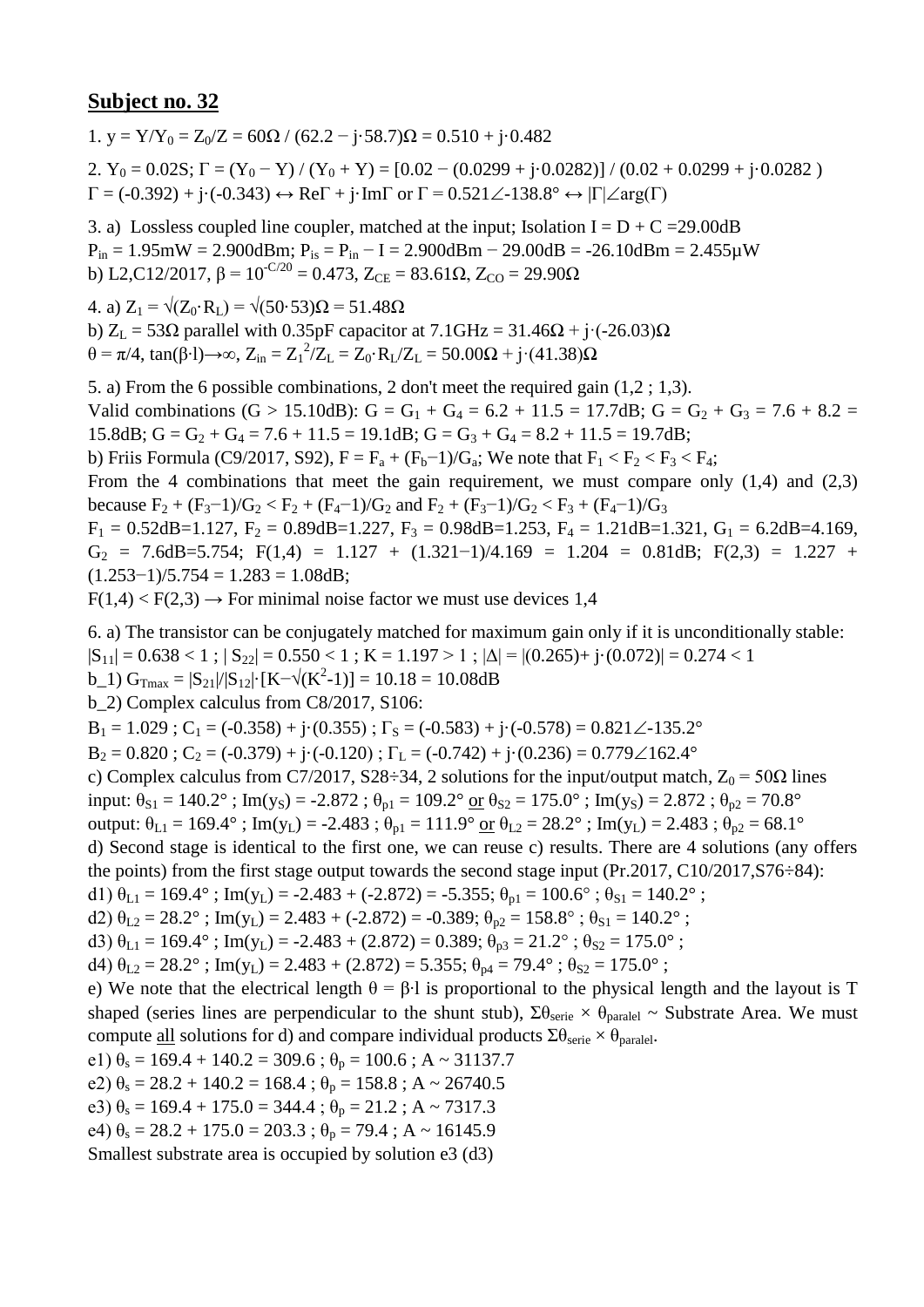1. y =  $Y/Y_0 = Z_0/Z = 70\Omega / (34.3 - i \cdot 38.7)\Omega = 0.898 + i \cdot 1.013$ 2.  $Y_0 = 0.02S$ ;  $\Gamma = (Y_0 - Y)/(Y_0 + Y) = [0.02 - (0.0388 + j \cdot 0.0238)]/(0.02 + 0.0388 + j \cdot 0.0238)$  $\Gamma = (-0.415) + j \cdot (-0.237) \leftrightarrow \text{Re}\Gamma + j \cdot \text{Im}\Gamma$  or  $\Gamma = 0.478 \angle 0.150.3^{\circ} \leftrightarrow |\Gamma| \angle \text{arg}(\Gamma)$ 

3. a) Lossless coupled line coupler, matched at the input; Isolation I =  $24.60$ dB  $P_{in} = 3.05$ mW = 4.843dBm;  $P_{is} = P_{in} - I = 4.843$ dBm - 24.60dB = -19.76dBm = 10.575 $\mu$ W b) L2,C12/2017,  $\beta = 10^{-C/20} = 0.606$ ,  $Z_{CE} = 100.95\Omega$ ,  $Z_{CO} = 24.76\Omega$ 

4. a)  $Z_1 = \sqrt{(Z_0 \cdot R_1)} = \sqrt{(50 \cdot 31)}\Omega = 39.37 \Omega$ 

b)  $Z_L = 31\Omega$  parallel with 0.62nH inductor at 9.0GHz = 17.40 $\Omega$  + j·(15.38) $\Omega$  $θ = π/4$ , tan(β⋅1)→∞, Z<sub>in</sub> = Z<sub>1</sub><sup>2</sup>/Z<sub>L</sub> = Z<sub>0</sub>⋅R<sub>L</sub>/Z<sub>L</sub> = 50.00Ω + j⋅(-44.21)Ω

5. a) From the 6 possible combinations, 2 don't meet the required gain (1,2 ; 1,3). Valid combinations (G > 16.70dB): G = G<sub>1</sub> + G<sub>4</sub> = 6.0 + 11.1 = 17.1dB; G = G<sub>2</sub> + G<sub>3</sub> = 8.1 + 9.9 = 18.0dB;  $G = G_2 + G_4 = 8.1 + 11.1 = 19.2$ dB;  $G = G_3 + G_4 = 9.9 + 11.1 = 21.0$ dB; b) Friis Formula (C9/2017, S92),  $F = F_a + (F_b - 1)/G_a$ ; We note that  $F_1 < F_2 < F_3 < F_4$ ; From the 4 combinations that meet the gain requirement, we must compare only  $(1,4)$  and  $(2,3)$ because  $F_2 + (F_3 - 1)/G_2 < F_2 + (F_4 - 1)/G_2$  and  $F_2 + (F_3 - 1)/G_2 < F_3 + (F_4 - 1)/G_3$  $F_1 = 0.53$ dB=1.130,  $F_2 = 0.77$ dB=1.194,  $F_3 = 0.92$ dB=1.236,  $F_4 = 1.27$ dB=1.340,  $G_1 = 6.0$ dB=3.981,  $G_2 = 8.1dB = 6.457$ ; F(1,4) = 1.130 + (1.340-1)/3.981 = 1.215 = 0.85dB; F(2,3) = 1.194 +  $(1.236-1)/6.457 = 1.247 = 0.96dB;$ 

 $F(1,4) < F(2,3) \rightarrow$  For minimal noise factor we must use devices 1,4

6. a) The transistor can be conjugately matched for maximum gain only if it is unconditionally stable:

 $|S_{11}| = 0.638 < 1$ ;  $|S_{22}| = 0.520 < 1$ ;  $K = 1.103 > 1$ ;  $|\Delta| = |(-0.118) + (-0.254)| = 0.280 < 1$ 

b\_1)  $G_{\text{Tmax}} = |S_{21}|/|S_{12}| \cdot [K - \sqrt{(K^2 - 1)}] = 21.15 = 13.25dB$ 

b\_2) Complex calculus from C8/2017, S106:

 $B_1 = 1.058$ ;  $C_1 = (-0.522) + i(-0.018)$ ;  $\Gamma_s = (-0.850) + i(0.030) = 0.851 \angle 178.0^\circ$ 

 $B_2 = 0.785$ ;  $C_2 = (-0.213) + (-0.318)$ ;  $\Gamma_L = (-0.447) + (-0.667) = 0.803 \angle 123.8^\circ$ 

c) Complex calculus from C7/2017, S28÷34, 2 solutions for the input/output match,  $Z_0 = 50\Omega$  lines

input:  $\theta_{S1} = 165.2^\circ$ ; Im(y<sub>S</sub>) = -3.239;  $\theta_{p1} = 107.2^\circ$  <u>or</u>  $\theta_{S2} = 16.9^\circ$ ; Im(y<sub>S</sub>) = 3.239;  $\theta_{p2} = 72.8^\circ$ 

output:  $\theta_{L1} = 9.8^\circ$ ; Im(y<sub>L</sub>) = -2.695;  $\theta_{p1} = 110.4^\circ$  or  $\theta_{L2} = 46.4^\circ$ ; Im(y<sub>L</sub>) = 2.695;  $\theta_{p2} = 69.6^\circ$ 

d) Second stage is identical to the first one, we can reuse c) results. There are 4 solutions (any offers the points) from the first stage output towards the second stage input (Pr.2017, C10/2017,S76÷84):

d1)  $\theta_{L1} = 9.8^\circ$ ; Im(y<sub>L</sub>) = -2.695 + (-3.239) = -5.934;  $\theta_{p1} = 99.6^\circ$ ;  $\theta_{s1} = 165.2^\circ$ ;

d2)  $\theta_{L2} = 46.4^\circ$ ; Im(y<sub>L</sub>) = 2.695 + (-3.239) = -0.544;  $\theta_{p2} = 151.5^\circ$ ;  $\theta_{S1} = 165.2^\circ$ ;

d3)  $\theta_{L1} = 9.8^\circ$ ; Im(y<sub>L</sub>) = -2.695 + (3.239) = 0.544;  $\theta_{p3} = 28.5^\circ$ ;  $\theta_{S2} = 16.9^\circ$ ;

d4)  $\theta_{1,2} = 46.4^\circ$ ; Im(y<sub>L</sub>) = 2.695 + (3.239) = 5.934;  $\theta_{p4} = 80.4^\circ$ ;  $\theta_{S2} = 16.9^\circ$ ;

e) We note that the electrical length  $\theta = \beta \cdot 1$  is proportional to the physical length and the layout is T shaped (series lines are perpendicular to the shunt stub),  $\Sigma \theta_{\text{series}} \times \theta_{\text{parallel}} \sim$  Substrate Area. We must compute <u>all</u> solutions for d) and compare individual products  $\Sigma \theta_{\text{serie}} \times \theta_{\text{parallel}}$ .

e1)  $\theta_s = 9.8 + 165.2 = 175.0$ ;  $\theta_p = 99.6$ ; A ~ 17420.8

e2)  $\theta_s = 46.4 + 165.2 = 211.5$ ;  $\theta_p = 151.5$ ; A ~ 32042.9

e3)  $\theta_s = 9.8 + 16.9 = 26.7$ ;  $\theta_p = 28.5$ ; A ~ 760.7

e4)  $\theta_s = 46.4 + 16.9 = 63.2$ ;  $\theta_p = 80.4$ ; A ~ 5086.7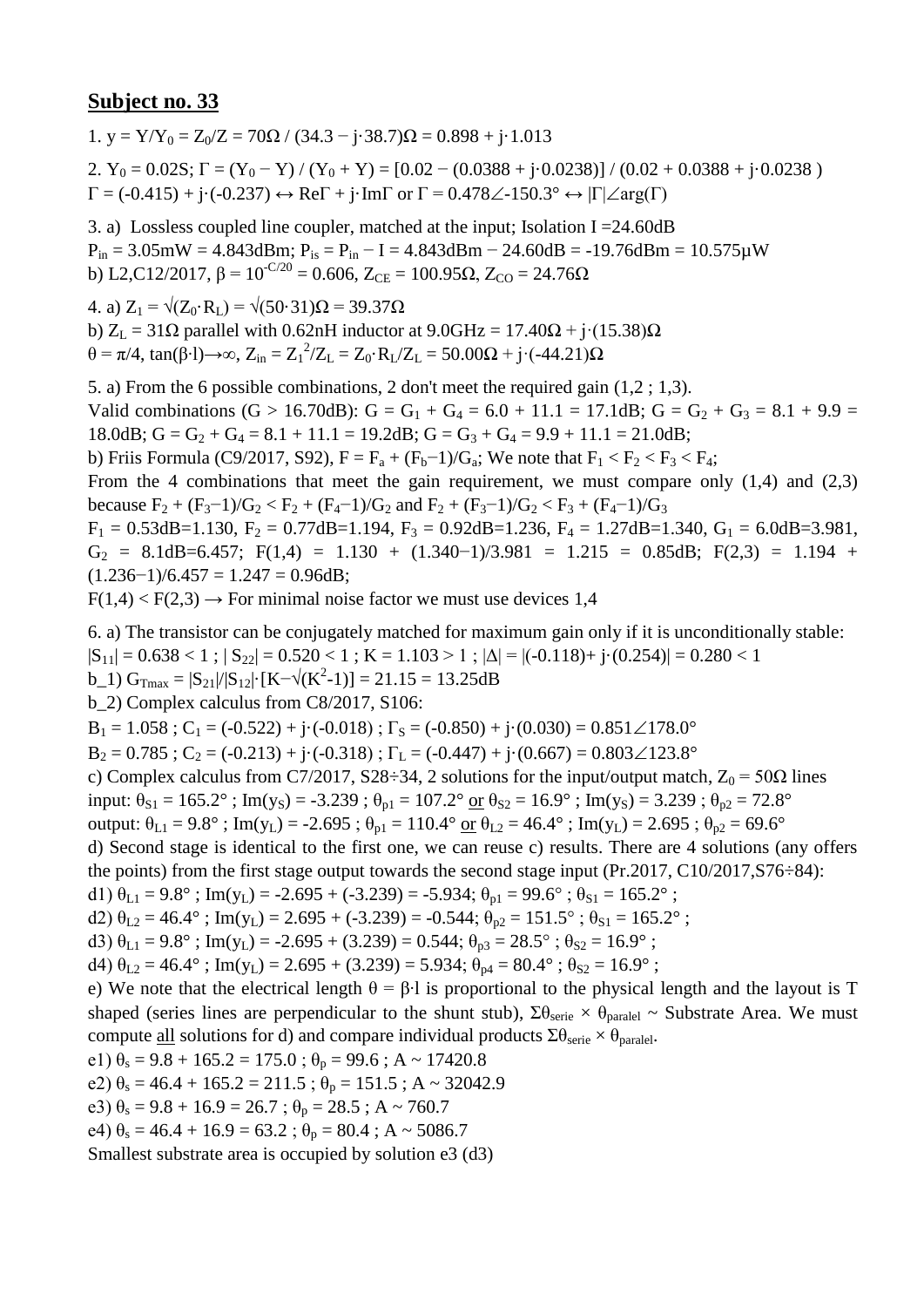1.  $v = Y/Y_0 = Z_0/Z = 80\Omega / (33.0 - j.54.7)\Omega = 0.647 + j.1.072$ 2.  $Y_0 = 0.02S$ ;  $\Gamma = (Y_0 - Y) / (Y_0 + Y) = [0.02 - (0.0206 - j \cdot 0.0147)] / (0.02 + 0.0206 - j \cdot 0.0147)$  $\Gamma = (-0.129) + j \cdot (0.315) \leftrightarrow \text{Re}\Gamma + j \cdot \text{Im}\Gamma$  or  $\Gamma = 0.341 \angle 112.2^{\circ} \leftrightarrow |\Gamma| \angle \text{arg}(\Gamma)$ 

3. a) Lossless quadrature coupler, matched at the input; Isolation  $I = D + C = 30.30$ dB  $P_{in} = 1.55$ mW = 1.903dBm;  $P_{is} = P_{in} - I = 1.903$ dBm - 30.30dB = -28.40dBm = 1.447 $\mu$ W b) L2, C12/2017,  $\beta = 10^{-C/20} = 0.457$ ,  $y_2 = 1.124$ ,  $y_1 = 0.514$ ,  $Z_1 = Z_0/y_1 = 97.3$   $\Omega$ ,  $Z_2 = Z_0/y_2 = 44.5\Omega$ 

4. a)  $Z_1 = \sqrt{(Z_0 \cdot R_L)} = \sqrt{(50 \cdot 58)}\Omega = 53.85 \Omega$ b)  $Z_L$  = 58 $\Omega$  series with 0.33pF capacitor at 7.6GHz = 58.00 $\Omega$  + j·(-63.46) $\Omega$ θ = π/4, tan(β⋅l)→∞, Z<sub>in</sub> = Z<sub>1</sub><sup>2</sup>/Z<sub>L</sub> = Z<sub>0</sub>⋅R<sub>L</sub>/Z<sub>L</sub> = 22.76Ω + j⋅(24.90)Ω

5. a) From the 6 possible combinations, 2 don't meet the required gain (1,2 ; 1,3). Valid combinations (G > 16.65dB): G = G<sub>1</sub> + G<sub>4</sub> = 6.7 + 10.2 = 16.9dB; G = G<sub>2</sub> + G<sub>3</sub> = 8.4 + 9.8 = 18.2dB;  $G = G_2 + G_4 = 8.4 + 10.2 = 18.6$ dB;  $G = G_3 + G_4 = 9.8 + 10.2 = 20.0$ dB; b) Friis Formula (C9/2017, S92),  $F = F_a + (F_b - 1)/G_a$ ; We note that  $F_1 < F_2 < F_3 < F_4$ ; From the 4 combinations that meet the gain requirement, we must compare only  $(1,4)$  and  $(2,3)$ because  $F_2 + (F_3 - 1)/G_2 < F_2 + (F_4 - 1)/G_2$  and  $F_2 + (F_3 - 1)/G_2 < F_3 + (F_4 - 1)/G_3$  $F_1 = 0.69$ dB=1.172,  $F_2 = 0.77$ dB=1.194,  $F_3 = 1.07$ dB=1.279,  $F_4 = 1.29$ dB=1.346,  $G_1 = 6.7$ dB=4.677,  $G_2 = 8.4$ dB=6.918; F(1,4) = 1.172 + (1.346-1)/4.677 = 1.246 = 0.96dB; F(2,3) = 1.194 +

$$
(1.279-1)/6.918 = 1.244 = 0.95dB;
$$

 $F(1,4) > F(2,3) \rightarrow$  For minimal noise factor we must use devices 2,3

6. a) The transistor can be conjugately matched for maximum gain only if it is unconditionally stable:

 $|S_{11}| = 0.650 < 1$ ;  $|S_{22}| = 0.520 < 1$ ;  $K = 1.099 > 1$ ;  $|\Delta| = |(-0.133) + (-0.247)| = 0.281 < 1$ 

b\_1)  $G_{\text{Tmax}} = |S_{21}|/|S_{12}| \cdot [K - \sqrt{(K^2 - 1)}] = 23.05 = 13.63dB$ 

b\_2) Complex calculus from C8/2017, S106:

 $B_1 = 1.073$ ;  $C_1 = (-0.526) + (-0.072)$ ;  $\Gamma_s = (-0.853) + (-0.117) = 0.861 \angle 172.2^\circ$ 

 $B_2 = 0.769$ ;  $C_2 = (-0.208) + j \cdot (-0.313)$ ;  $\Gamma_L = (-0.448) + j \cdot (0.675) = 0.810 \angle 123.6^\circ$ 

c) Complex calculus from C7/2017, S28÷34, 2 solutions for the input/output match,  $Z_0 = 50\Omega$  lines

input:  $\theta_{S1} = 168.6^\circ$ ; Im(y<sub>S</sub>) = -3.381;  $\theta_{p1} = 106.5^\circ$  or  $\theta_{S2} = 19.2^\circ$ ; Im(y<sub>S</sub>) = 3.381;  $\theta_{p2} = 73.5^\circ$ 

output:  $\theta_{L1} = 10.3^\circ$ ; Im(y<sub>L</sub>) = -2.761;  $\theta_{p1} = 109.9^\circ$  or  $\theta_{L2} = 46.2^\circ$ ; Im(y<sub>L</sub>) = 2.761;  $\theta_{p2} = 70.1^\circ$ 

d) Second stage is identical to the first one, we can reuse c) results. There are 4 solutions (any offers the points) from the first stage output towards the second stage input (Pr.2017, C10/2017,S76÷84):

d1)  $\theta_{L1} = 10.3^\circ$ ; Im(y<sub>L</sub>) = -2.761 + (-3.381) = -6.142;  $\theta_{p1} = 99.2^\circ$ ;  $\theta_{S1} = 168.6^\circ$ ;

d2)  $\theta_{L2} = 46.2^\circ$ ; Im(y<sub>L</sub>) = 2.761 + (-3.381) = -0.620;  $\theta_{p2} = 148.2^\circ$ ;  $\theta_{S1} = 168.6^\circ$ ;

d3)  $\theta_{L1} = 10.3^\circ$ ; Im(y<sub>L</sub>) = -2.761 + (3.381) = 0.620;  $\theta_{p3} = 31.8^\circ$ ;  $\theta_{S2} = 19.2^\circ$ ;

d4)  $\theta_{1,2} = 46.2^\circ$ ; Im(y<sub>L</sub>) = 2.761 + (3.381) = 6.142;  $\theta_{p4} = 80.8^\circ$ ;  $\theta_{S2} = 19.2^\circ$ ;

e) We note that the electrical length  $\theta = \beta \cdot 1$  is proportional to the physical length and the layout is T shaped (series lines are perpendicular to the shunt stub),  $\Sigma \theta_{\text{series}} \times \theta_{\text{parallel}} \sim$  Substrate Area. We must compute <u>all</u> solutions for d) and compare individual products  $\Sigma \theta_{\text{serie}} \times \theta_{\text{parallel}}$ .

e1)  $\theta_s = 10.3 + 168.6 = 178.9$ ;  $\theta_p = 99.2$ ; A ~ 17750.9

e2)  $\theta_s = 46.2 + 168.6 = 214.8$ ;  $\theta_p = 148.2$ ; A ~ 31832.7

e3)  $\theta_s = 10.3 + 19.2 = 29.5$ ;  $\theta_p = 31.8$ ; A ~ 936.5

e4)  $\theta_s = 46.2 + 19.2 = 65.4$ ;  $\theta_p = 80.8$ ; A ~ 5279.7